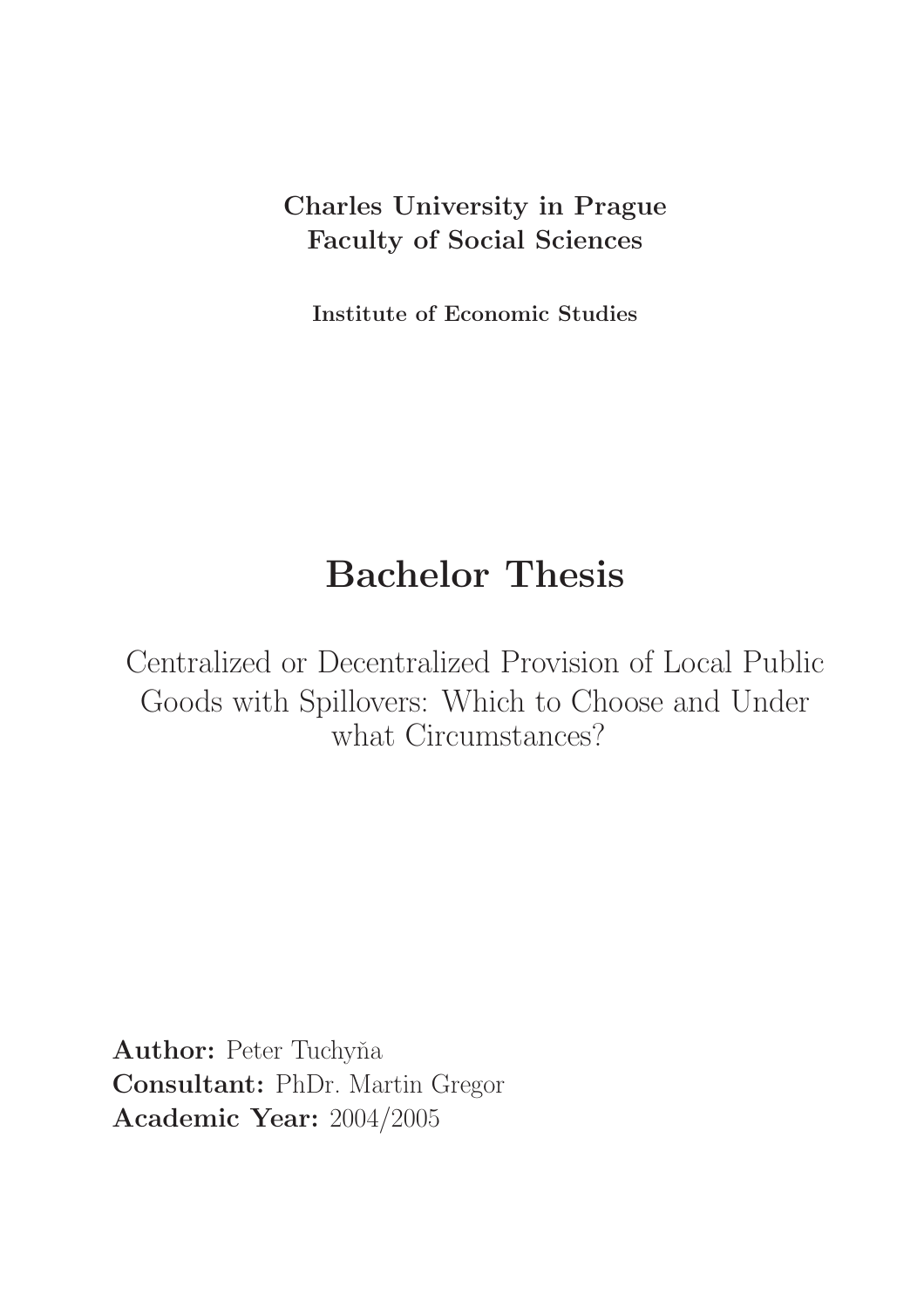#### Abstract

This paper revises the classic trade-off between centralized and decentralized provision of local public goods. It studies the performance of centralization under different tax systems and compares them with decentralization. It argues that a conflict of interest between citizens in different regions caused by shared costs is significantly suppressed or completely eliminated when district specific head-tax is introduced. The outcome then depends on the degree of spillovers, heterogeneity in tastes for public spending and the mechanisms in which the centralized legislature composed of locally elected representatives works.

#### Abstract

[in Slovak] Táto práca sa zaoberá klasickým problémom centralizovanej alebo decentralizovanej produkcie lokálnych verejných statkov. Študuje výhody centralizácie v rôznych daňových systémoch a porovnáva ich s decentralizáciou. Tvrdí, že konflikt záujmov medzi občanmi v rôznych regiónoch vznikajúci z dôvodu spoločných nákladov je výrazne potlačený alebo úplne obmedzený v daňovom systéme, v ktorom je daň z hlavy pre každý región odlišná. Relatívna výhodnost' každého zo systémov potom závisí na miere externalít, rôznorodosti v preferenciách voči verejným statkom a na mechanizme, na ktorom centralizovaná vláda pozostávajúca z lokálne zvolených reprezentantov funguje.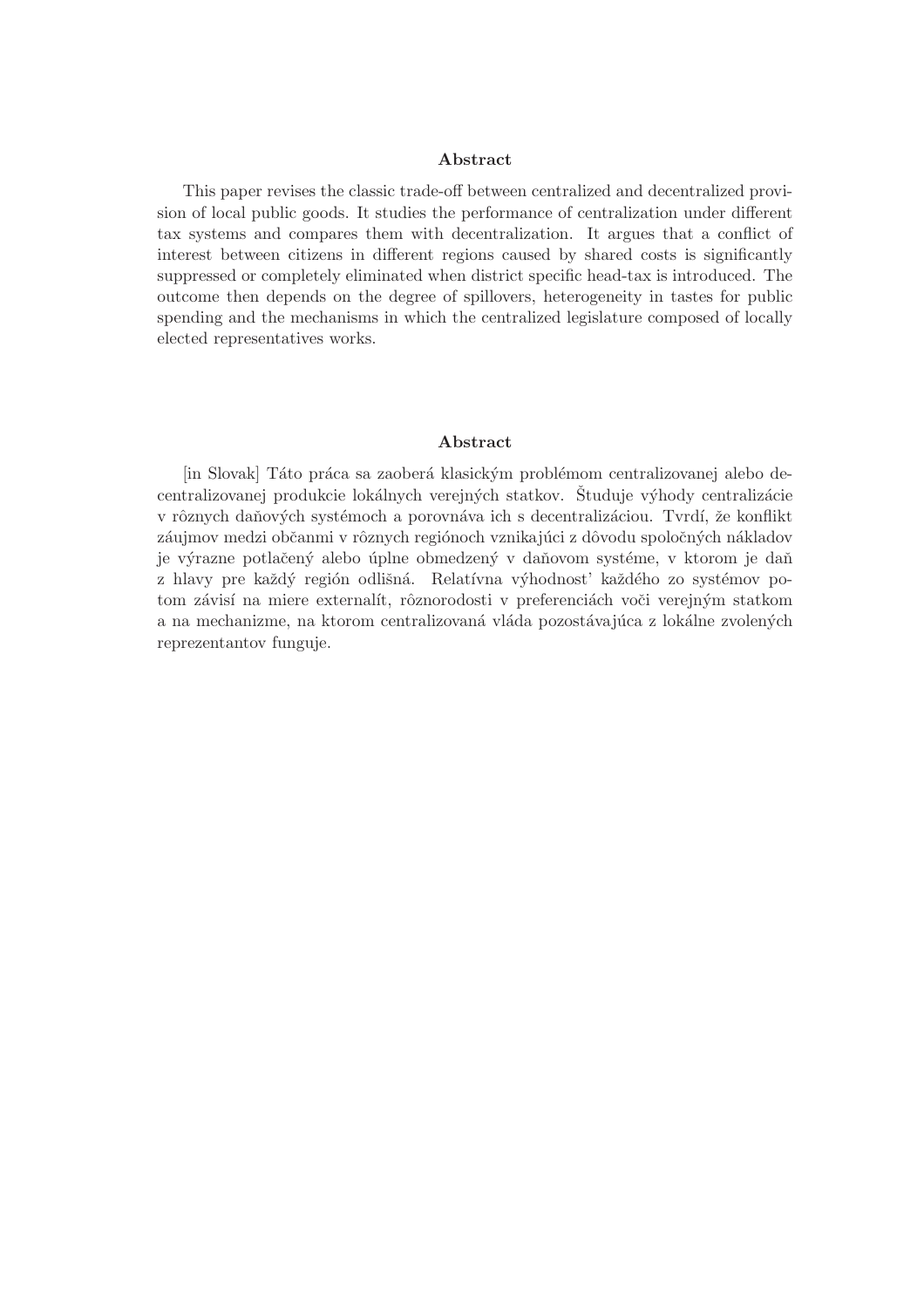## Declaration

I hereby declare that the whole bachelor thesis was elaborated on my own and that I used only the listed sources.

..................................

Prague, May 23, 2005 Peter Tuchyňa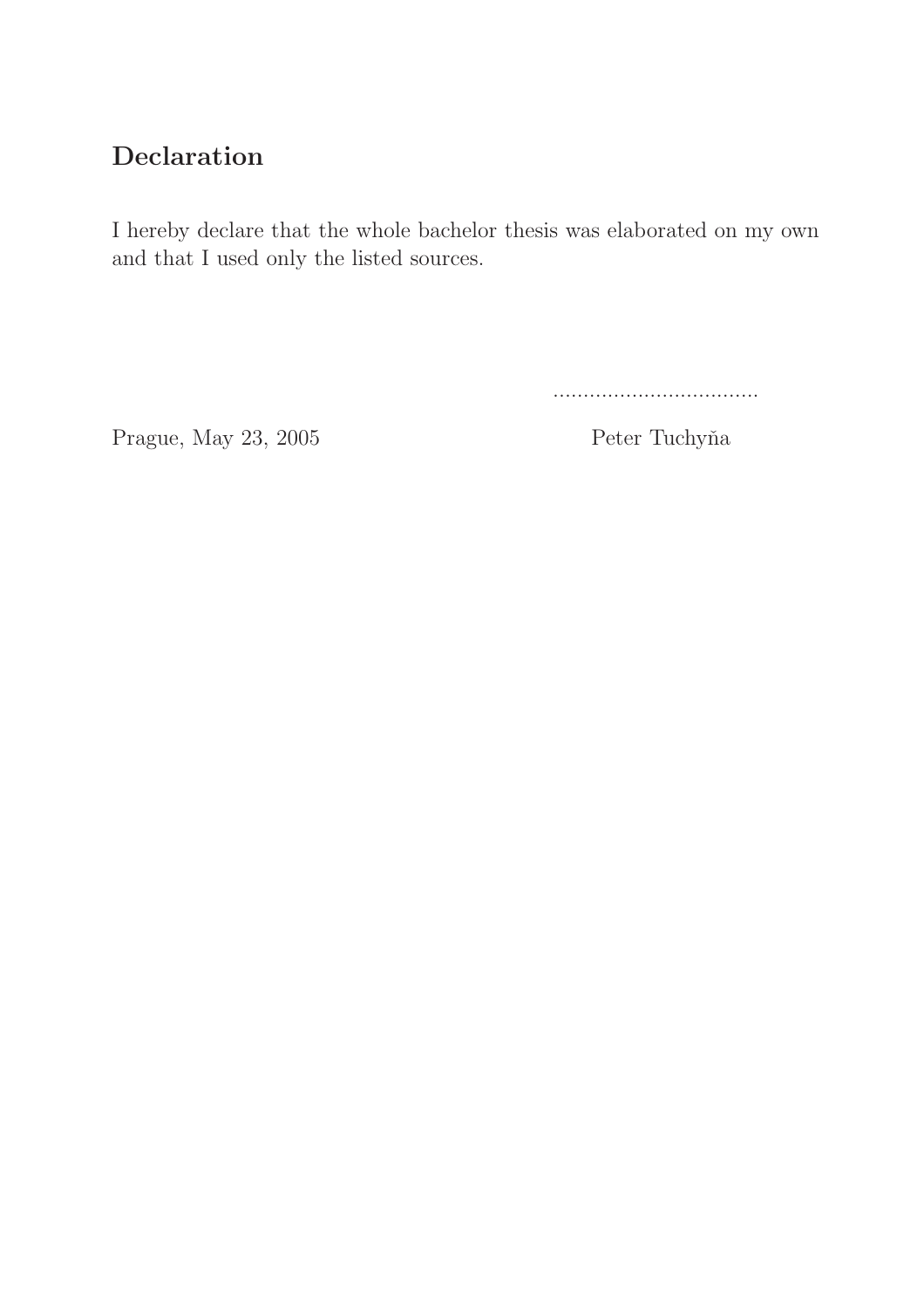To Beatrix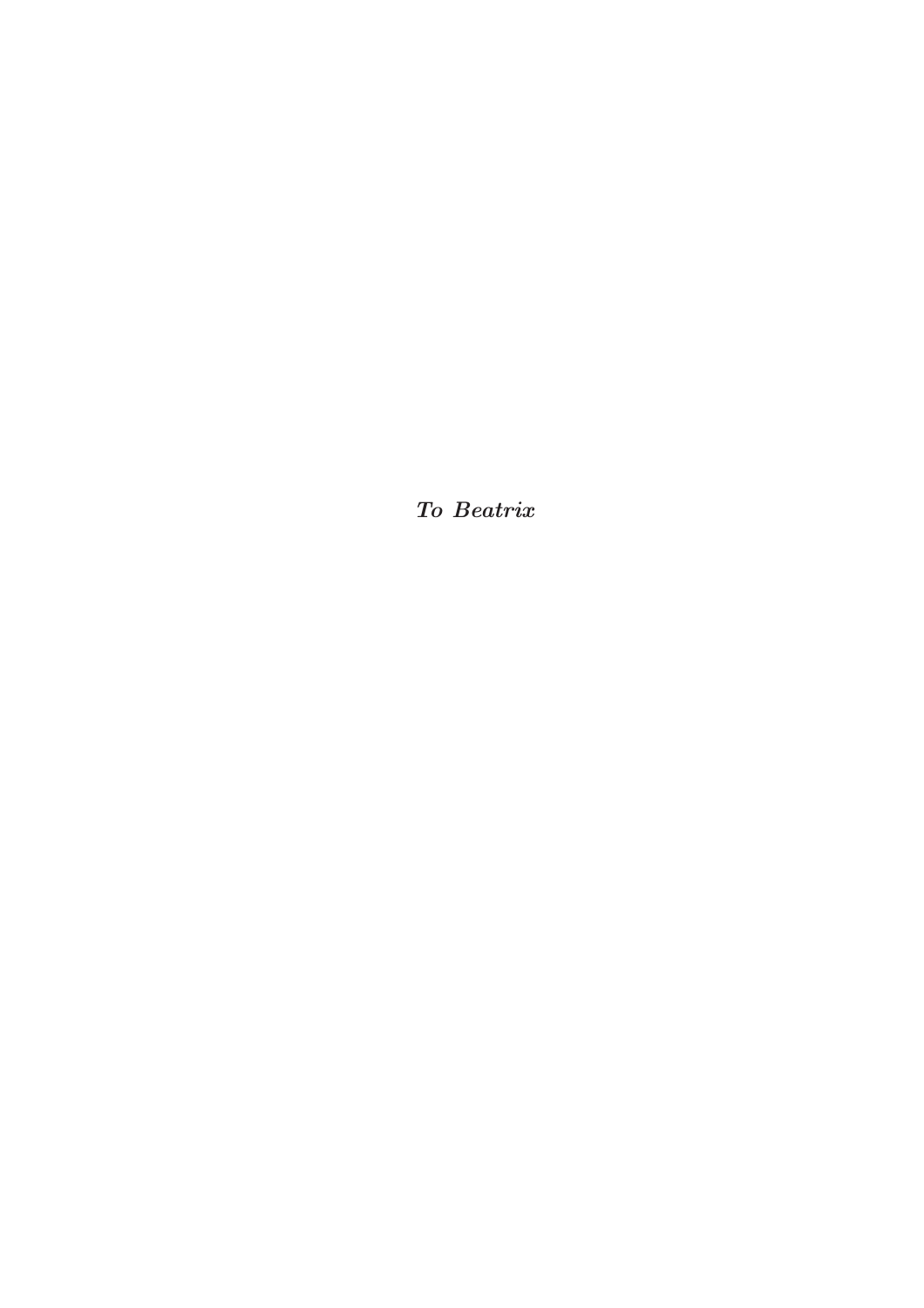## Contents

|                |                                                                            | Acknowledgments |                                                                      | $\overline{2}$          |
|----------------|----------------------------------------------------------------------------|-----------------|----------------------------------------------------------------------|-------------------------|
| 1              | Introduction<br>The Model                                                  |                 |                                                                      | 3                       |
| $\overline{2}$ |                                                                            |                 |                                                                      | $\overline{\mathbf{4}}$ |
| 3              | The Standard Analysis                                                      |                 |                                                                      | 6                       |
|                | 3.1                                                                        |                 |                                                                      |                         |
| 4              | A Political Economy Analysis with Two Forms of Taxation                    |                 |                                                                      | 9                       |
|                | 4.1                                                                        |                 |                                                                      | 9                       |
|                | 4.2                                                                        |                 | Policy Determination Under Centralization with Two Forms of Taxation | 11                      |
|                |                                                                            | 4.2.1           | Policy Determination with Uniform Taxation                           | 12                      |
|                |                                                                            | 4.2.2           |                                                                      | 13                      |
|                |                                                                            | 4.2.3           | Policy Determination with Non-uniform Taxation                       | 14                      |
|                |                                                                            | 4.2.4           |                                                                      | 14                      |
|                | 4.3                                                                        |                 |                                                                      | 15                      |
| $\mathbf{5}$   | Centralization with a Cooperative Legislature and Two Forms of Taxation 20 |                 |                                                                      |                         |
|                | 5.1                                                                        |                 |                                                                      | 20                      |
|                |                                                                            | 5.1.1           |                                                                      | 22                      |
|                | 5.2                                                                        |                 | Policy Determination with Non-uniform Taxation                       | 24                      |
|                |                                                                            | 5.2.1           |                                                                      | 26                      |
|                | 5.3                                                                        |                 |                                                                      | 28                      |
| 6              | Conclusion                                                                 |                 |                                                                      | 31                      |
|                | <b>Appendix - Proofs</b>                                                   |                 |                                                                      |                         |
|                | References<br>50                                                           |                 |                                                                      |                         |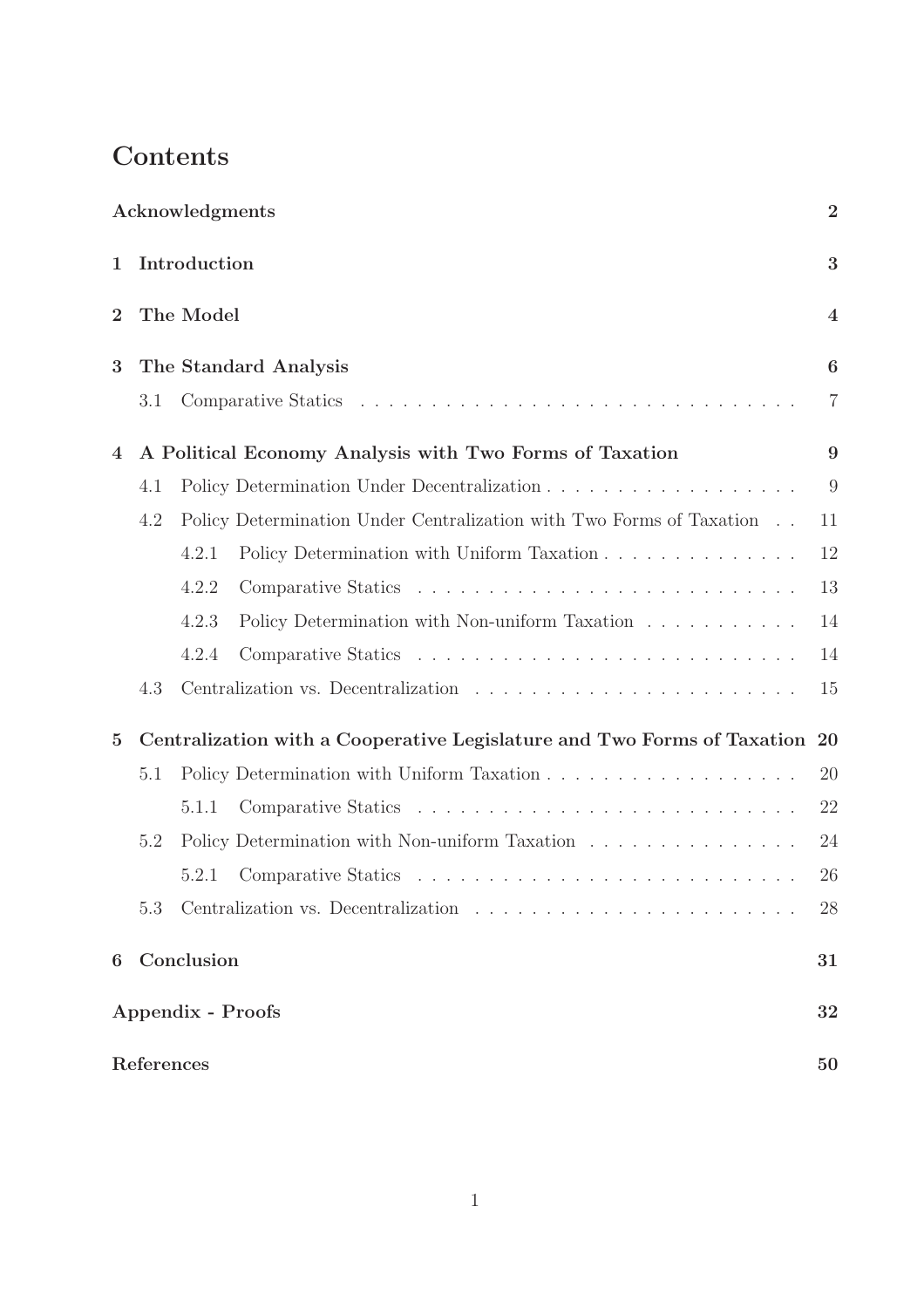## Acknowledgments

I would like to express my gratitude to Martin Gregor of the Faculty of Social Sciences, Charles University for supervising my work on this thesis. I also thank Miroslav Zelený of the Faculty of Mathematics and Physics, Charles University for his help with drawing figures in TEX, by which this thesis was typeset.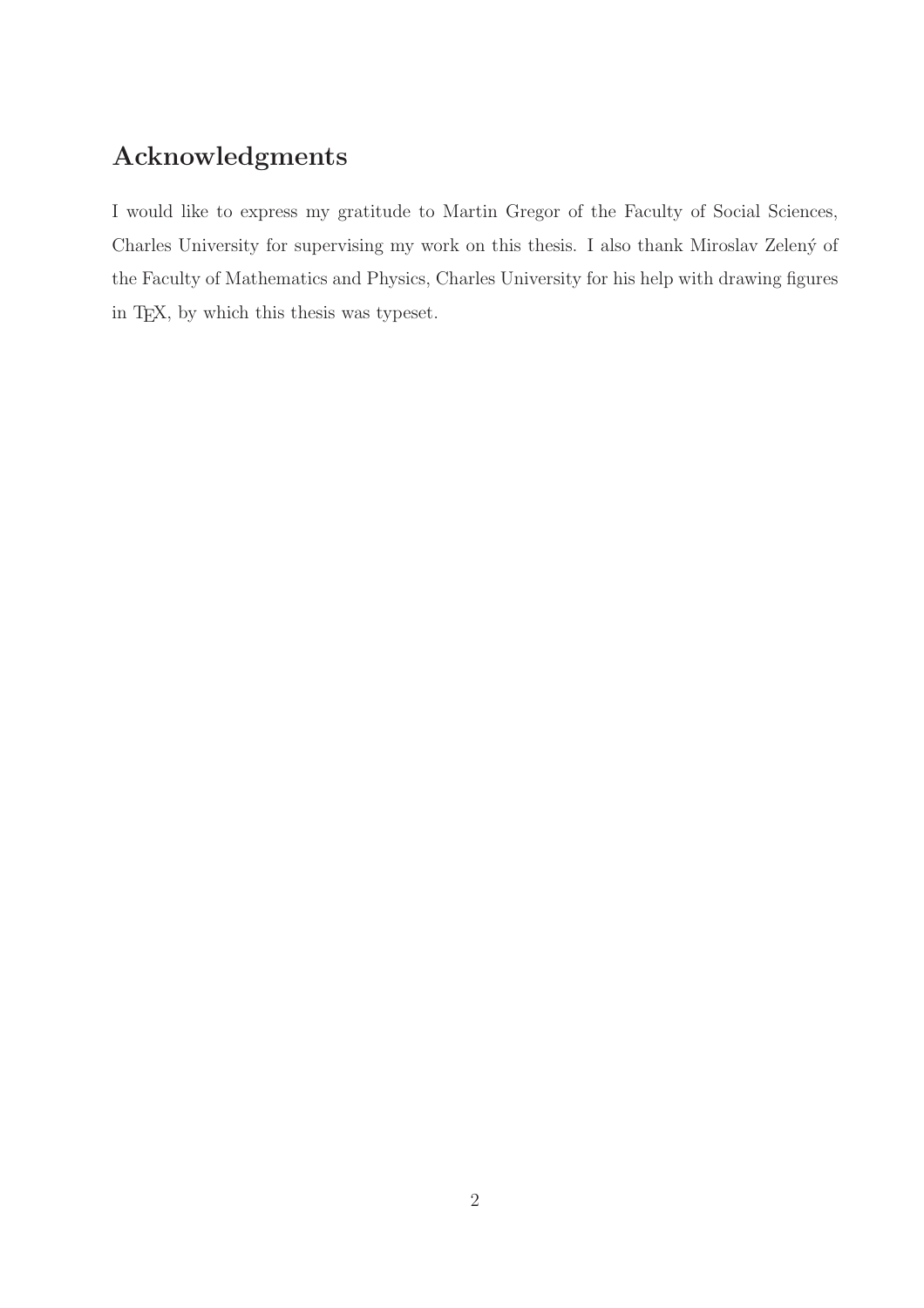### 1 Introduction

There is now a classic problem in the theory of fiscal federalism that asks which tier of government should be responsible for particular taxing and spending decisions. This area of research is still an interesting field to study due to its importance in the debate over the future shape of the European Union. The widely emphasized principle of subsidiarity states that functions should be decentralized where possible. On the other hand, still more competencies are being assigned to European institutions such as e.g. the competition policy (the supervision of cartels, mergers and acquisitions as well as sectoral and regional subsidies of the member states) and the environmental policy (the establishment of common norms for the protection of the environment).

This paper builds on the recent model of Besley and Coate (2003). This framework enables us to study the main determinants in deciding the case for centralized or decentralized provision of local public goods, namely heterogeneity in public goods preferences and the degree of externalities. These are the key elements in comparing the various benefits and costs of centralized and decentralized systems.

Besley and Coate (2003) depart from the existing literature in emphasizing the political processes of decision making. If governments under centralized systems were allowed to allocate different levels of local public goods to different districts, they could respect the preferences of citizens in each district while optimally accounting for cross-border spillovers. This would make the centralized system preferable. If there is a case for a decentralized system then, it must follow from the political economy considerations.

Centralization has been typically modeled as a system in which public spending is financed by general taxation and all jurisdictions receive a uniform level of the local public good. In a decentralized system local public goods are financed by local taxation and each district chooses its own preferred level. This approach has been adopted by Oates (1972) who argued that the drawbacks of centralized and decentralized systems are uniformity in provision and absence of reflecting the benefits going to other regions, respectively. This logic relies crucially on the assumption that centralization provides uniform levels of public goods. Besley and Coate (2003) relax this assumption and then study the various forms of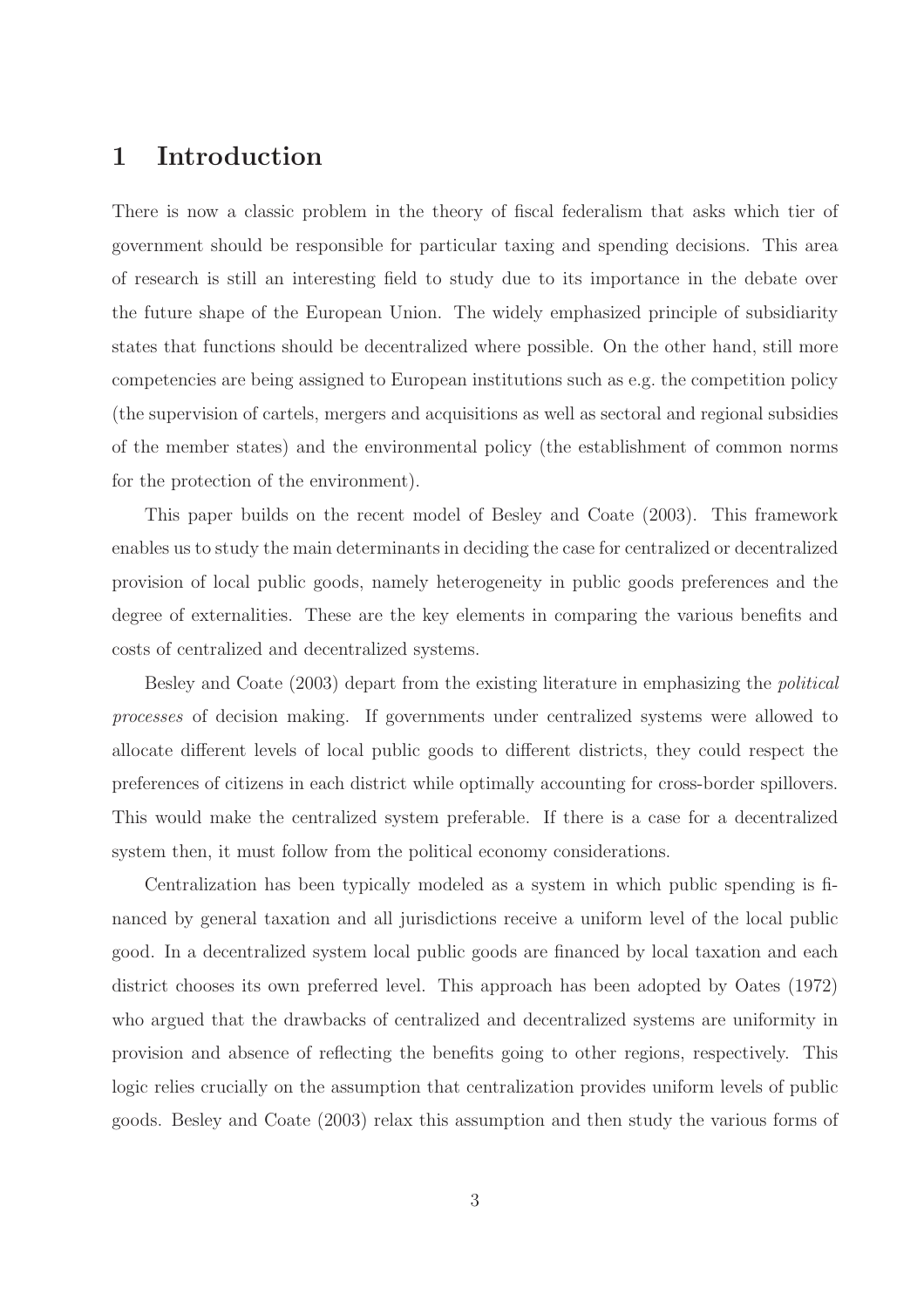centralized decision making.

An innovation of the paper is to model public spending under centralization financed by district-specific head-tax which depends on the public good level provided to each region. Under this tax system, taxing is not shared across regions any more and hence does not create such a significant common-pool problem where citizens use the political process to exploit the budgetary externality that the centralization with uniform taxation produces.

The remainder of the paper is organized as follows. Section 2 outlines the framework for our analysis. Section 3 provides a brief review of the standard analysis. Section 4 presents a political economy analysis with two forms of taxation beginning with a centralized system based on minimum winning coalition. Section 5 continues in this direction considering a more cooperative legislature. Finally, Section 6 offers some concluding remarks.

### 2 The Model

There are 2 geographically distinct regions or districts indexed by  $i \in \{1,2\}$  each populated by a continuum of citizens with a mass of unity. The citizens are immobile between the regions. The economy contains 3 goods: a single private good,  $x$ , and two local public goods,  $g_1$  and  $g_2$ , each one associated with a particular district.<sup>1</sup> Each citizen is endowed with some of the private good and throughout we will assume that the endowments are high enough for each citizen to meet their required tax obligations. To produce one unit of either of the public goods requires  $p$  units of the private good.<sup>2</sup>

Each citizen in district i is characterized by a public goods preference parameter  $\lambda$ <sup>3</sup> The preferences of a type  $\lambda$  citizen in district i are

$$
x + \lambda [(1 - \kappa) \ln g_i + \kappa \ln g_{-i}],^4
$$

where parameter  $\kappa \in \langle 0, 1/2 \rangle$  indexes the degree of spillovers. When  $\kappa = 0$ , citizens consume only the public good in their own district, while for  $\kappa = 1/2$  they equally consume public

<sup>&</sup>lt;sup>1</sup>The parameters  $g_1$  and  $g_2$  can be thought of as being the same public good provided at different levels in each district, as further assumptions may indicate. But to make the model richer, we will assume two distinct local public goods such as e.g. airports and roads each associated with a particular region.

<sup>&</sup>lt;sup>2</sup>That is, we define one unit of each of the public good to represent such a quantity that costs p units of the private good.

<sup>&</sup>lt;sup>3</sup>The parameter  $\lambda$  can be interpreted as indicating the interest in public goods of both districts.

<sup>&</sup>lt;sup>4</sup>See discussion papers of Besley and Coate for more universal specifications of public goods preferences.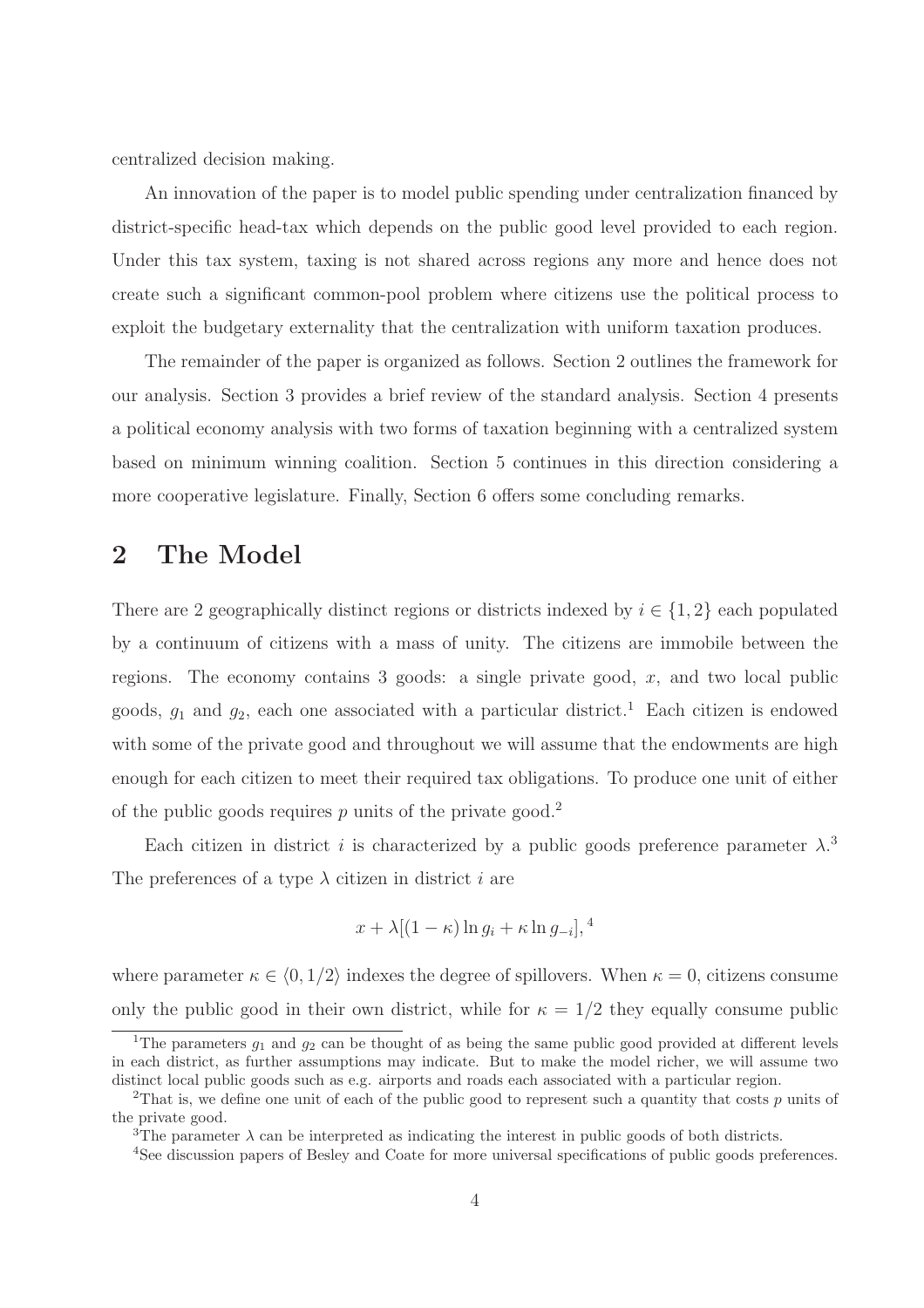goods in both districts. Uniform  $\kappa$  (across regions) means that citizens from both districts consume both public goods in the same proportion.<sup>5</sup>

The range of preference types is  $\langle 0, \overline{\lambda} \rangle$  in each district. The respective median type in district i is denoted by  $m_i$ . We assume, without loss of generality, that the median citizen in district 1 is at least as pro-public spending as his counterpart in district 2, i.e.  $m_1 \geq m_2$ . We also assume that  $2m_1 < \overline{\lambda}$ . The latter condition will be needed in Section 5 to obtain interior solutions.

Under a *decentralized system*, the level of public good in each district is chosen by the government of that district and public goods are financed by a uniform head tax on local residents. Thus, if district i chooses a public good level  $g_i$ , each citizen in this district pays a tax of  $pg_i$ . Under a *centralized system*, the levels of public goods are determined by a government that represents both regions. Spending is being financed by two possible tax systems whose outcomes will be compared. The first one is a uniform head tax on all citizens; with public good levels  $(g_1, g_2)$ , this tax is  $\frac{p(g_1 + g_2)}{2}$ . The second one is a head tax which is non-uniform across districts, but uniform for all citizens within a given region. Citizen of each region pays a head tax proportional to his consumption of both public goods; thus, public good levels  $(g_1, g_2)$  and degree of spillovers  $\kappa$  result in a head tax of  $pg_i(1-\kappa)+pg_{-i}\kappa$ in district  $i$ <sup>6, 7</sup>

Our social welfare criterion for comparing the performance of centralized and decentralized provision of local public goods will be aggregate public goods surplus. With public good levels  $(g_1, g_2)$ , it is defined as

$$
S(g_1, g_2) = [m_1(1 - \kappa) + m_2\kappa] \ln g_1 + [m_2(1 - \kappa) + m_1\kappa] \ln g_2 - p(g_1 + g_2).
$$

 ${}^{6}$ Of course, this tax system is uniform in the case when the levels of public goods in both districts equal. Otherwise, it is non-uniform, which is the reason we have identified it as such.

<sup>7</sup>What is worth noting here regarding both tax systems is that uniform taxation implies shared financing of the public goods whereas non-uniform tax system means that each district pays proportionally to its consumption. If it consumes less, it pays less; if it consumes more, it pays more.

<sup>&</sup>lt;sup>5</sup>However, it could be that citizens from district 1 cared equally about the public goods in both districts, whereas citizens from district 2 cared only about their own public good. That is to say, proportional public goods preferences  $\kappa$  could differ among regions. Moreover, differences among citizens from the same district could occur, i.e. a citizen could, for instance, derive benefit from both public goods, but his neighbor from the same district could be interested only in the public good provided by his own district. We will, however, assume these spillovers to be of a purely technical nature. Moreover, we will assume them to be the same for citizens from both districts as well as for the citizens in a given region just to capture the fact that the resolution between centralization and decentralization depends on the degree of spillovers and the extent of heterogeneity in preferences for public goods.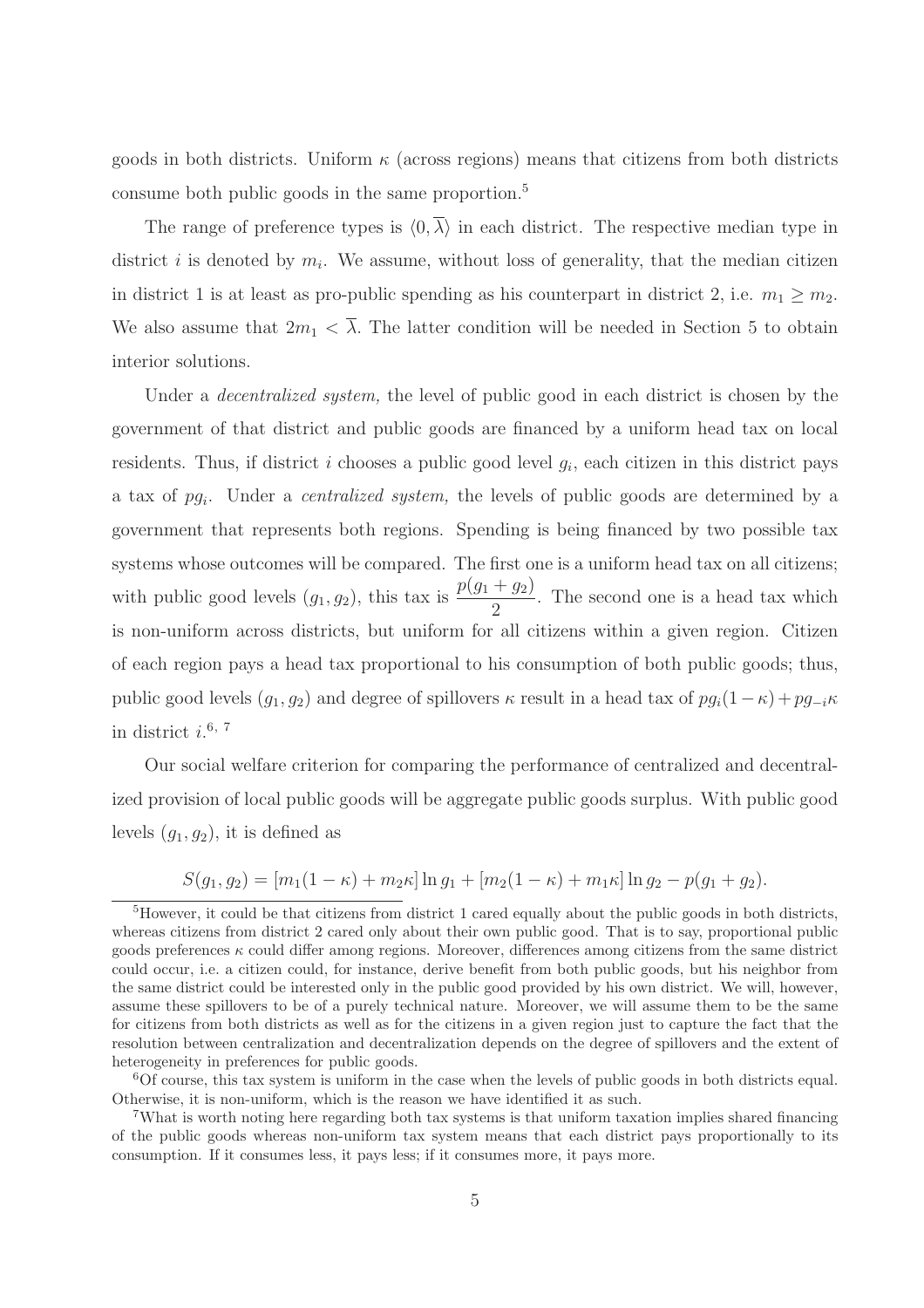The surplus is in fact a sum of differences between utilities of median citizens in both districts or, more specifically, a median citizens' sum of marginal benefits from their consumption of public goods:

$$
\Delta U_{m_1} + \Delta U_{m_2} = x_1 - pg_1 + m_1[(1 - \kappa)\ln g_1 + \kappa \ln g_2] - x_1
$$

$$
+ x_2 - pg_2 + m_2[(1 - \kappa)\ln g_2 + \kappa \ln g_1] - x_2
$$

$$
= S(g_1, g_2).
$$

The surplus-maximizing public good levels are

$$
(g_1, g_2) = \left(\frac{m_1(1-\kappa) + m_2\kappa}{p}, \frac{m_2(1-\kappa) + m_1\kappa}{p}\right).
$$
<sup>8</sup>

This result reveals that the surplus-maximizing public good levels take account of the benefits received by citizens from both districts.

### 3 The Standard Analysis

The above outlined model allows a simple exposition of the traditional analysis according to Oates (1972), who influenced many public finance economists' views on the relative merits of centralization and decentralization. He supposed that, in a decentralized system, each district's government independently chooses the policy which maximizes public goods surplus in the region (which is  $\Delta U_{m_i}$ ,  $i \in \{1, 2\}$ ). A pair of expenditure levels  $(g_1^d, g_2^d)$  will form a Nash equilibrium, which requires that:

$$
g_i^d = \arg \max_{g_i} \{ m_i [(1 - \kappa) \ln g_i + \kappa \ln g_{-i}^d] - pg_i \}, \quad i \in \{1, 2\}.
$$

Taking first order conditions yields:

$$
(g_1^d, g_2^d) = \left(\frac{m_1(1-\kappa)}{p}, \frac{m_2(1-\kappa)}{p}\right).
$$

Each region's government thus only takes into account the benefits received by his constituency and local public goods are surplus-maximizing only when there are no spillovers, regardless of heterogeneity in tastes. When spillovers occur, public goods production results

<sup>&</sup>lt;sup>8</sup>The vector is an interior solution of a simple maximization of function  $S(g_1, g_2)$ . We obtain it by taking first-order conditions, i.e. by differentiating this function w.r.t.  $g_1$  and  $g_2$  and setting equal to zero.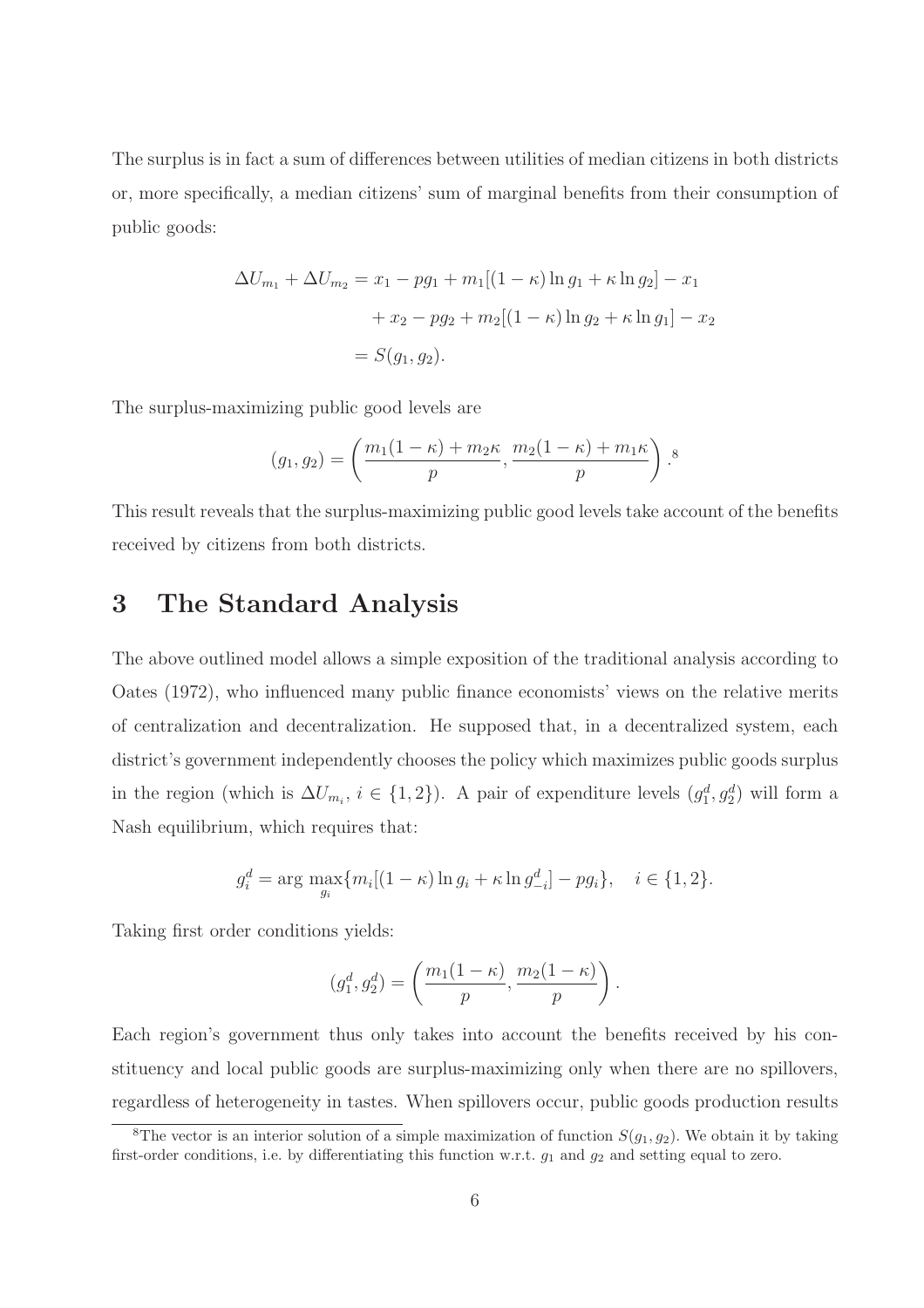in under-provision in both districts and this under-provision is increasing in the extent of spillovers.

Under a centralized system, Oates assumed that the government would be restricted to provide a uniform level of the public goods, denoted  $g<sup>c</sup>$ . He further assumed that expenditures would be financed by a uniform head tax, which is in the case of uniform provision of public goods identical to our proposed non-uniform head tax that takes into account the proportional consumption of both goods by citizens from each region.<sup>9</sup> This common level of public goods satisfies

$$
g^{c} = \arg \max_{g} \{ [m_1 + m_2] \ln g - 2pg \},\
$$

resulting in

$$
g^c=\frac{m_1+m_2}{2p}
$$

.

The uniform level of public goods is independent of the level of spillovers and results in the surplus-maximizing level only in the case of identical districts.<sup>10</sup> However, when  $m_1 > m_2$ , centralization over-provides public goods to district 2 and under-provides them to district 1 except when spillovers are maximal, i.e.  $\kappa = 1/2$ . In this situation, citizens consume public goods in both districts equally which leads to uniform provision of public goods in both regions.

#### 3.1 Comparative Statics

When regions are homogeneous, centralization produces surplus maximizing public goods levels and dominates decentralization when spillovers are present.<sup>11</sup> However, the two systems generate the same level of public goods surplus when spillovers do not occur (Figure 1a).

<sup>&</sup>lt;sup>9</sup>This stems from the simple fact that, with uniform provision and identical prices of local public goods, Oates' head tax  $\frac{p(g+g)}{2} = pg$  equals  $pg(1-\kappa) + pg\kappa = pg$ .

<sup>&</sup>lt;sup>10</sup>Throughout the text, the phrases *identical* (*non-identical*) and *homogeneous* (*heterogeneous*) districts will indicate that the median citizens from each region have (do not have) the same public goods preferences. <sup>11</sup>In this case, centralization has the conventional advantage of internalizing spillovers.

<sup>7</sup>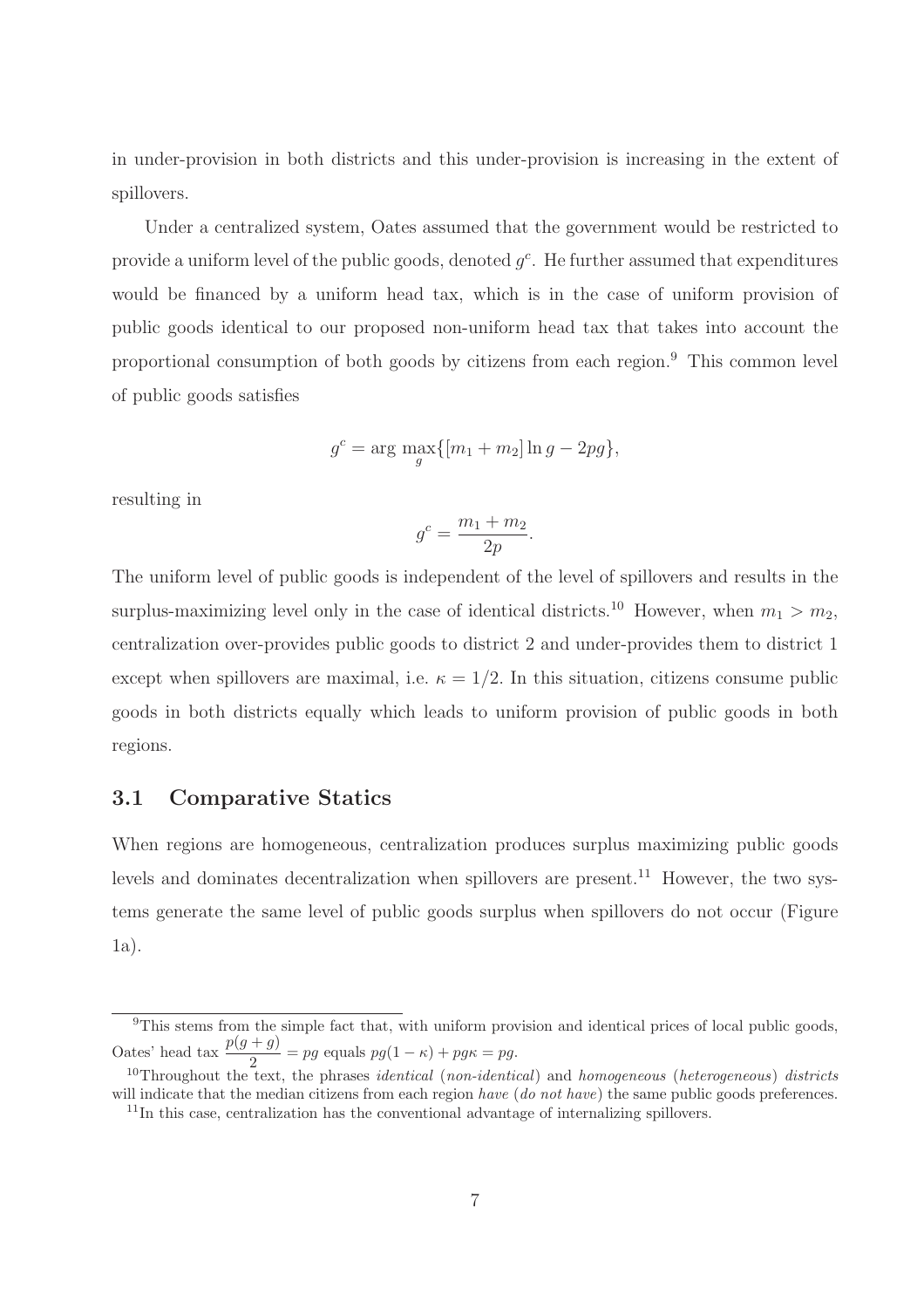

Figure 1: Aggregate public goods surpluses under decentralization  $(S<sup>d</sup>)$  and centralization in the standard analysis  $(S_t^c)$ .

In the case of heterogeneous districts, decentralization produces surplus maximizing public goods levels and dominates centralization when there are no spillovers. On the other hand, when the spillovers are maximal, centralization produces surplus maximizing public goods levels and dominates decentralization. Finally, when the spillovers are somewhere in between these two polar cases, there exists a critical level of spillovers above which centralization dominates and under which decentralization is preferred (Figure 1b).

Proposition 1. Suppose that the assumptions of the standard analysis are satisfied. Then

- (i) If the regions are homogeneous and spillovers are present  $(\kappa > 0)$ , a centralized system produces a higher level of surplus than does decentralization. Absent spillovers  $(\kappa = 0)$ , the two systems generate the same level of surplus.
- (ii) If the districts are heterogeneous, there is a critical value of  $\kappa$ , greater than zero but less than 1/2, such that a centralized system produces a higher level of surplus if and only if  $\kappa$  exceeds this critical level.<sup>12</sup>

According to Oates, without spillovers, a decentralized system is preferred. With spillovers and homogeneous districts, a centralized system is superior. With spillovers and heterogeneous regions, it is necessary to compare the extent of the two effects.

<sup>&</sup>lt;sup>12</sup>The proof of this as well as the other results may be found in the Appendix.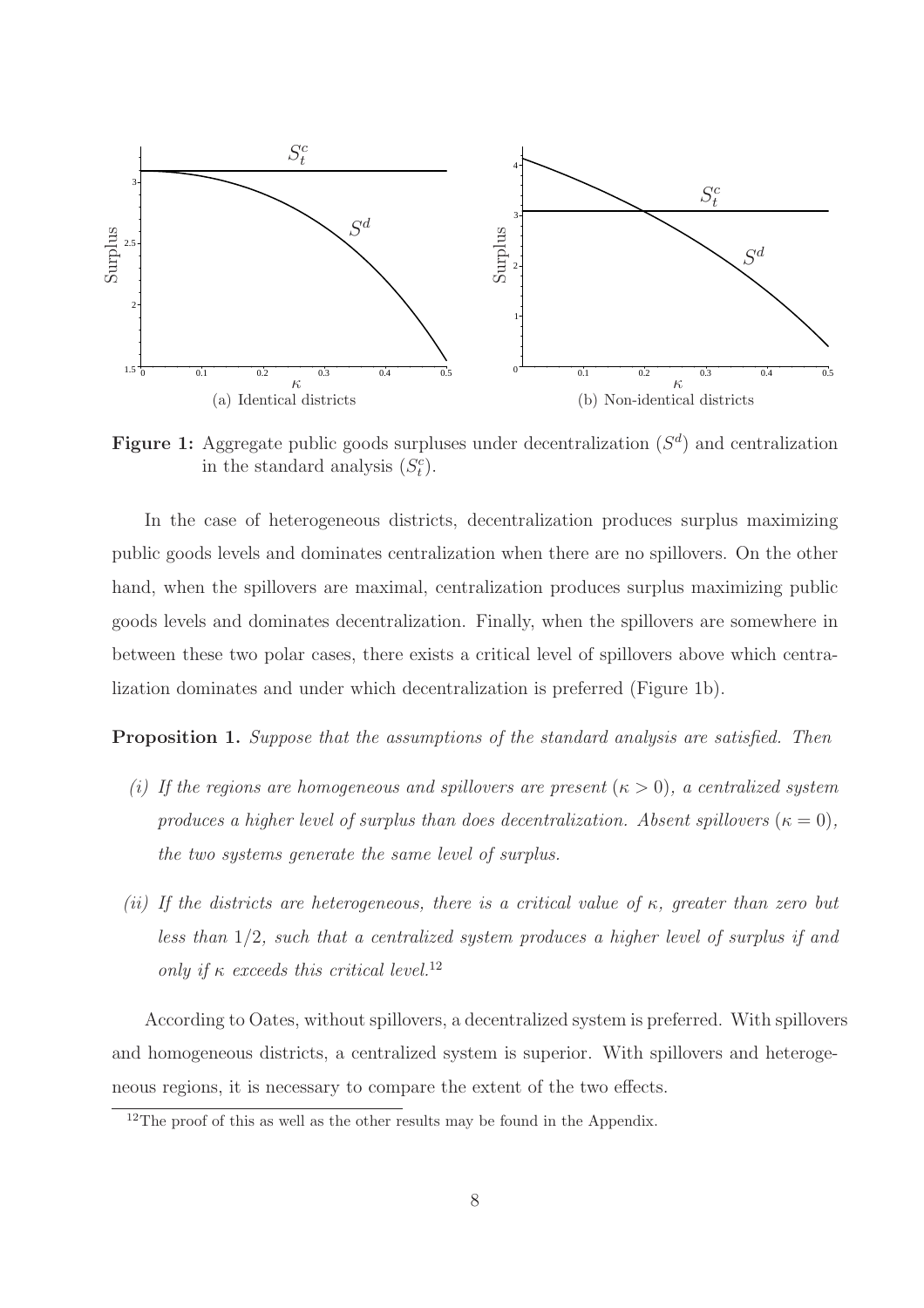It is often suggested that heterogeneity favors the case for decentralization. However, in our model, this does not follow. To establish such a proposition, it would be necessary to show that the critical level of spillovers is increasing in heterogeneity. But there is no guarantee that this is so.<sup>13</sup>

Modeling the trade-off in the standard analysis relies on the assumption of uniform expenditures in a centralized system. But this assumption is too strong and does not correspond with empirical evidence that expenditures vary across districts in many countries. We will now relax this assumption and model the decision making institutions which decide upon allocation of resources in both centralized and decentralized systems.

## 4 A Political Economy Analysis with Two Forms of Taxation

#### 4.1 Policy Determination Under Decentralization

obtain

In a decentralized system, we assume that each region elects a single representative from that region to choose policy. Our model is based on the citizen-candidate approach to political decision making, which has two stages. First, elections determine which citizen from each district is selected to constitute the decision making government in that district (election stage). Second, policies are chosen simultaneously by the elected representatives in each district (policy-selection stage).

Using backward induction,<sup>14</sup> let us proceed as follows. First, we find what elected

$$
\frac{\partial S^d}{\partial \alpha}(\kappa, \alpha) = \omega(1 - 2\kappa) \ln \frac{\alpha}{1 - \alpha} + \omega \kappa \frac{1 - 2\alpha}{\alpha(1 - \alpha)}.
$$

<sup>14</sup>Backward induction is an iterative process for solving finite extensive form games. First, one determines

<sup>&</sup>lt;sup>13</sup>This may be analyzed by letting  $S^d(\kappa, \alpha)$  and  $S^c(\kappa, \alpha)$  denote surpluses under decentralization and centralization, respectively, when  $(m_1, m_2) = (\alpha \omega, (1 - \alpha) \omega)$ , where  $\alpha \in \langle 1/2, 1 \rangle$  measures the degree of heterogeneity between the two regions. Districts are identical when  $\alpha = 1/2$  and become more heterogeneous when  $\alpha$  increases. Then  $S_t^c(\kappa, \alpha) = \omega \ln \frac{\omega}{2p} - \omega$ , which is independent of both  $\kappa$  and  $\alpha$ . Therefore we can write  $S_t^c(\kappa, \alpha) = S_t^c$ . The critical value of  $\kappa$ , denoted  $\kappa^*(\alpha)$ , is uniquely defined by the equation  $S^d(\kappa^*, \alpha) = S_t^c$ . To show that  $\kappa^*$ is an increasing function of  $\alpha$ , it is necessary to show that for all  $\alpha$ ,  $\partial S^d(\kappa^*,\alpha)/\partial \alpha > 0$ . Differentiating, we

The first term is positive, while the second one is negative. As spillovers increase, the first term goes to zero. Thus, it is possible that  $\partial S^d(\kappa, \alpha)/\partial \alpha < 0$ . (In our specification of public goods preferences, surplus under decentralization is always decreasing in heterogeneity for all  $\kappa > 1/4$ . This finding makes it possible that the critical level of spillovers is decreasing in heterogeneity, i.e. the case for centralization could be strengthened as the regions become more diverse.)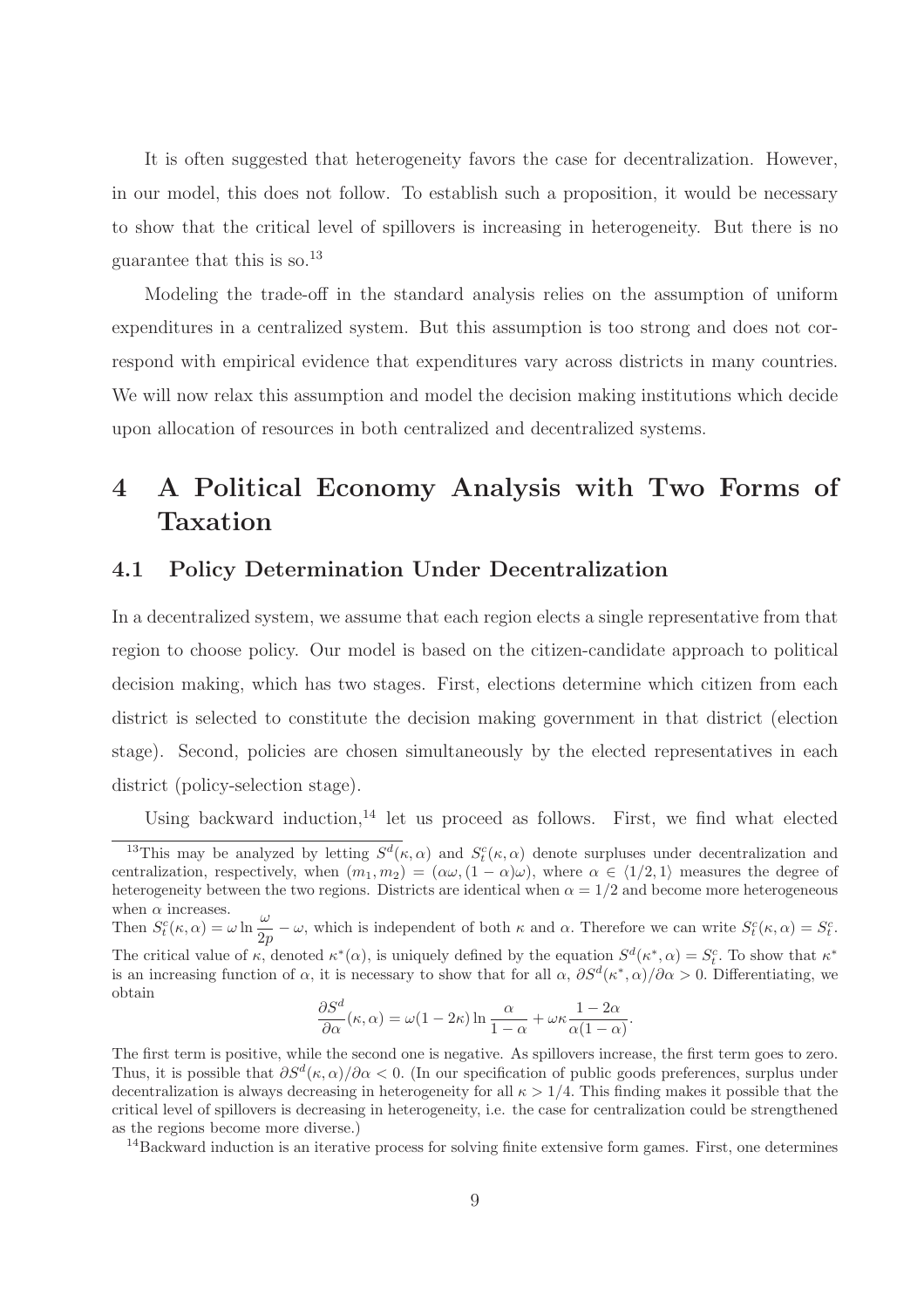representatives select (stage 2 or policy-selection stage) and then we discuss whom citizens, considering outcomes which are subsequently selected by representatives, will appoint to an office (stage 1 or election stage). Beginning with stage 2, let the types of the representatives in district 1 and 2 be  $\lambda_1$  and  $\lambda_2$ , respectively.<sup>15</sup> Then the policy outcome  $(g_1(\lambda_1),g_2(\lambda_2))$ satisfies

$$
g_i(\lambda_i) = \arg \max_{g_i} \{ \lambda_i [(1 - \kappa) \ln g_i + \kappa \ln g_{-i}(\lambda_{-i})] - pg_i \}, \text{ for } i \in \{1, 2\}.
$$

Solving this with first-order conditions yields

$$
(g_1(\lambda_1), g_2(\lambda_2)) = \left(\frac{\lambda_1(1-\kappa)}{p}, \frac{\lambda_2(1-\kappa)}{p}\right)
$$

.

The level of each district's public goods spending is higher the stronger is the public good preference of its representative and lower the higher the level of spillovers.

Now let us move to stage 1. With the representatives  $\lambda_1$  and  $\lambda_2$  in region 1 and 2, respectively, a citizen of type  $\lambda$  in district i will enjoy a public goods surplus

$$
\Delta U_{\lambda,i} = \lambda \left[ (1 - \kappa) \ln \frac{\lambda_i (1 - \kappa)}{p} + \kappa \ln \frac{\lambda_{-i} (1 - \kappa)}{p} \right] - \lambda_i (1 - \kappa).
$$

These preferences over types determine citizens' voting decisions. A pair of representative types  $(\lambda_1^*)$ <sup>\*</sup><sub>1</sub>,  $\lambda_2^*$ ) is majority preferred under decentralization if, in each district *i*, a majority of citizens prefer the type of their representative to any other type  $\lambda \in \langle 0, \overline{\lambda} \rangle$ , given the type of the other district's representative  $\lambda^*_{-i}$ .

We assume that the elected representatives in the two regions will be of these majority preferred types. Further we assume that each citizen votes sincerely (according to his public goods preferences), all citizens always vote and have perfect information.

Citizens' preferences over types are single-peaked,  $^{16}$  implying that a pair of representative types is majority preferred under decentralization if and only if it is a median pair; i.e.  $(\lambda_1^*$  $\lambda_1^*, \lambda_2^*$  =  $(m_1, m_2)$ . This yields:

the optimal strategy of the player who makes the last move of the game. Then, the optimal action of the next-to-last moving player is determined taking the last player's action as given. The process continues in this way backwards in time until all players' actions have been determined. Effectively, one determines the Nash equilibrium of each subgame of the original game.

<sup>&</sup>lt;sup>15</sup>We assume that (i) candidates have no opportunity costs, i.e. any citizen can agree to be a candidate; and that (ii) representatives can only decide on the provision of public goods, i.e. there are no other perquisites of the office.

<sup>&</sup>lt;sup>16</sup>Given any two types  $\hat{\lambda}_i$  and  $\lambda'_i$  such that  $\lambda'_i < \hat{\lambda}_i < \lambda$  or  $\lambda < \hat{\lambda}_i < \lambda'_i$ , type  $\lambda$  citizens always prefer type  $\hat{\lambda}_i$  citizens.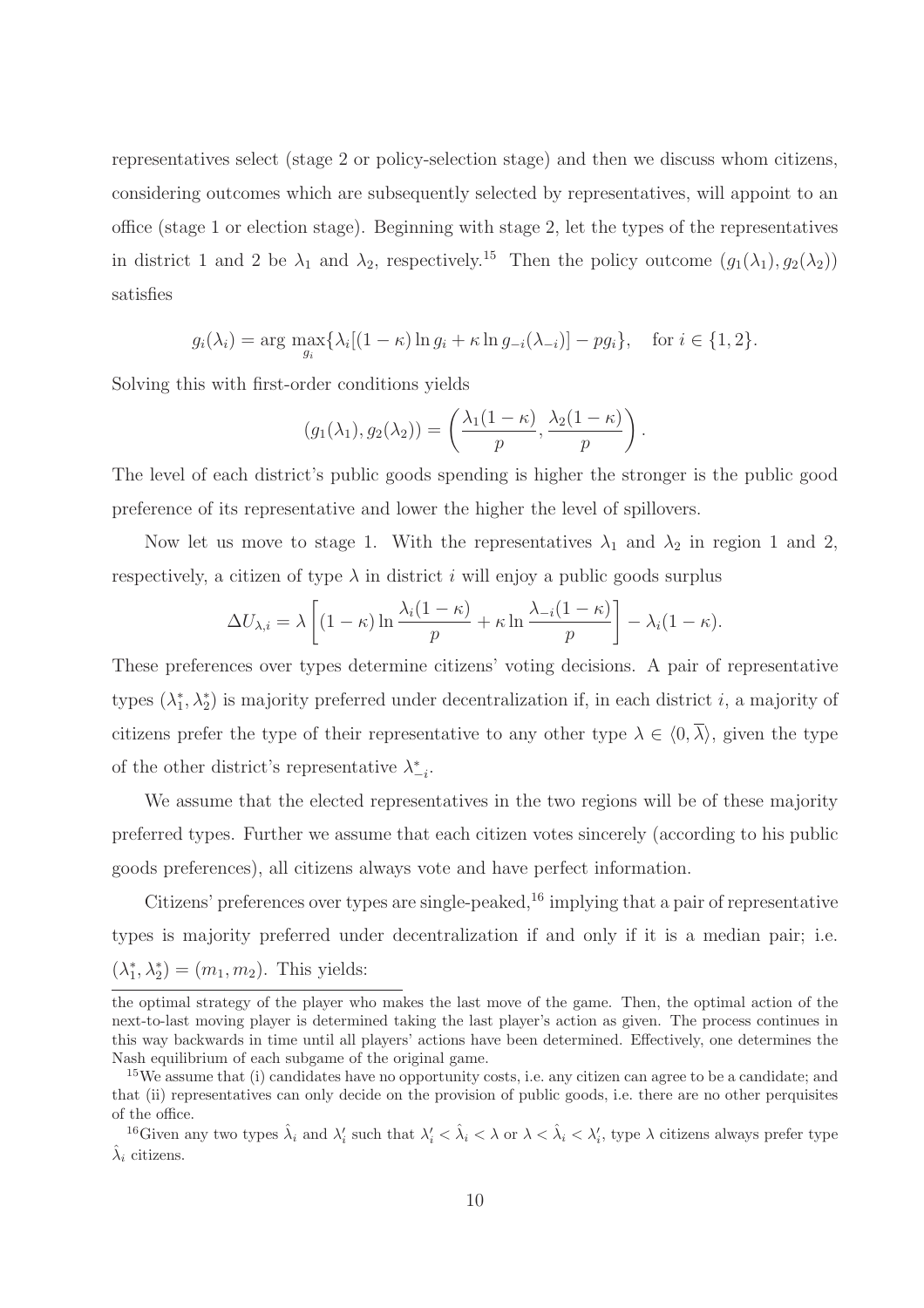Lemma 1. Suppose that the assumptions of the political economy analysis are satisfied. Then the policy outcome under decentralization is

$$
(g_1, g_2) = \left(\frac{m_1(1-\kappa)}{p}, \frac{m_2(1-\kappa)}{p}\right).
$$

These levels of local public goods respect the preferences of the median citizen within a region, which agrees with the standard local public finance analysis.

### 4.2 Policy Determination Under Centralization with Two Forms of Taxation

The policy determination process under centralization also has two steps: an election stage; and a policy selection stage. In the elections, one citizen from each district is chosen to serve in a common legislature. In the policy selection stage, the legislature determines public goods provision in each region. Our first method of capturing the decision making process in the legislature will be the minimum winning coalition view. Under this view, a coalition of justabove-50 % of the representatives forms to share the benefits of public spending among their districts. Regions whose representatives are outside the coalition are only allocated spending to the extent that this benefits coalition members. The logic is that, in a majority rule legislature, if there were any more than just-above-50 % of the representatives in the coalition supporting the spending bill, the majority of coalition members would benefit from expelling the surplus members and further concentrating spending on their own regions. Because there are many possible minimum winning coalitions, this view suggests that there will be uncertainty concerning the identity of the coalition that forms to determine expenditures.

In our model, we may capture this uncertainty by assuming that each representative can be thought of as a minimum winning coalition with equal probability. Thus, again using backward induction, if the representatives are of types  $\lambda_1$  and  $\lambda_2$ , the policy outcome will be  $(g_1^1(\lambda_1), g_2^1(\lambda_1))$  with probability  $1/2$  and  $(g_1^2(\lambda_2), g_2^2(\lambda_2))$  with probability  $1/2$ , where  $(g_1^i(\lambda_i), g_2^i(\lambda_i))$  is the optimal choice of district *i*'s representative.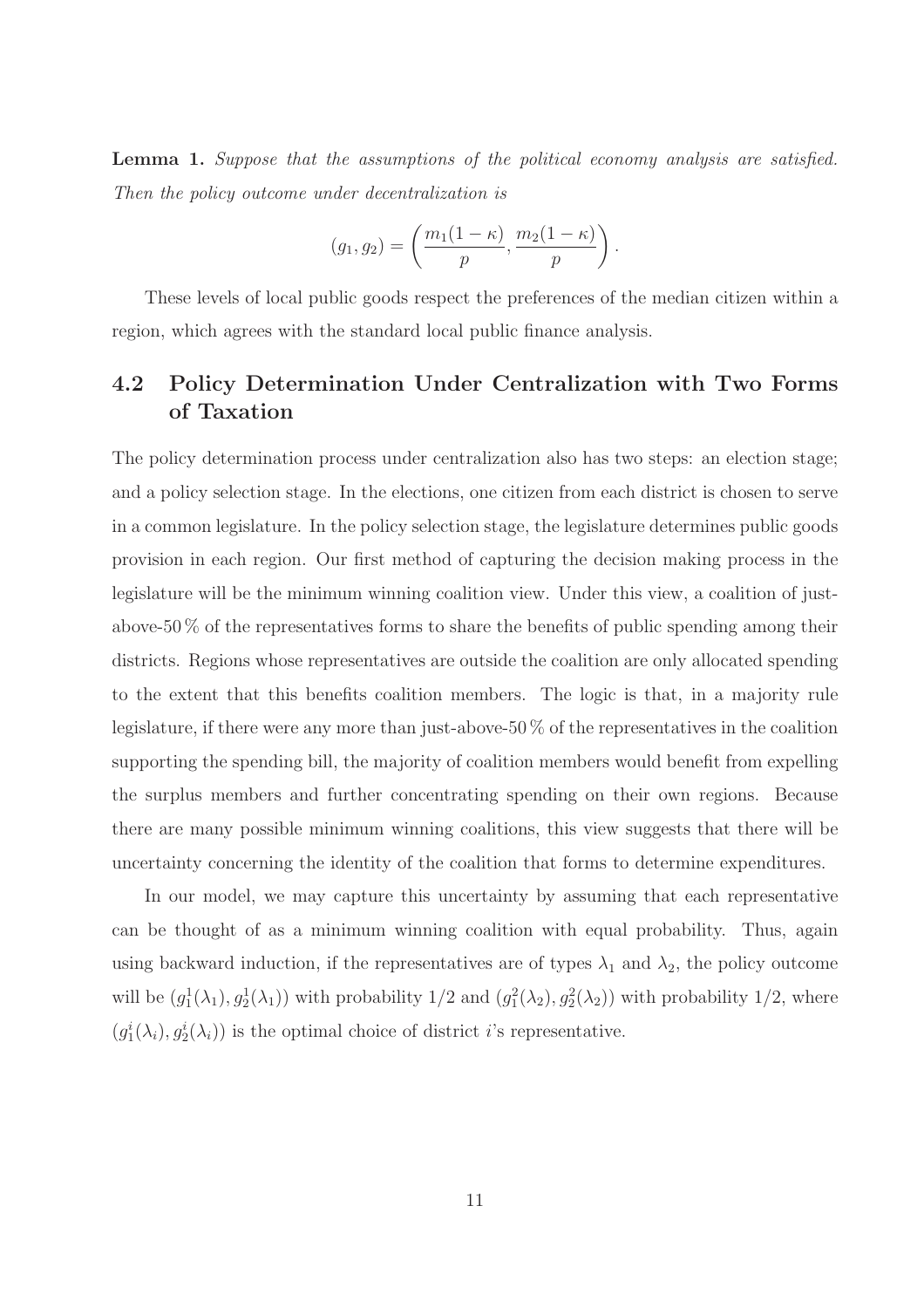#### 4.2.1 Policy Determination with Uniform Taxation

With uniform taxation and representatives of types  $\lambda_1$  and  $\lambda_2$ , the optimal choice of district i's representative is

$$
(g_1^i(\lambda_i), g_2^i(\lambda_i)) = \arg \max_{(g_i, g_{-i})} \left\{ \lambda_i [(1 - \kappa) \ln g_i + \kappa \ln g_{-i}] - \frac{p}{2} (g_i + g_{-i}) \right\}.
$$

It is straightforward to verify that

$$
(g_i^i(\lambda_i), g_{-i}^i(\lambda_i)) = \left(\frac{2\lambda_i(1-\kappa)}{p}, \frac{2\lambda_i\kappa}{p}\right), \quad i \in \{1, 2\}.
$$

The level of public goods spending depends only on the decisive representative's preference for public goods and the level of spillovers. The stronger the preferences for public goods of the decisive representative are, the higher is the spending. Furthermore, spending for the representative's domestic public good varies inversely with spillovers while the other district's public good expenditures vary proportionally with spillovers.

When the representative types are  $\lambda_1$  and  $\lambda_2$ , a citizen of type  $\lambda$  in region i obtains an expected public goods surplus of

$$
\Delta U_{\lambda,i} = \frac{1}{2} \left\{ \lambda \left[ (1 - \kappa) \ln \frac{2\lambda_i (1 - \kappa)}{p} + \kappa \ln \frac{2\lambda_i \kappa}{p} \right] - \lambda_i + \lambda \left[ (1 - \kappa) \ln \frac{2\lambda_{-i} \kappa}{p} + \kappa \ln \frac{2\lambda_{-i} (1 - \kappa)}{p} \right] - \lambda_{-i} \right\}.
$$

Again we assume that the representatives will be of the majority preferred types. A pair of representative types  $(\lambda_1^*)$ <sup>\*</sup><sub>1</sub>,  $\lambda_2^*$ ) is majority preferred if and only if in each district *i* the median type prefers  $\lambda_i^*$ \*,\* to any other type  $\lambda \in (0, \lambda)$ , given the other district's representative type  $\lambda_{-i}^*$ .<sup>17</sup> This means that  $(\lambda_1^*$  $\chi_1^*, \lambda_2^*$ ) is majority preferred if and only if it is a Nash equilibrium of the two-player game in which each player has strategy set  $\langle 0, \overline{\lambda} \rangle$  and player  $i \in \{1, 2\}$  has payoff function

$$
\Delta U_{m_i}(\lambda_i) = \frac{1}{2} \left\{ m_i \left[ (1 - \kappa) \ln \frac{2\lambda_i (1 - \kappa)}{p} + \kappa \ln \frac{2\lambda_i \kappa}{p} \right] - \lambda_i + m_i \left[ (1 - \kappa) \ln \frac{2\lambda_{-i} \kappa}{p} + \kappa \ln \frac{2\lambda_{-i} (1 - \kappa)}{p} \right] - \lambda_{-i} \right\}.
$$

<sup>&</sup>lt;sup>17</sup>If citizens of type  $\lambda$  prefer a type  $\hat{\lambda}_i$  candidate to a type  $\lambda'_i$ , where  $\hat{\lambda}_i < \lambda'_i$  ( $\hat{\lambda}_i > \lambda'_i$ ), then so must all citizens of types lower (higher) than  $\lambda$ . This implies that a majority of citizens in district i prefer a type  $\hat{\lambda}_i$  candidate to a type  $\lambda'_i$  candidate if and only if the median type prefers a type  $\hat{\lambda}_i$  candidate to a type  $\lambda'_i$ candidate.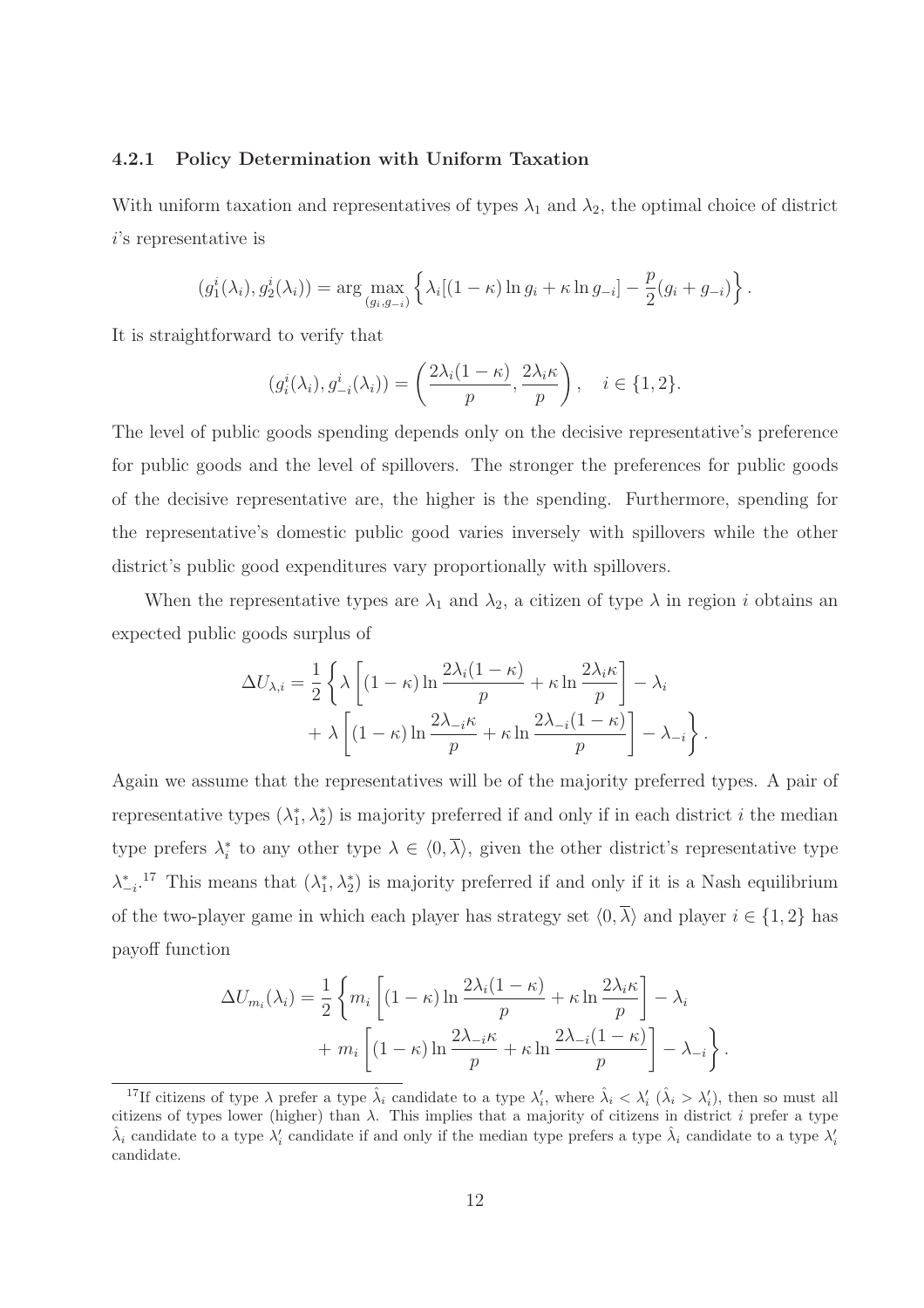Taking first-order conditions and solving yields

$$
(\lambda_1^*, \lambda_2^*) = (m_1, m_2).
$$

Thus, an elected pair of representatives will be of types  $(m_1, m_2)$  and will choose a policy which reflects their public goods preferences. So we have:

Lemma 2. Suppose that the taxation is uniform and the assumptions of the political economy analysis are satisfied. Then the policy outcome under centralization with a minimum winning coalition view of the legislature is random, generating  $(g_1, g_2) = \left(\frac{2m_1(1-\kappa)}{m_1}\right)$ p  $, \frac{2m_1\kappa}{\sqrt{m_1}}$ p  $\setminus$ with probability  $1/2$  and  $(g_1, g_2) = \left(\frac{2m_2\kappa}{\sigma}\right)$ p  $, \frac{2m_2(1-\kappa)}{2m_1}$ p  $\setminus$ with probability 1/2.

This result illuminates the main drawbacks of centralization with a minimum winning coalition legislature and uniform taxation:

- 1) Uncertainty: each district faces uncertainty as to the amount of public good that it will receive, reflecting the uncertainty in the identity of the minimum winning coalition.
- 2) Misallocation: public expenditures across regions are skewed towards those inside the winning coalition.

#### 4.2.2 Comparative Statics

The only situation in which centralization produces the surplus maximizing level is when the districts are identical and spillovers are maximal ( $\kappa = 1/2$ ). When districts differ ( $m_1 >$  $m<sub>2</sub>$ ) and spillovers are complete, spending is allocated equally across regions but district 1's representative over-provides local public goods, while district 2's representative underprovides them. While higher levels of spillovers still lead those in the minimum winning coalition to allocate public goods to districts outside the coalition, it is only to the extent that this benefits those inside the coalition.

For low levels of spillovers, the misallocation problem is at its worse. Public goods are over-provided to regions in the minimum winning coalition and under-provided to those districts that are outside the coalition, reflecting the budgetary externality created by common financing. However, this drawback is significantly suppressed when the non-uniform tax system is introduced.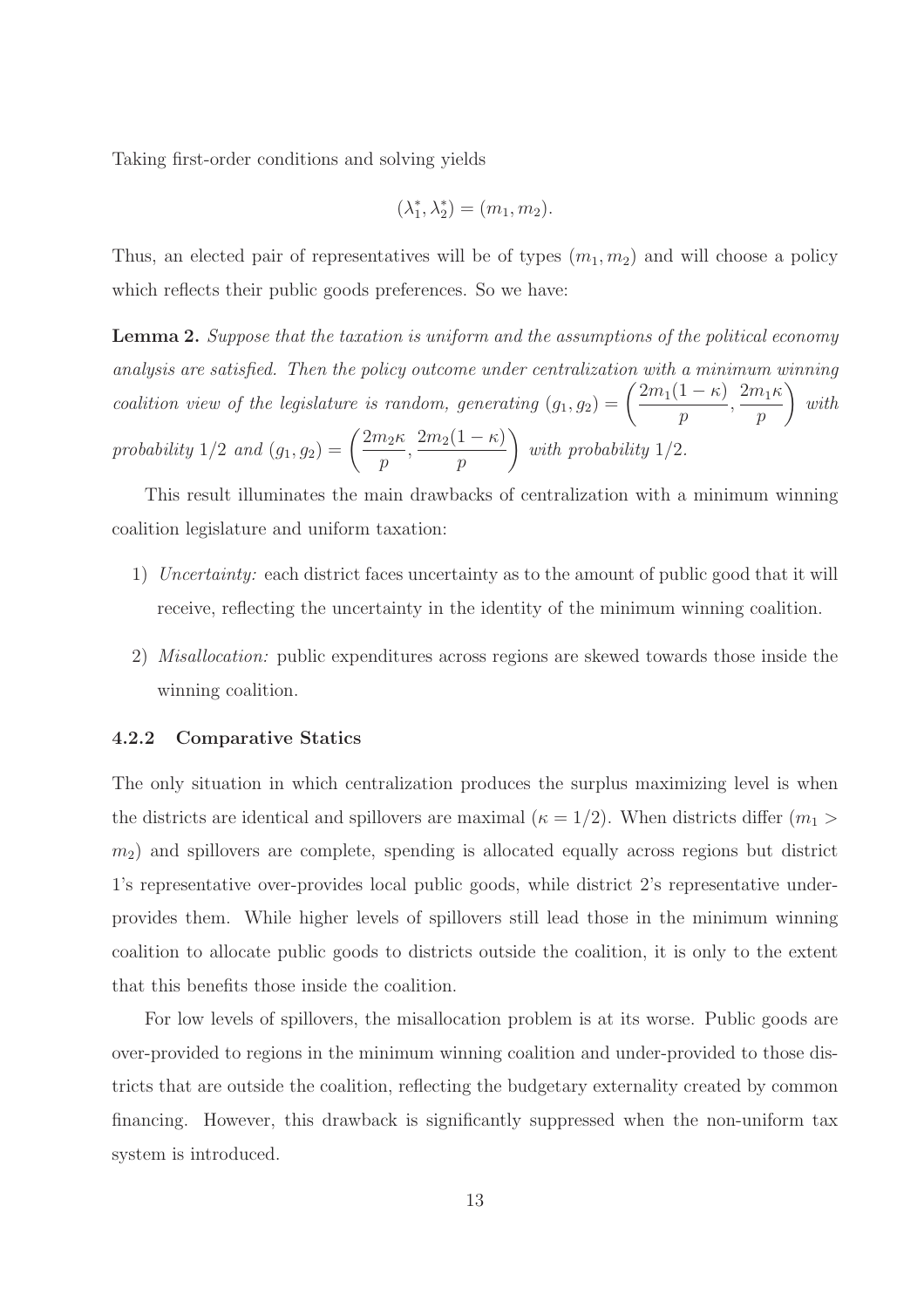#### 4.2.3 Policy Determination with Non-uniform Taxation

With non-uniform taxation and representatives of types  $\lambda_1$  and  $\lambda_2$ , the optimal choice of region i's representative is

$$
(g_1^i(\lambda_i), g_2^i(\lambda_i)) = \arg \max_{(g_i, g_{-i})} \left\{ \lambda_i [(1 - \kappa) \ln g_i + \kappa \ln g_{-i}] - (pg_i(1 - \kappa) + pg_{-i} \kappa) \right\}.
$$

It is easily checked that

$$
(g_1^i(\lambda_i), g_2^i(\lambda_i)) = \left(\frac{\lambda_i}{p}, \frac{\lambda_i}{p}\right), \quad i \in \{1, 2\}.
$$

As above, if the representative types are  $\lambda_1$  and  $\lambda_2$ , a citizen of type  $\lambda$  in district i obtains an expected public goods surplus of

$$
\Delta U_{\lambda,i} = \frac{1}{2} \left\{ \lambda \left[ (1 - \kappa) \ln \frac{\lambda_i}{p} + \kappa \ln \frac{\lambda_i}{p} \right] - \lambda_i + \lambda \left[ (1 - \kappa) \ln \frac{\lambda_{-i}}{p} + \kappa \ln \frac{\lambda_{-i}}{p} \right] - \lambda_{-i} \right\}.
$$

Analogically to the case of uniform taxation, we arrive at the conclusion that an elected pair of representatives will be of types  $(m_1, m_2)$  and that they will choose a policy which reflects their preferences. This establishes:

Lemma 3. Suppose that the tax system is non-uniform across districts and the assumptions of the political economy analysis are satisfied. Then the policy chosen under centralized system with a minimum winning coalition view of the legislature is random, generating  $(g_1, g_2) = \left(\frac{m_1}{m_1}\right)$ p  $\frac{m_1}{m_1}$ p with probability  $1/2$  and  $(g_1, g_2) = \left(\frac{m_2}{m_1}\right)^{1/2}$ p  $\frac{m_2}{a}$ p  $\setminus$ with probability 1/2.

Compared to the case of uniform taxation, the problem of uncertainty remains due to the unknown identity of the coalition. However, the drawback of *misallocation* is significantly reduced reflecting the fact that each district is taxed according to its proportional consumption of both local public goods. This suppresses the incentives of the coalition members to allocate too much of the public goods to their districts while forgetting about the regions outside the coalition.

#### 4.2.4 Comparative Statics

The levels of public goods are independent of spillovers. They only depend on preferences of the decisive representative which then chooses uniform provision of public goods. With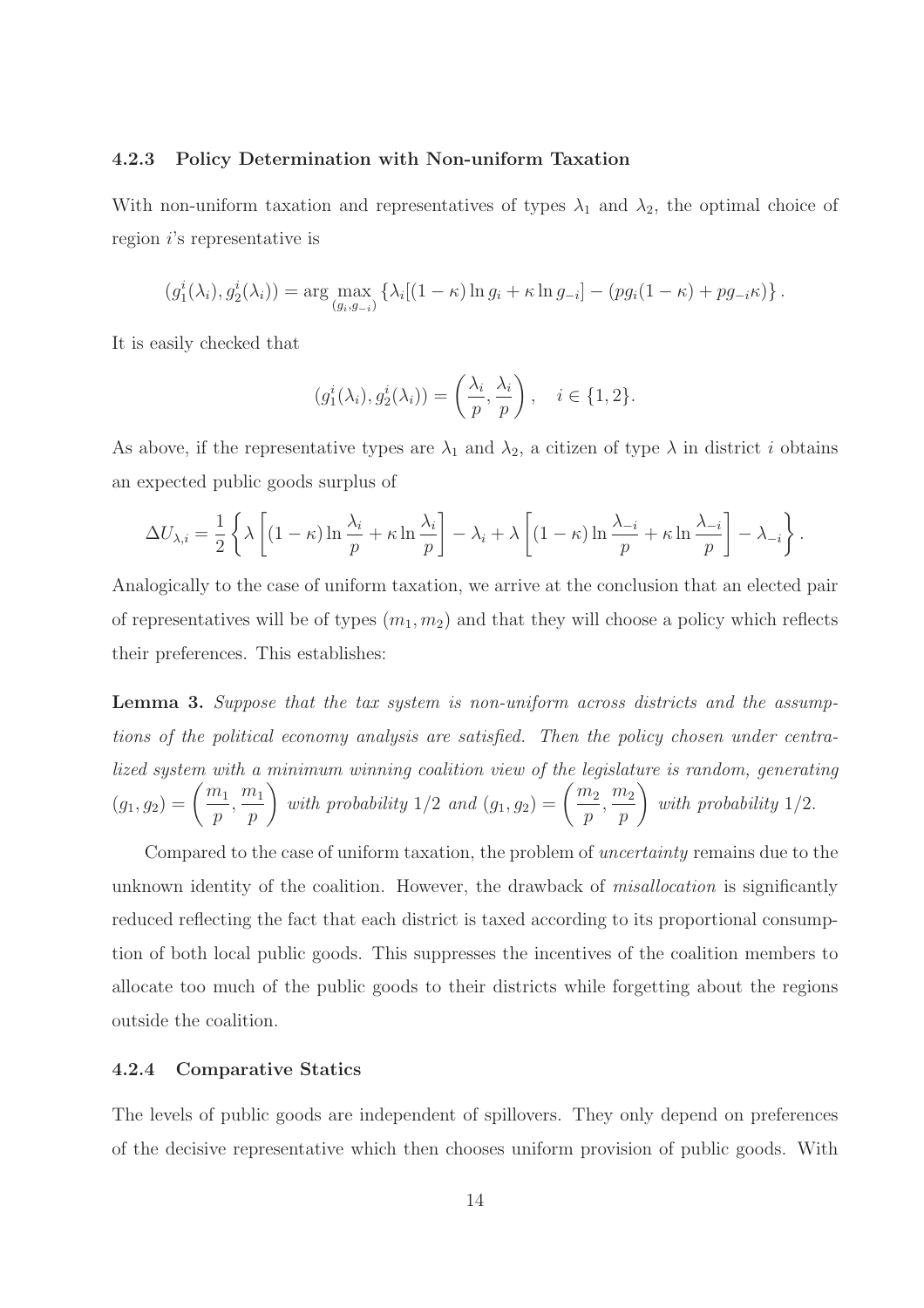identical representatives, centralization with non-uniform taxation produces the surplus maximizing levels of local public goods. When  $m_1$  exceeds  $m_2$  and spillovers are complete, region 1's representative over-provides local public goods, while district 2's representative underprovides them.

The misallocation problem is at its worse when the spillovers are lower than complete. The levels of public goods provided are further from the optimal, aggregate surplus enhancing levels. However, the extent of these misallocations is lower than that under the centralized system with uniform taxation.

#### 4.3 Centralization vs. Decentralization

Decentralization produces the surplus maximizing public goods levels only when the spillovers do not occur. We have already seen that public goods levels under centralization with uniform taxation are surplus maximizing when the spillovers are complete and the districts are homogeneous. It follows that, in the case of identical districts, decentralization dominates when the spillovers are small and centralization is preferred when the spillovers are large.

Centralization with non-uniform taxation produces the surplus maximizing public goods levels when the districts are identical. This surplus is independent of spillovers and is higher than the surplus under decentralization for all  $\kappa$  except when the spillovers are absent. In such a case, both systems generate the surplus maximizing public goods levels. The next proposition and Figure 2 summarize these results.

Proposition 2. Suppose that the assumptions of the political economy analysis are satisfied, the centralized decision making relies on the minimum winning coalition, and the districts are identical. Then

- (i) If the taxation is uniform, there is a critical value of  $\kappa$ , strictly greater than 0 but less than 1/2, such that a centralized system produces a higher level of surplus if and only if  $\kappa$  exceeds this critical level.
- (ii) If the taxation is non-uniform across districts and spillovers are present  $(\kappa > 0)$ , a centralized system produces a higher level of surplus than does decentralization. Absent spillovers  $(\kappa = 0)$ , the two systems generate the same level of surplus.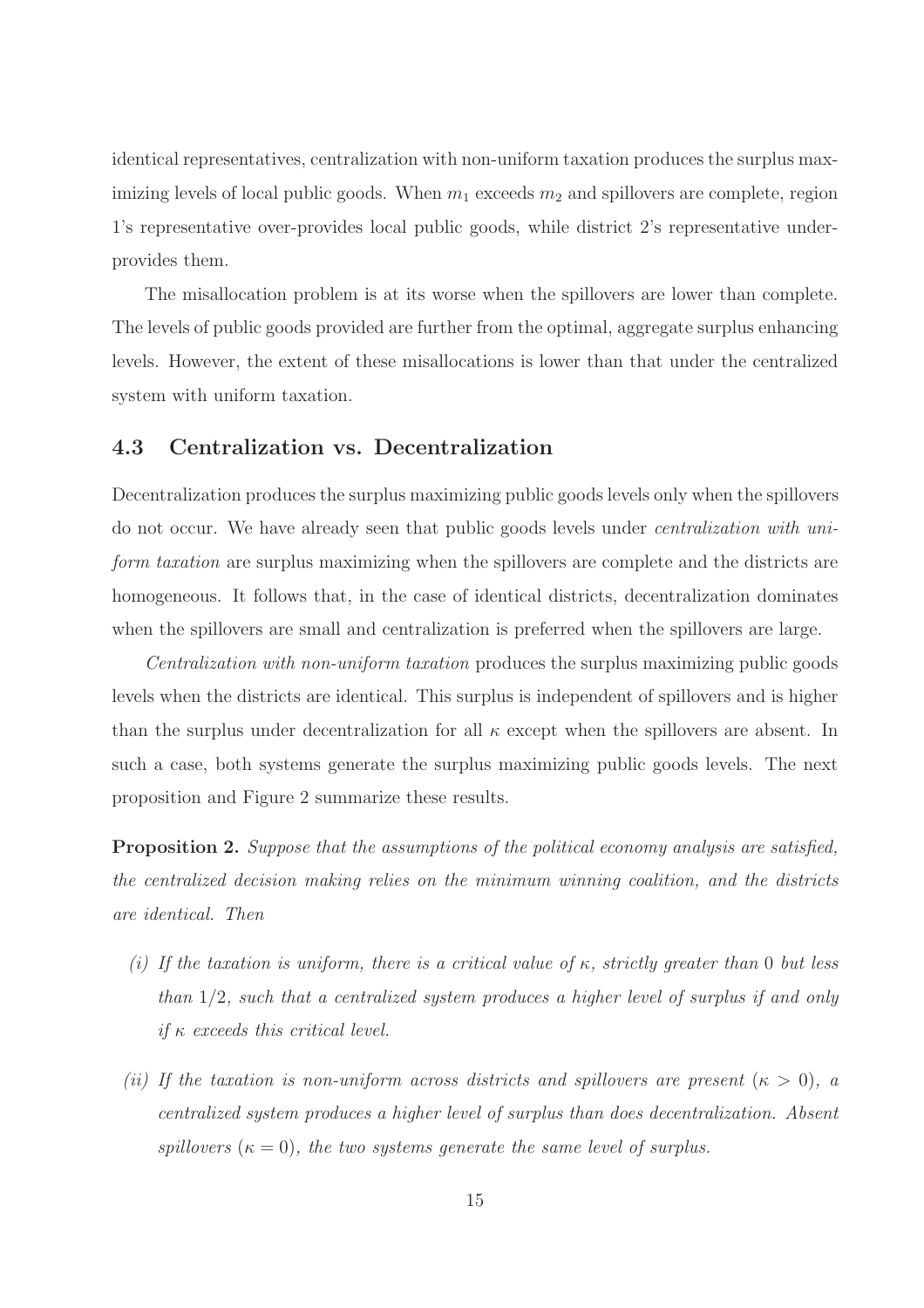(iii) Surplus under centralization with non-uniform taxation equals that under the centralized system in the standard analysis for all levels of spillovers. These surpluses are higher than that under centralization with uniform taxation except when the spillovers are maximal  $(\kappa = 1/2)$ . In such a case, all three systems of centralization produce the same public goods surplus.



**Figure 2:** Aggregate public goods surpluses under decentralization  $(S<sup>d</sup>)$ , centralization in the standard analysis  $(S_t^c)$  and centralization with uniform  $(S_u^c)$  and non-uniform  $(S_n^c)$  taxation in the case of *identical districts*.

There are two comparisons which require analysis. First, comparing Proposition 2 with its counterpart in part (i) of the Proposition 1, there is one significant difference. With identical districts, centralized system in the standard analysis is supposed to dominate decentralization for all  $\kappa > 0$ . However, centralization based on minimum winning coalition and uniform taxation no more dominates for low levels of spillovers, as those inside the coalition have low incentives to provide public goods to the outside regions. This is further combined with the uncertain identity of the coalition. With higher spillovers, uncertainty remains but the decisive representatives have higher incentives to provide more public goods to both districts, which increases the surplus under centralization. Thus, political economy analysis weakens the case for centralization when the taxation is uniform.

Second, comparison of the two centralized systems under the political economy analysis generates a strong case for centralization with non-uniform taxation, which dominates for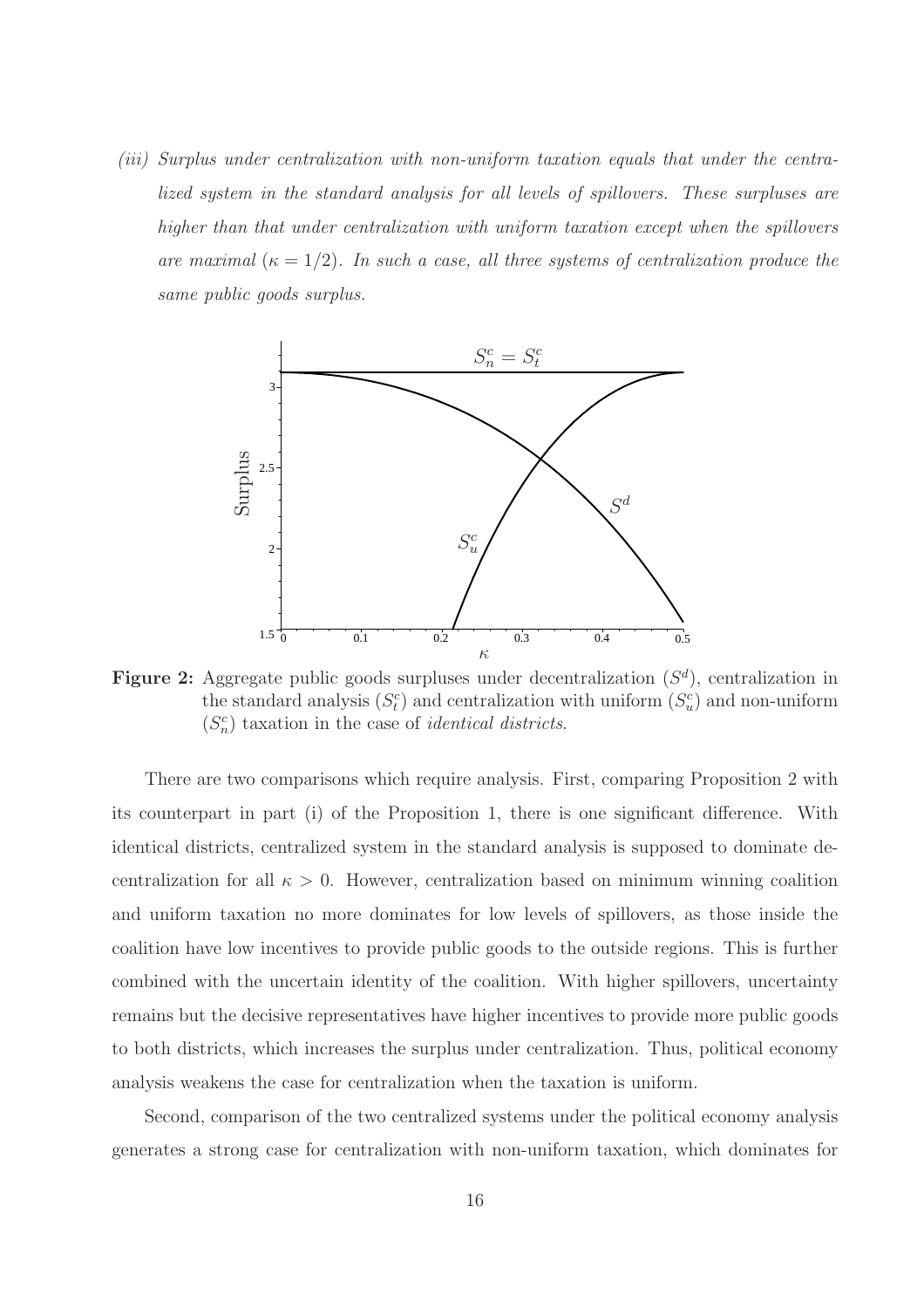all  $\kappa < 1/2$ . This is due to the effects that each taxation has on the decisions about the allocation of public expenditures. When the taxation is uniform, each district pays the same head-tax independent of the received level of public goods. This motivates coalition members to allocate as much as they prefer to their districts. In contrast, under the centralized system with non-uniform taxation there is no such effect, as each district is taxed according to its proportional consumption of both local public goods. This balances the allocated levels and centralization with non-uniform taxation significantly dominates centralization with a uniform tax system. Furthermore, the resulting surplus under centralization with non-uniform taxation is the same as under centralization in the standard analysis.<sup>18</sup>

When the regions are heterogeneous, *centralized system with uniform taxation* still dominates decentralization for high levels of spillovers and its performance is increasing in spillovers. Thus, there is a critical value of  $\kappa$  under which decentralization is preferred and above which centralization dominates.

Centralization with non-uniform taxation is independent of spillovers, produces higher level of surplus than decentralization for maximal spillovers and lower level of surplus for zero spillovers. It follows that there exists a critical value of  $\kappa$  above which centralized system dominates and under which decentralization is preferred. However, this critical value is lower than that in the uniform taxation case. Again, the following proposition and Figure 3 summarize these findings.

Proposition 3. Suppose that the assumptions of the political economy analysis are satisfied, the centralized decision making relies on the minimum winning coalition, and the districts are non-identical. Then

(i) If the taxation is uniform, there is a critical value of  $\kappa$ , strictly greater than 0 but less than 1/2, such that a centralized system produces a higher level of surplus if and only if  $\kappa$  exceeds this critical level. This critical level is higher than that in the standard analysis.

<sup>&</sup>lt;sup>18</sup>This is due to the fact that the provision of public goods and the actual taxes under centralization with non-uniform taxation are the same as under the centralized system in the standard analysis. With identical districts, each representative would choose such uniform public goods levels that would be chosen by all the other representatives, if elected.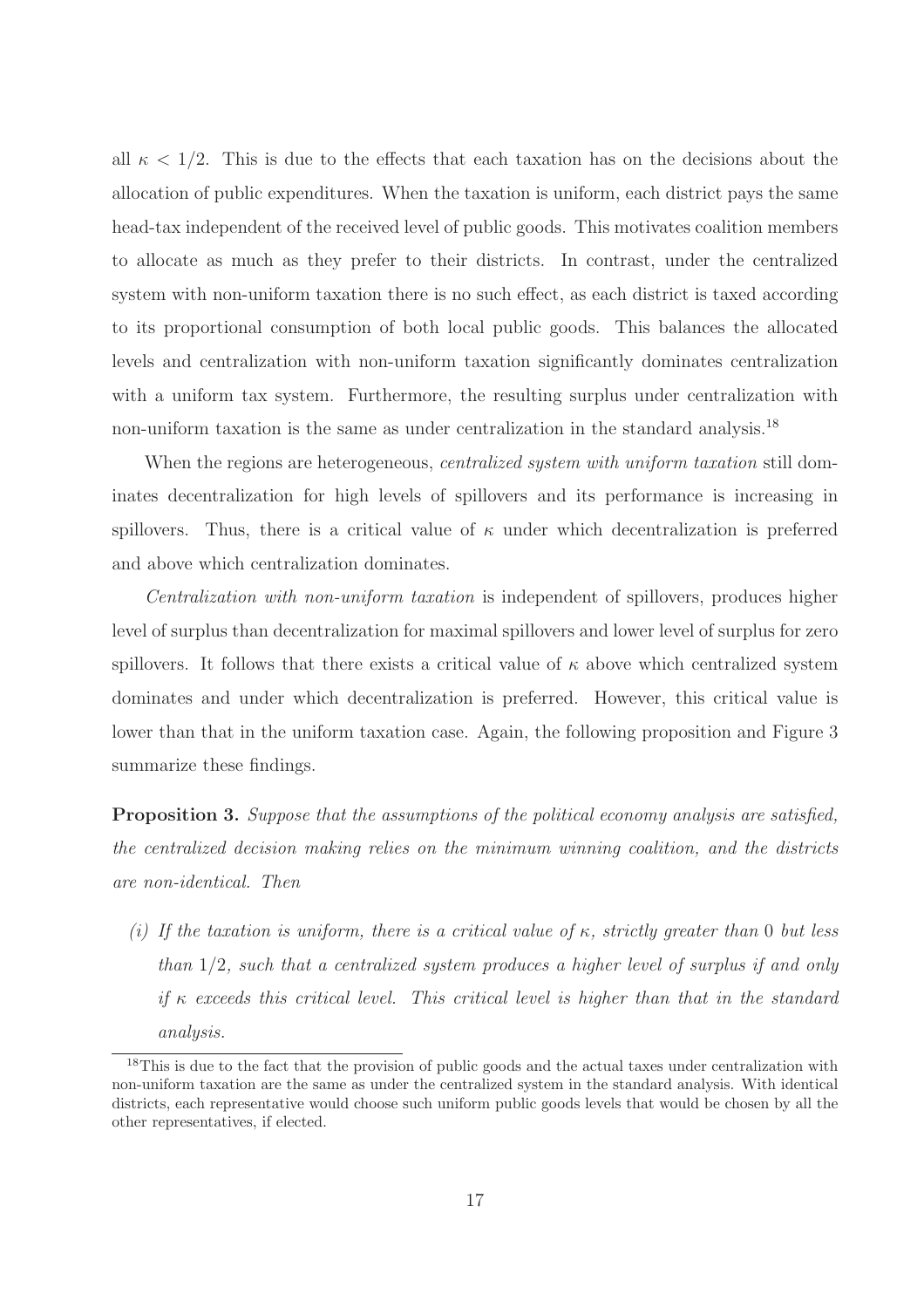- (ii) If the taxation is non-uniform across districts, there is a critical value of  $\kappa$ , strictly greater than  $0$  but less than  $1/2$ , such that a centralized system produces a higher level of surplus if and only if  $\kappa$  exceeds this critical level. This critical level is higher than that in the standard analysis and lower than that under centralization with uniform taxation.
- (iii) Surplus under centralization in the standard analysis is higher than surpluses under both centralized systems in the political economy analysis for all levels of spillovers. Furthermore, surplus under centralization with non-uniform taxation is higher than that under the centralized system with uniform taxation except when the spillovers are maximal  $(\kappa = 1/2)$ . In such a case, the two systems produce the same public goods surplus.



**Figure 3:** Aggregate public goods surpluses under decentralization  $(S^d)$ , centralization in the standard analysis  $(S_t^c)$  and centralization with uniform  $(S_u^c)$  and non-uniform  $(S_n^c)$  taxation in the case of non-identical districts.

As above, two juxtapositions can be observed. First, comparing Proposition 3 with its relevant counterpart in part (ii) of the Proposition 1 reveals that centralization with noncooperative legislature creates even larger incongruity when the districts are heterogeneous. This exacerbated misallocation problem combined with the persistent drawback of uncertainty results in a weakened case for centralization compared with the centralized system in the standard analysis. However, the fundamental qualitative conclusions remain unchanged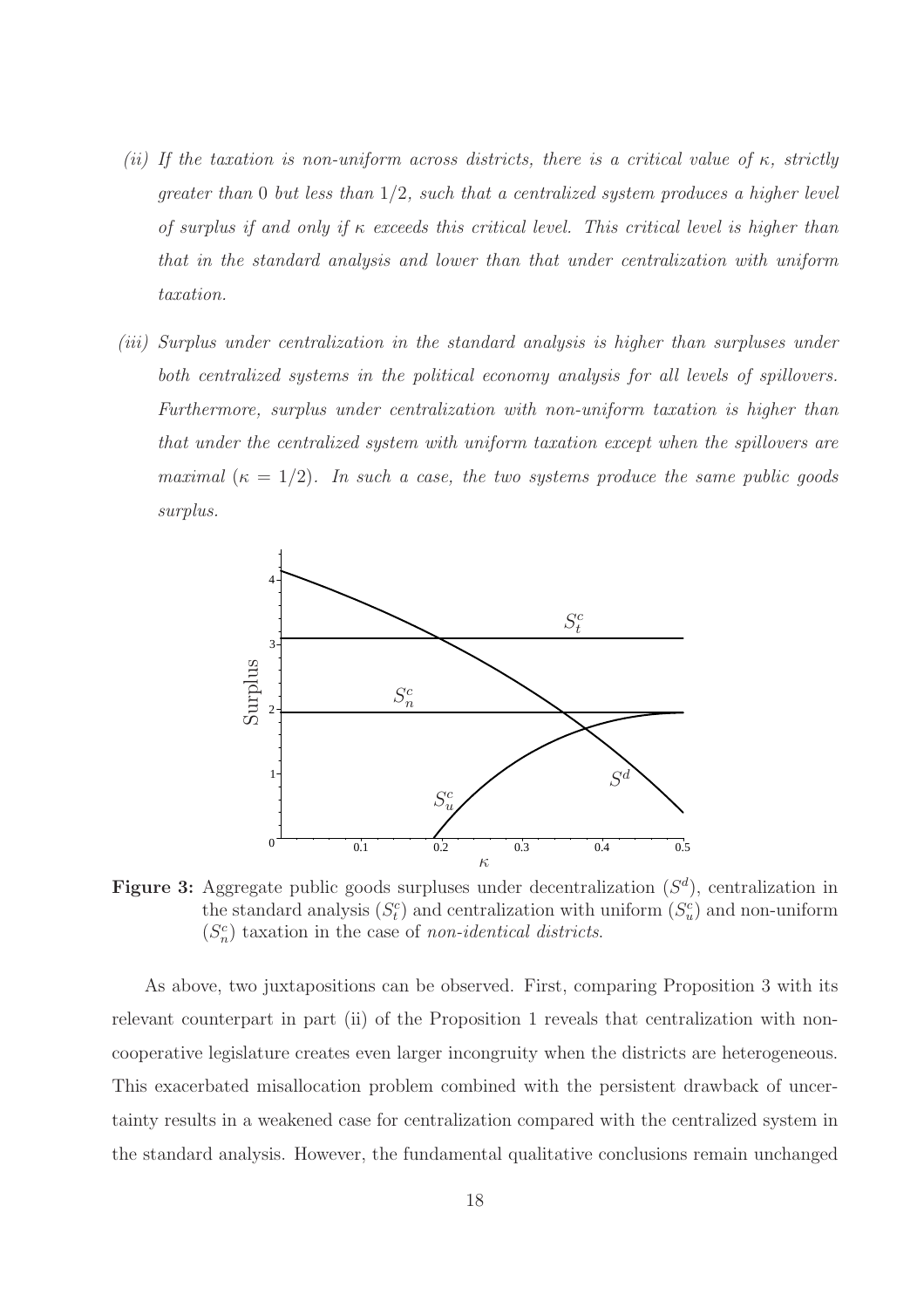under the political economy analysis as under the traditional one—for low spillover levels, decentralization dominates; when the spillovers are high, centralization is preferred.<sup>19</sup>

Second, comparison of the two centralized systems with different taxations remains as above. This is because the two systems' surpluses decrease in the same rate with increasing heterogeneity.<sup>20</sup> Thus, centralization with non-uniform taxation dominates centralization with uniform tax system for all  $\kappa < 1/2$ . When spillovers are complete, the two systems generate the same level of surplus. This reflects the fact that, in the uniform taxation case, representative in the winning coalition has incentives to provide the same level of public goods to both regions which corresponds to the case of non-uniform taxation.

Furthermore, surplus under centralization with non-uniform taxation is lower than that under centralization in the standard analysis. In the non-uniform taxation case, increasing heterogeneity causes the potential provisions of the two representatives to vary still more. This decreases the surplus under centralization with non-uniform taxation and because the surplus under centralized system in the traditional analysis is independent of heterogeneity, centralization with non-uniform tax system generates lower public goods surplus.<sup>21</sup> It follows

The first critical level of  $\kappa$ , denoted  $\kappa_1^*(\alpha)$ , is uniquely defined by the equation  $S^d(\kappa_1^*, \alpha) = S_u^c(\kappa_1^*, \alpha)$ . To show that  $\kappa_1^*$  is an increasing function of  $\alpha$ , it is necessary to show that for all  $\alpha \in (1/2, 1)$ ,  $\partial S^d(\kappa_1^*, \alpha)$  $\frac{\partial S_u^c(\kappa_1^*, \alpha)}{\partial \alpha} > 0$ . Differentiating, we obtain

$$
\frac{\partial}{\partial \alpha} -
$$

$$
\frac{\partial S^d(\kappa,\alpha)}{\partial \alpha}-\frac{\partial S^c_u(\kappa,\alpha)}{\partial \alpha}=\underbrace{\omega\left(\frac{1}{2}-\kappa\right)}_{>0}\left(2\ln\frac{\alpha}{1-\alpha}-\frac{1-2\alpha}{\alpha(1-\alpha)}\right).
$$

The expression in the latter parentheses equals zero when  $\alpha = 1/2$  and is positive for all  $\alpha$  in the range  $(1/2,1)$ . Thus, the difference is positive for all  $\alpha \in (1/2,1)$  and  $\kappa_1^* < 1/2$  which implies that the critical level of spillovers increases with increasing heterogeneity.

The second critical level of  $\kappa$ , denoted  $\kappa_2^*(\alpha)$ , is uniquely defined by the equation  $S^d(\kappa_2^*, \alpha) = S_n^c(\kappa_2^*, \alpha)$ . Due to the fact that  $\frac{\partial S_u^c(\kappa,\alpha)}{\partial \alpha} = \frac{\partial S_n^c(\kappa,\alpha)}{\partial \alpha}$  for all  $\kappa$  and  $\alpha$ , the critical level of spillovers increases with Due to the fact that  $\frac{\partial \alpha}{\partial \alpha} = \frac{\partial \alpha_n(\alpha, \alpha)}{\partial \alpha}$  for all  $\kappa$  and  $\alpha$ , the increasing heterogeneity for the non-uniform taxation case as well.

<sup>20</sup>See the previous footnote.

<sup>21</sup>Let  $S_t^c(\kappa, \alpha)$  and  $S_n^c(\kappa, \alpha)$  denote surpluses under centralization in the standard analysis and with nonuniform taxation, respectively, when  $(m_1, m_2) = (\alpha \omega, (1 - \alpha) \omega)$ , where  $\alpha \in (1/2, 1)$  measures the degree of heterogeneity. From the previous discussion we know that  $S_t^c$  is independent of heterogeneity while  $\frac{\partial S_n^c(\kappa,\alpha)}{\partial \alpha} = \omega \frac{1-2\alpha}{2\alpha(1-\alpha)}$  $\frac{2a}{2\alpha(1-\alpha)} < 0$  for all  $\alpha \in (1/2, 1)$ . This implies that increasing heterogeneity decreases surplus under centralization with non-uniform tax system which is then lower than that under a centralized system

<sup>19</sup>What happens with both critical levels of spillovers as heterogeneity increases may be analyzed by letting  $S^d(\kappa, \alpha)$ ,  $S_u^c(\kappa, \alpha)$  and  $S_n^c(\kappa, \alpha)$  denote surpluses under decentralization, centralization with uniform and non-uniform taxation, respectively, when  $(m_1, m_2) = (\alpha \omega, (1 - \alpha) \omega)$ , where  $\alpha \in \langle 1/2, 1 \rangle$  measures the degree of heterogeneity between the regions.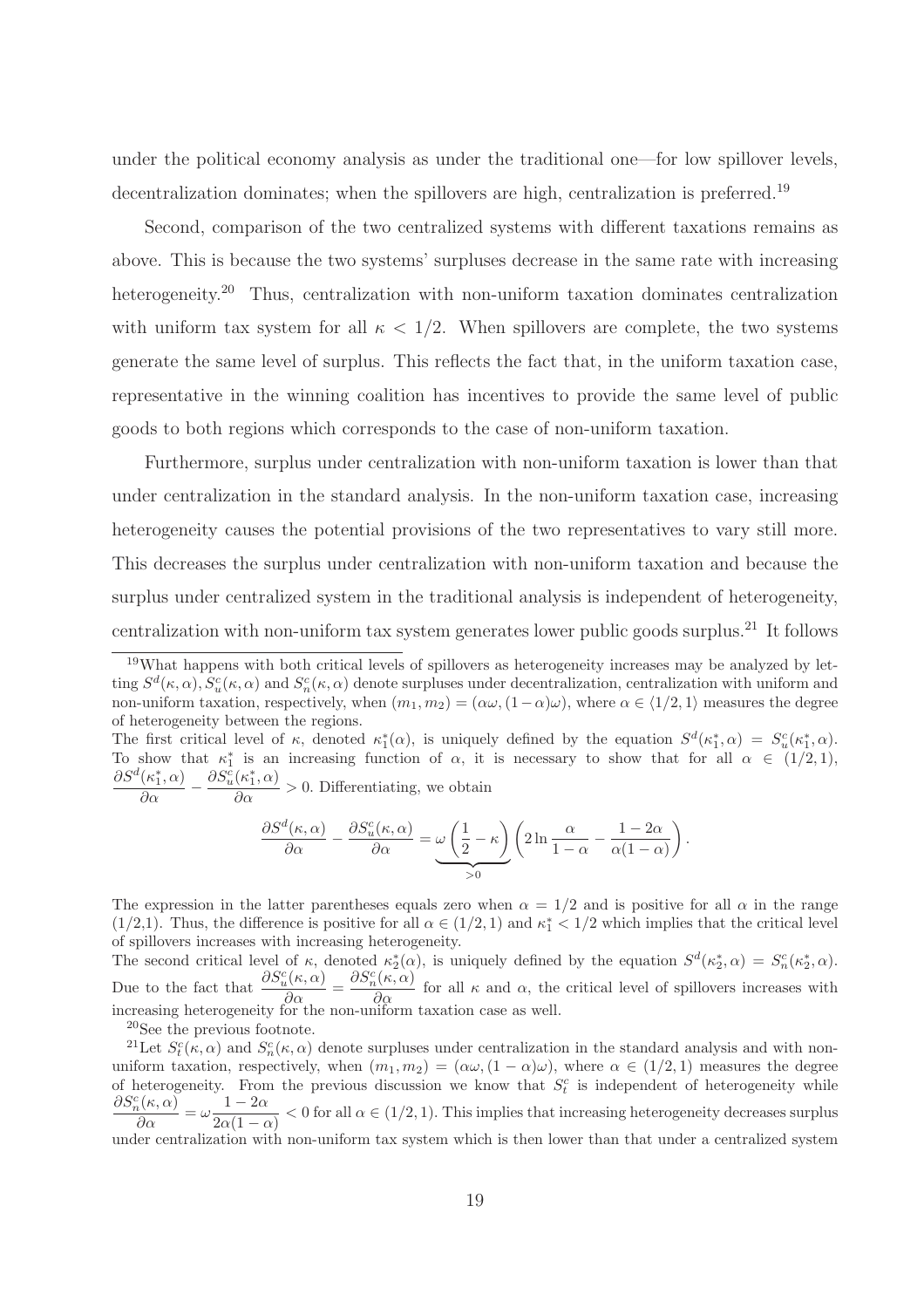that political economy analysis weakens the case for centralization when the taxation is nonuniform but not as considerably as in the case of a centralized system with uniform taxation.

## 5 Centralization with a Cooperative Legislature and Two Forms of Taxation

Under the minimum winning coalition view of legislative decision-making, policy outcomes are ex ante Pareto inefficient from the viewpoint of the representatives. Therefore, legislators may find a way around the inefficiency created by majoritarian decision criteria and prefer a less random outcome to the "feast or famine" implied by the minimum winning coalition theory. The representatives with power may, to a given extent, allocate benefits to those outside the coalition on the understanding that non-members would behave similarly if they were in power. However, there are many pairs of local public goods levels that are both efficient from the viewpoint of the representatives and that ex ante Pareto dominate minimum winning coalition outcomes.

Here we will assume the case when the representatives agree to the public goods allocation that maximizes their joint surplus, i.e. their behavior can be described by the utilitarian bargaining solution. This means that each representative now maximizes the same utility function as the others. They agree to form a coalition where everybody will have a weight in the decision making process, not just those who succeed to form a minimum winning coalition. This norm requires representatives to take into account the costs and benefits to their colleagues and would seem to offer centralization the best chance of dominating decentralization given our welfare criterion. But to what extent will centralization dominate decentralization will again depend on the form of taxation.

#### 5.1 Policy Determination with Uniform Taxation

With uniform taxation and representatives of types  $\lambda_1$  and  $\lambda_2$ , the policy outcome,  $(g_1(\lambda_1,\lambda_2),$  $g_2(\lambda_1, \lambda_2)$ , will now maximize the representatives' joint surplus given by

$$
\sum_{i=1}^{2} {\{\Delta U_{\lambda_i}\}} = \sum_{i=1}^{2} {\{\lambda_i[(1 - \kappa)\ln g_i + \kappa \ln g_{-i}]} - \frac{p}{2}(g_i + g_{-i})\}.
$$

in the traditional analysis.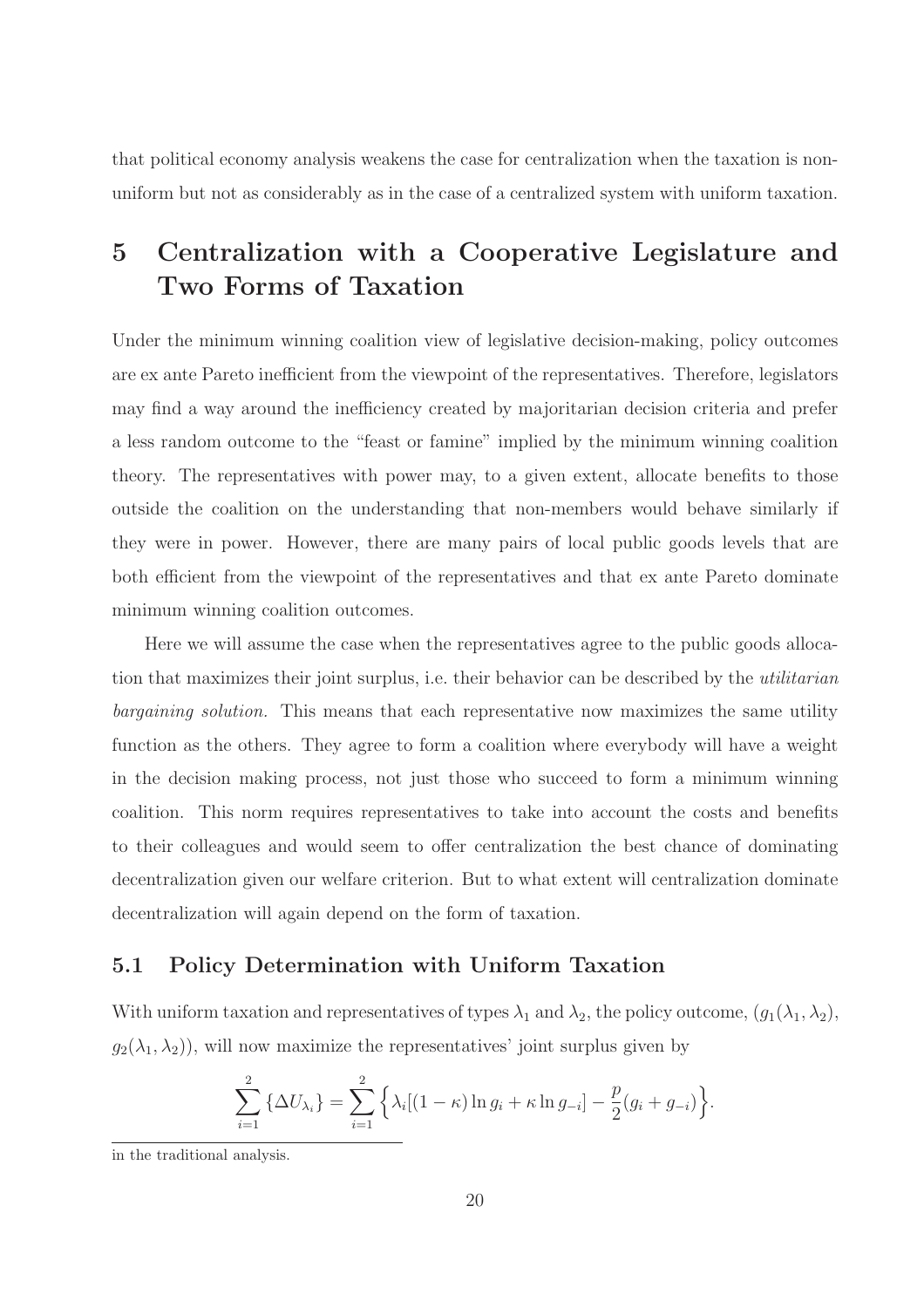It is straightforward to show that public goods levels maximizing this joint surplus are

$$
(g_1(\lambda_1, \lambda_2), g_2(\lambda_1, \lambda_2)) = \left(\frac{\lambda_1(1-\kappa) + \lambda_2 \kappa}{p}, \frac{\lambda_1 \kappa + \lambda_2(1-\kappa)}{p}\right).
$$

It is clear that if both districts elected representatives of the median types, the legislature would select the surplus maximizing public goods levels.

If the representative types are  $\lambda_1$  and  $\lambda_2$ , a citizen of type  $\lambda$  in district i obtains public goods surplus of

$$
\Delta U_{\lambda,i} = \lambda \left[ (1 - \kappa) \ln \frac{\lambda_i (1 - \kappa) + \lambda_{-i} \kappa}{p} + \kappa \ln \frac{\lambda_{-i} (1 - \kappa) + \lambda_i \kappa}{p} \right] - \frac{\lambda_1 + \lambda_2}{2}.
$$

Turning to the election stage, we again assume that the pair of representatives will be of the majority preferred types that is defined in the by now familiar way. The main additional complication created by a cooperative legislature lies in finding the majority preferred types. This is because the public good level for each region depends on the type of legislator in both districts and, thereby, generates incentives for citizens in each district to delegate policy making strategically to a representative with different tastes than their own. This intention arises because sincere voting becomes suboptimal now.

To begin with, note that a pair of representative types  $(\lambda_1^*)$ <sup>\*</sup><sub>1</sub>,  $\lambda_2^*$ ) is majority preferred if and only if in each district *i* the median type prefers  $\lambda_i^*$  $i$  to any other type  $\lambda \in \langle 0, \lambda \rangle$ , given the other district's type  $\lambda_{-i}^*$ .<sup>22</sup> Thus,  $(\lambda_1^*$  $\chi_1^*, \lambda_2^*$  is majority preferred if and only if it is a Nash equilibrium of the two player game in which each player has strategy set  $\langle 0, \overline{\lambda} \rangle$  and player  $i \in \{1,2\}$  has payoff function

$$
U_i(\lambda_1, \lambda_2) = m_i \left[ (1 - \kappa) \ln \frac{\lambda_i (1 - \kappa) + \lambda_{-i} \kappa}{p} + \kappa \ln \frac{\lambda_{-i} (1 - \kappa) + \lambda_i \kappa}{p} \right] - \frac{\lambda_1 + \lambda_2}{2}.
$$

In this game, the district i median citizen tries to manipulate  $\lambda_i$  so that he obtains something close to his preferred policy outcome anticipating the election outcomes in the other region and the subsequent working of the legislature.<sup>23</sup> He only has one degree of freedom,  $\lambda_i$ , but

<sup>&</sup>lt;sup>22</sup>If district *i* elects a citizen of a higher type, then it receives more of both public goods. Then the same argument applies as in the footnote 17.

<sup>&</sup>lt;sup>23</sup>To put it more rigorously, all citizens in region i now have an interest in manipulating  $\lambda_i$  to obtain something close to their preferred policy outcome. In other words, all voters in district  $i$  have the same interest in shifting  $\lambda_i$  according to their preferences and expectations of the election outcomes in the other regions and subsequent working of the legislature.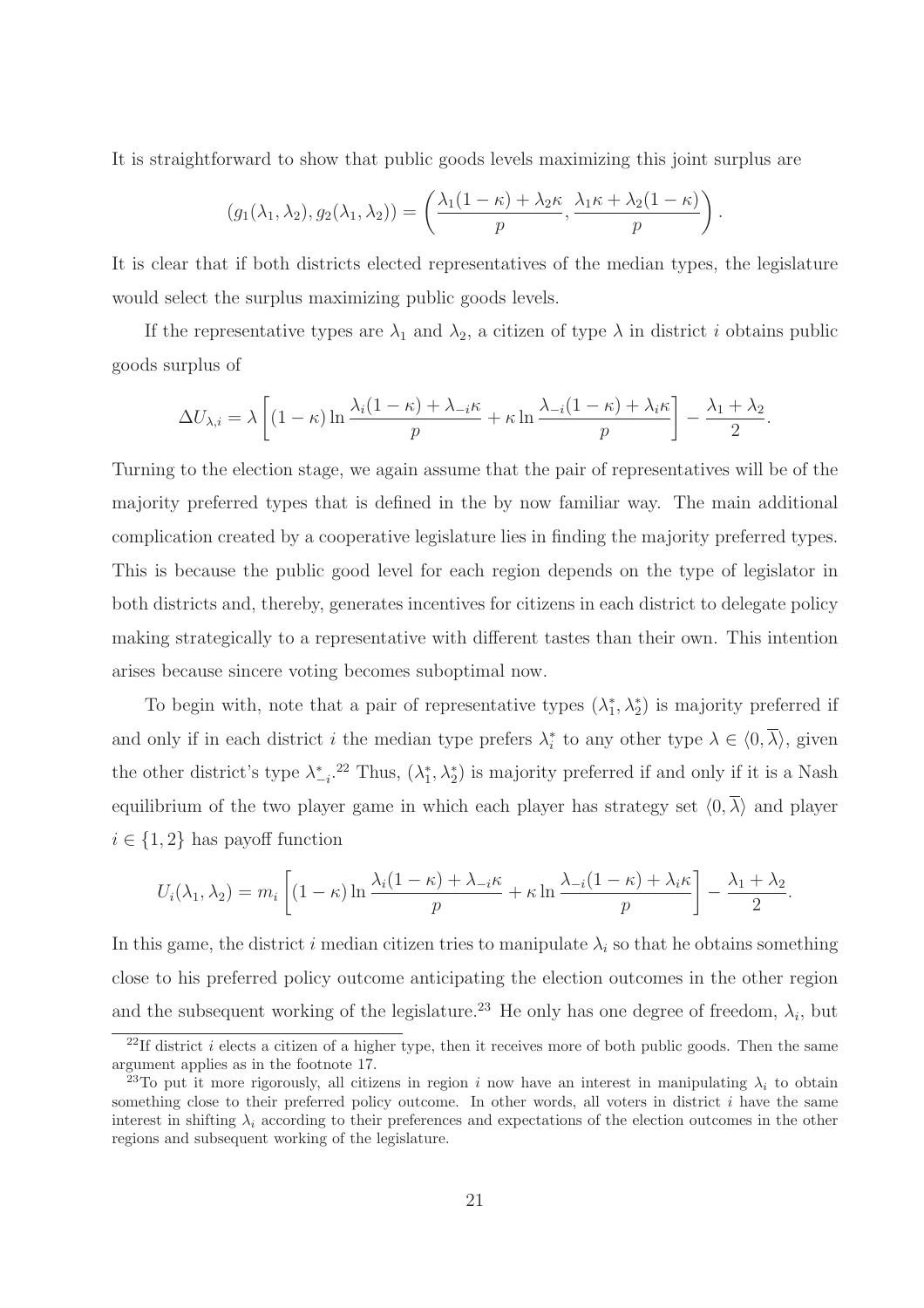two objectives,  $(g_1, g_2)$ . While raising  $\lambda_i$  always leads to an increase in  $g_i$ , if  $\kappa > 0$  it also raises  $g_{-i}$ .

To state the equilibria, define  $\hat{\kappa}$  as the solution to

$$
\frac{m_1}{m_2} = \frac{\hat{\kappa}^3 + (1 - \hat{\kappa})^3}{\hat{\kappa}(1 - \hat{\kappa})}
$$

.

When the districts are identical,  $\hat{\kappa} = 1/2$ . In the non-identical districts case,  $\hat{\kappa} < 1/2$ . Then:

Lemma 4. Suppose that the tax system is uniform across districts and the assumptions of the political economy analysis are satisfied. Then the policy chosen under a centralized system with a cooperative legislature is

$$
(g_1, g_2) = \left(\frac{2m_1[(1-\kappa)^4 - k^4]}{[(1-\kappa)^2 - \frac{m_1}{m_2}\kappa^2]p}, \frac{2m_1[(1-\kappa)^4 - k^4]}{m_2[(1-\kappa)^2 - \kappa^2]p}\right)
$$

if  $\kappa < \hat{\kappa}$ , and

$$
(g_1, g_2) = \left(\frac{2m_1(1-\kappa)}{p}, \frac{2m_1\kappa}{p}\right)
$$

if  $\kappa \geq \hat{\kappa}$ .

It can be easily seen that the cooperative legislature does not select the surplus maximizing public goods levels. While a cooperative legislature deals with problems of uncertainty and misallocation that were present in the non-cooperative legislature, a new feature emerges:

• Strategic delegation: each district's median voter delegates policy-making to a representative of different type than median.

#### 5.1.1 Comparative Statics

When the regions are identical  $(m_1 = m_2 = m)$ , it follows from the Lemma that  $g_1 = g_2$  $2m[(1 - \kappa)^2 + \kappa^2]/p$ . Recall that with identical districts, the surplus maximizing level of public goods is  $g_1 = g_2 = m/p$ . Thus, local public goods are over-provided in both regions for all  $\kappa < 1/2$ . The extent of this over-provision is decreasing with increasing spillovers and over-provision does not occur only when the spillovers are maximal ( $\kappa = 1/2$ ). In such a case, local public goods are provided optimally.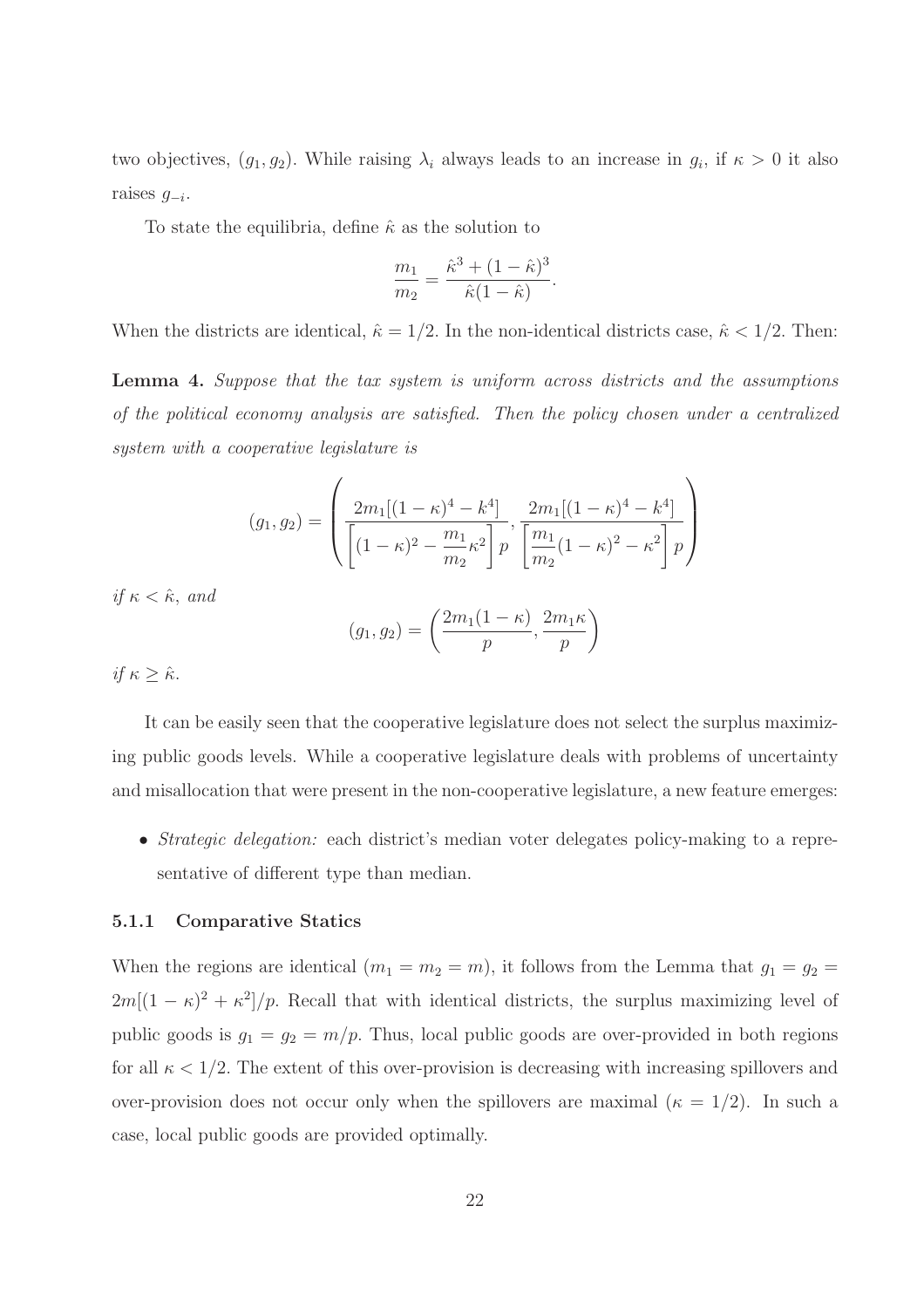The incentives to strategically delegate can be seen most clearly in the case of zero spillovers. Then, the optimal spending levels for the median voter from region 2 are  $(g_1, g_2)$  =  $(0, 2m/p)$ . Assume for a moment that both districts elect the median type representatives. This would lead to a policy outcome  $(g_1, g_2) = (m/p, m/p)$ . But if the district 2 elected a representative with a stronger taste for public spending, it would get more of its local public good with no impact on the district 1's public good level. Thus, each region is drawn to elect a type 2m representative.

As spillovers increase, the optimal spending levels in the two districts for each median voter converge. Electing a representative with a higher preference for public goods spending increases spending in the other region as well. Thus, the districts elect representatives with preferences closer to their median. When the spillovers are maximal, each region elects a median type representative and local public goods are provided at the surplus maximizing level.

With heterogeneity, an additional conflict over the *level* of public spending enters the picture, which can be seen most clearly in the case of complete spillovers. If  $\kappa = 1/2$ and each region elects a representative of the median type, the public goods levels are  $g_1 = g_2 = (m_1 + m_2)/2p$ . This common level is too low for district 1's median voter and too high for region 2's. This gives district 1's median voter an incentive to have a higher representative type to boost public goods spending, while region 2's median voter desires a representative with lower public goods preferences. They pull in opposite directions until one or both districts has put in their most extreme type. Our assumption that  $2m_1 < \overline{\lambda}$ implies that district 1 can obtain its preferred public goods level when district 2 has put in its most extreme type. Thus, district 1's median voter ends up getting his preferred outcome of  $g_1 = g_2 = m_1/p$ .

This additional conflict of interest creates a complex relationship between spillovers and public goods levels. Analyzing the solutions described in the Lemma, it can be shown that district 1's public good level is decreasing in the level of spillovers for  $\kappa$  sufficiently small and  $\kappa > \hat{\kappa}^{24}$  However, it is increasing in spillovers for  $\kappa$  sufficiently close to but less than  $\hat{\kappa}$ .

<sup>&</sup>lt;sup>24</sup>This and the other claims concerning the public goods levels in Lemma 4 are established in T. Besley and S. Coate's discussion paper. In this paper we focus on the non-uniform taxation case which will be analyzed more analytically below.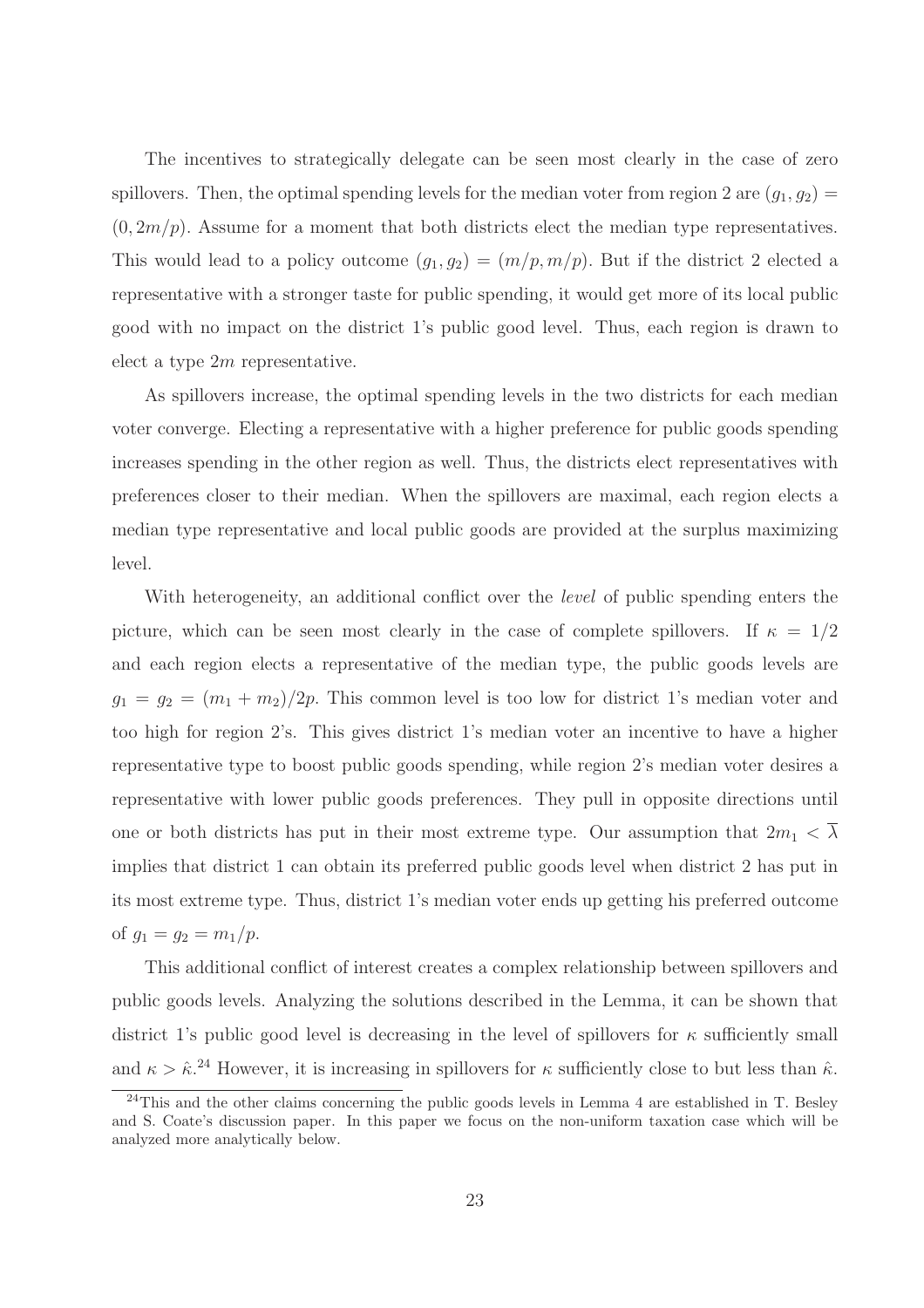This reflects the conflict over spending levels that arises as spillovers increase. To prevent district 2 from pulling down spending in both districts, district 1's median voter elects a representative with a higher public goods valuation, raising district 1's public good level. Region 2's public good level is decreasing in spillovers for  $\kappa < \hat{\kappa}$  and increasing thereafter. It increases for spillover levels in excess of  $\hat{\kappa}$ , because it is now effectively controlled by district 1's median voter.

Comparing these outcomes with the surplus maximizing levels of public goods, district 1's public good level is always too high. The level provided to region 2 is too high for small  $\kappa$  and when  $\kappa$  is sufficiently large. However, it is less than the surplus maximizing level for  $\kappa$  sufficiently close to  $\hat{\kappa}$ . Note that this under-provision is in contrast to the over-provision results for the case of identical districts.

It is clear at this point that, although the legislature follows the utilitarian bargaining solution, the problem of strategic delegation causes that this solution may still be far from the surplus maximizing ideal. By introducing non-uniform taxation as defined above, we will nevertheless show that this problem is significantly suppressed.

#### 5.2 Policy Determination with Non-uniform Taxation

If the taxation is non-uniform and the representatives are of types  $\lambda_1$  and  $\lambda_2$ , the policy outcome  $(g_1(\lambda_1, \lambda_2), g_2(\lambda_1, \lambda_2))$  will again maximize the representatives' joint surplus given by

$$
\sum_{i=1}^{2} {\{\Delta U_{\lambda_i}\}} = \sum_{i=1}^{2} {\{\lambda_i[(1-\kappa)\ln g_i + \kappa \ln g_{-i}]} - p[(1-\kappa)g_i + \kappa g_{-i}]\}.
$$

It is straightforward to verify that public goods levels maximizing this joint surplus are again

$$
(g_1(\lambda_1, \lambda_2), g_2(\lambda_1, \lambda_2)) = \left(\frac{\lambda_1(1-\kappa) + \lambda_2 \kappa}{p}, \frac{\lambda_1 \kappa + \lambda_2(1-\kappa)}{p}\right).
$$

Thus, as applicable also in the uniform taxation case, if both regions elected representatives of the median types, the legislature would select the surplus maximizing levels of public goods.

If the representatives are of types  $\lambda_1$  and  $\lambda_2$ , a citizen of type  $\lambda$  in region i obtains public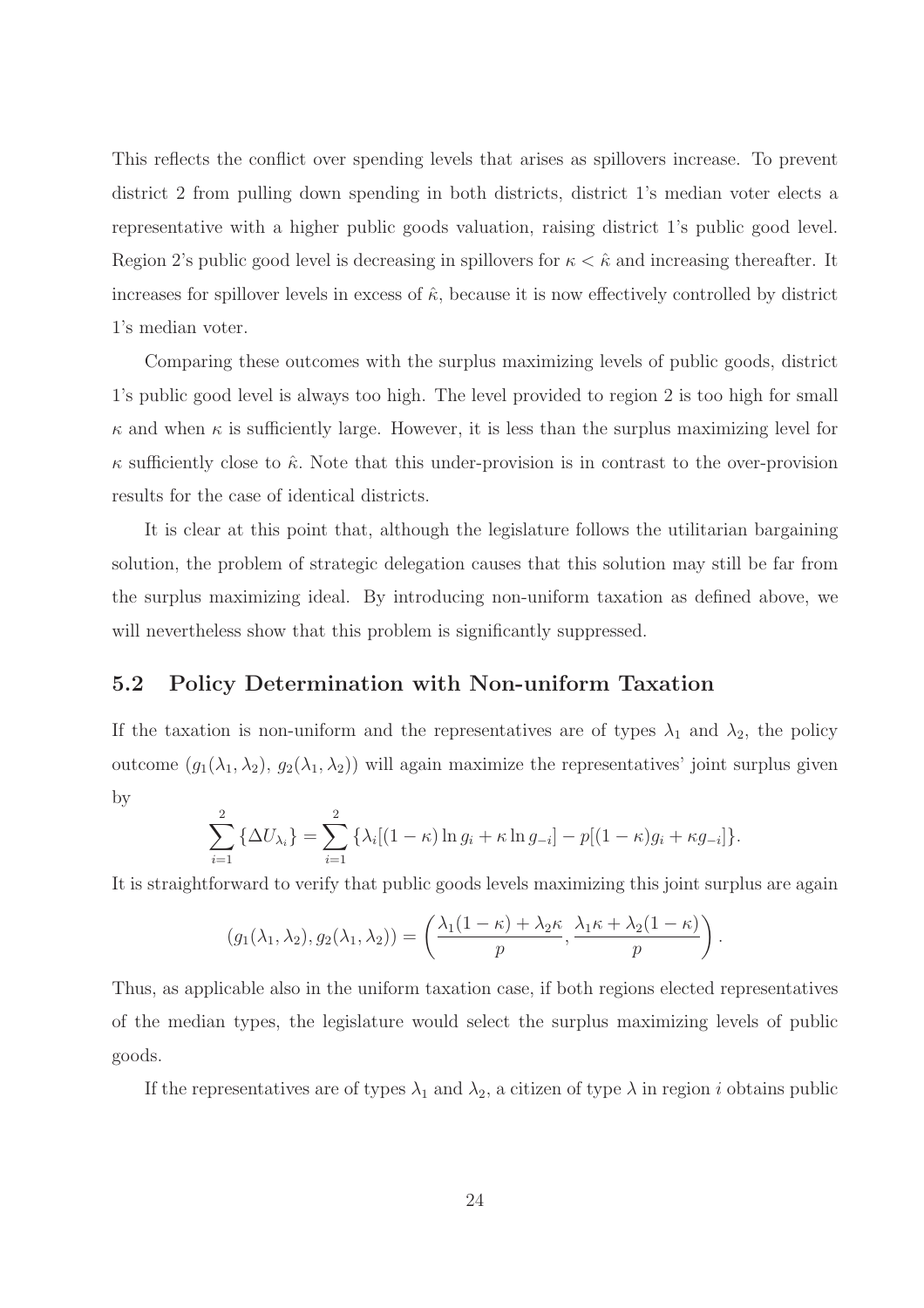goods surplus

$$
\Delta U_{\lambda,i} = \lambda \left[ (1 - \kappa) \ln \frac{\lambda_i (1 - \kappa) + \lambda_{-i} \kappa}{p} + \kappa \ln \frac{\lambda_{-i} (1 - \kappa) + \lambda_i \kappa}{p} \right] - [\lambda_i (1 - 2\kappa + 2\kappa^2) + \lambda_{-i} (2\kappa - 2\kappa^2)].
$$

As was the case in the previous section, the main complication lies in finding the majority preferred types when sincere voting is suboptimal. This complication is again due to the fact that public good level in each district depends on the type of legislator in both regions and, thereby, generates incentives for citizens in each region to strategically delegate policy making to a representative with different public goods preferences than their own.

A pair of representative types  $(\lambda_1^*)$ <sup>\*</sup><sub>1</sub>,  $\lambda_2^*$ ) is majority preferred if and only if in each district *i* the median type prefers  $\lambda_i^*$ \* to any other type  $\lambda \in \langle 0, \overline{\lambda} \rangle$ , given the other region's type  $\lambda_{-i}^*$ .<sup>25</sup> Thus,  $(\lambda_1^*)$ <sup>\*</sup><sub>1</sub>,  $\lambda_2^*$ ) is majority preferred if and only if it is a Nash equilibrium of the two player game in which each player has strategy set  $\langle 0, \overline{\lambda} \rangle$  and player  $i \in \{1, 2\}$  has payoff function

$$
U_i(\lambda_1, \lambda_2) = m_i \left[ (1 - \kappa) \ln \frac{\lambda_i (1 - \kappa) + \lambda_{-i} \kappa}{p} + \kappa \ln \frac{\lambda_{-i} (1 - \kappa) + \lambda_i \kappa}{p} \right]
$$

$$
- \left[ \lambda_i (1 - 2\kappa + 2\kappa^2) + \lambda_{-i} (2\kappa - 2\kappa^2) \right].
$$

In this game, the district i median citizen tries to manipulate  $\lambda_i$  so that he obtains something close to his preferred policy outcome anticipating the election outcomes in the other region and the subsequent working of the legislature. While raising  $\lambda_i$  always leads to an increase in  $g_i$ , if  $\kappa > 0$  it also raises  $g_{-i}$ .

To state the equilibria, define  $\hat{\kappa}$  as the solution to

$$
\frac{m_1}{m_2} = \frac{\hat{\kappa}^3 + (1 - \hat{\kappa})^3}{\hat{\kappa}(1 - \hat{\kappa})}.
$$

When the districts are identical,  $\hat{\kappa} = 1/2$ . In the non-identical districts case,  $\hat{\kappa} < 1/2$ . Then we have:

Lemma 5. Suppose that the tax system is non-uniform across districts and the assumptions of the political economy analysis are satisfied. Then the policy chosen under a centralized

<sup>&</sup>lt;sup>25</sup>If district i elects a citizen of a higher type, then it receives more of both public goods. Then the same argument applies as in the footnote 17.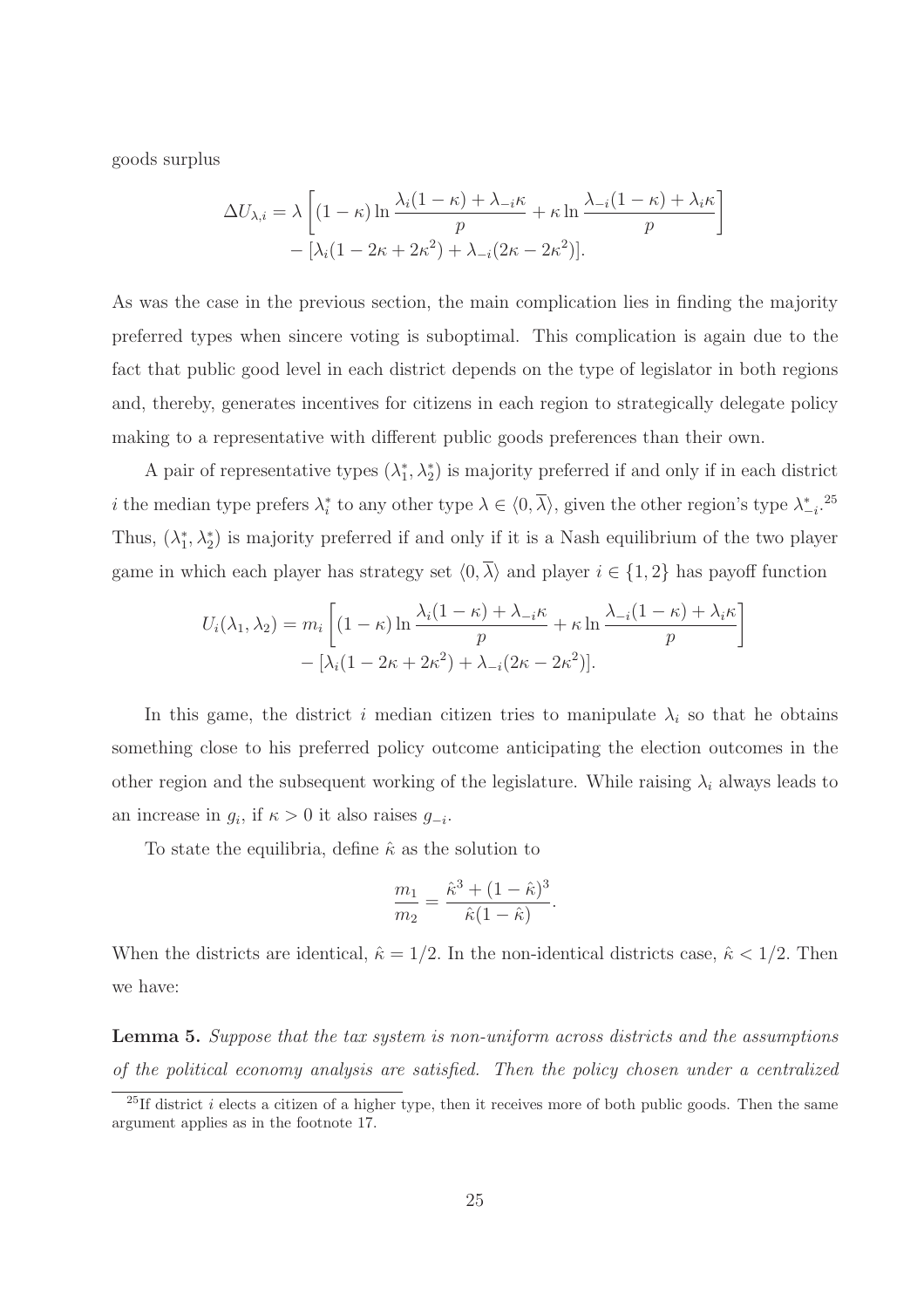system with a cooperative legislature is

$$
(g_1, g_2) = \left( \frac{m_1[(1 - \kappa)^2 - k^2]}{\left[ (1 - \kappa)^2 - \frac{m_1}{m_2} \kappa^2 \right] p}, \frac{m_1[(1 - \kappa)^2 - k^2]}{\left[ \frac{m_1}{m_2} (1 - \kappa)^2 - \kappa^2 \right] p} \right)
$$

$$
(g_1, g_2) = \left( \frac{m_1(1 - \kappa)}{\left[ (1 - \kappa)^2 + \kappa^2 \right] p}, \frac{m_1 \kappa}{\left[ (1 - \kappa)^2 + \kappa^2 \right] p} \right),
$$

if  $\kappa \geq \hat{\kappa}$ .

if  $\kappa < \hat{\kappa}$ , and

It is easily seen that the cooperative legislature does not always select the surplus maximizing public good levels. However, though *strategic delegation* occurs also when the taxation is non-uniform, it is significantly suppressed compared to the uniform taxation case in a way we will now explain.

#### 5.2.1 Comparative Statics

With identical districts  $(m_1 = m_2 = m)$ , the Lemma implies that  $(g_1, g_2) = (m/p, m/p)$ which are the surplus maximizing public goods levels. Thus, strategic delegation is *completely* eliminated when the taxation is non-uniform and the districts are homogeneous. This is because neither district is drawn to elect a representative with stronger taste for public goods as each region knows that it will have to pay proportionally to its consumption. If it elected a higher type representative, the resulting increase in the provision of local public goods would be fully financed by the given district, which is in contrast to the uniformtaxation case where both districts participate at this increase in financing only by a half. Therefore, each district elects a median type representative and the local public goods are provided optimally, regardless of the level of spillovers.

Heterogeneity again gives rise to strategic delegation but in a lesser extent compared to the uniform taxation case. The only situation in which strategic delegation with nonuniform taxation is as strong as in the case of uniform taxation occurs when the spillovers are maximal. If  $\kappa = 1/2$  and each district elects a median type representative, the policy outcome is  $g_1 = g_2 = (m_1 + m_2)/2p$ . But this level is too low for region 1's median voter and too high for that of region  $2^{26}$  This gives district 1's median voter an incentive to

<sup>&</sup>lt;sup>26</sup>The optimal spending levels for the district 1's median voter are  $g_1 = g_2 = m_1/p$  whereas for the region 2's median voter are  $g_1 = g_2 = m_2/p$ .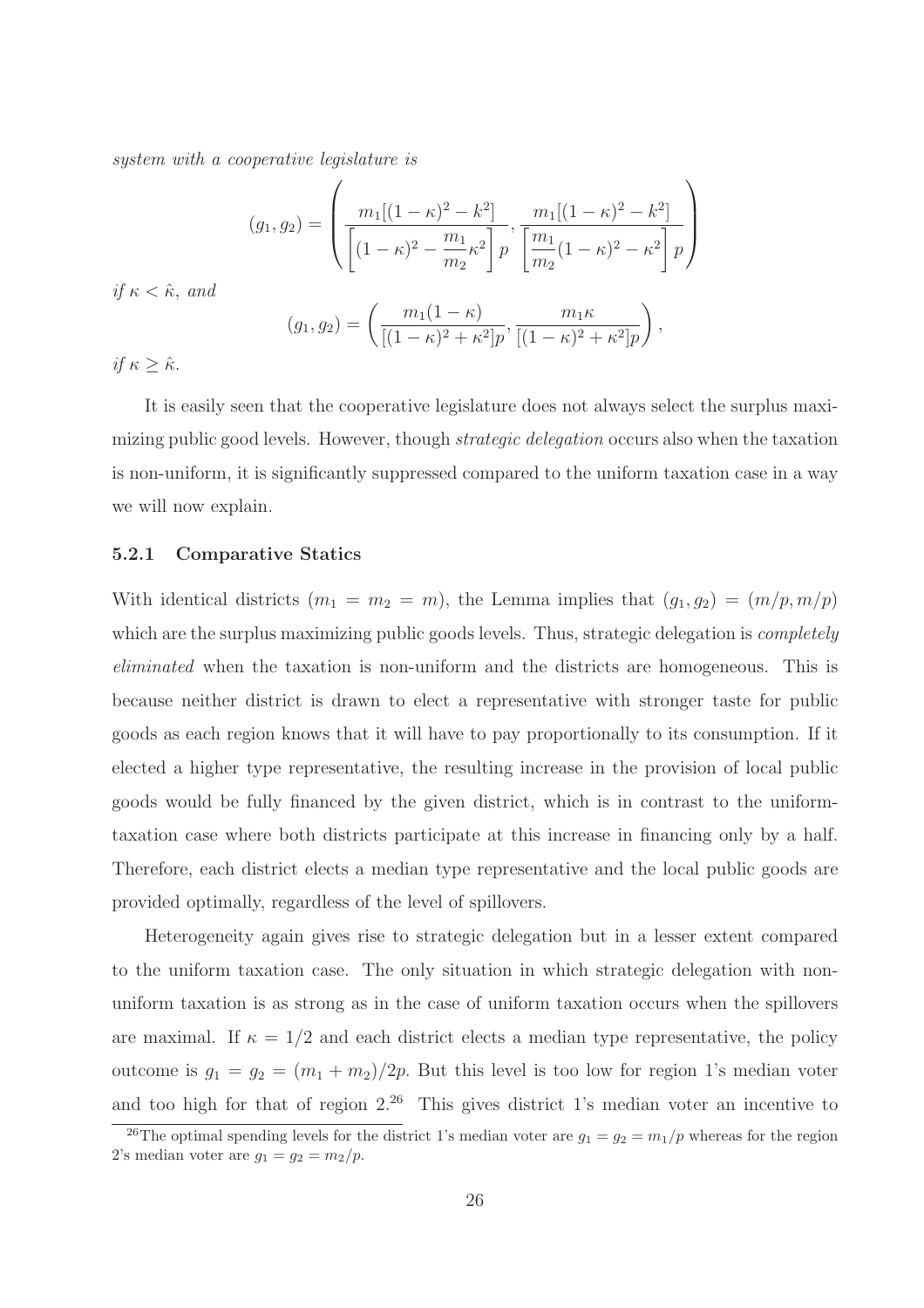elect a higher type representative and region 2's median voter an incentive to have a lower representative type. So they pull in opposite directions until one or both districts has put in their most extreme type. Under our assumption that  $2m_1 < \overline{\lambda}$ , region 1 can obtain its preferred public good levels when district 2 has put in its most extreme type.

The relationship between public goods levels and spillovers is again very complex. District 1's public good level is increasing in the level of spillovers for  $\kappa < \hat{\kappa}$ <sup>27</sup>. This appears puzzling as district 1's median voter's preferred public good level is actually constant in spillovers. The result reflects the conflict over spending levels. To prevent district 2 from pulling down spending in both regions, district 1's median voter elects a representative with a higher taste for public spending, raising region 1's public good level. Furthermore, district 1's public good level is decreasing for  $\kappa$  sufficiently close to 1/2. However, it can increase or decrease for  $\kappa$  sufficiently close to but higher than  $\hat{\kappa}$ . District 2's public good level is decreasing in the level of spillovers for  $\kappa < \hat{\kappa}$  and increasing thereafter. It increases for spillovers in excess of  $\hat{\kappa}$  because it is now effectively controlled by region 1's median voter.

Two comparisons require analysis here. Firstly, comparing these policy outcomes with the surplus maximizing levels, district 1's public good level is too high for all levels of spillovers except when  $\kappa = 0$ . In this case, region 1's public good is provided at the surplus maximizing level. The level provided to district 2 is too low for all  $\kappa < \hat{\kappa}$  and for  $\kappa$  higher than but sufficiently close to  $\hat{\kappa}$ . The only exception here is again when  $\kappa = 0$ . In this case district 2's public good level is the surplus maximizing one. Moreover, district 2's public good level is too high for  $\kappa$  sufficiently close to 1/2. Secondly, comparing public goods levels in the two tax systems, each district's public good is provided at higher level when the taxation is uniform than under the non-uniform tax system, except when spillovers are maximal. In such a case, both systems generate the same public goods levels. Thus, non-uniform taxation suppresses, though not completely eliminates, the incentives to delegate policy-making strategically to representatives with higher preferences for public spending.

 $27$ This and the other claims concerning the public goods levels from Lemma 5 are established in the Appendix.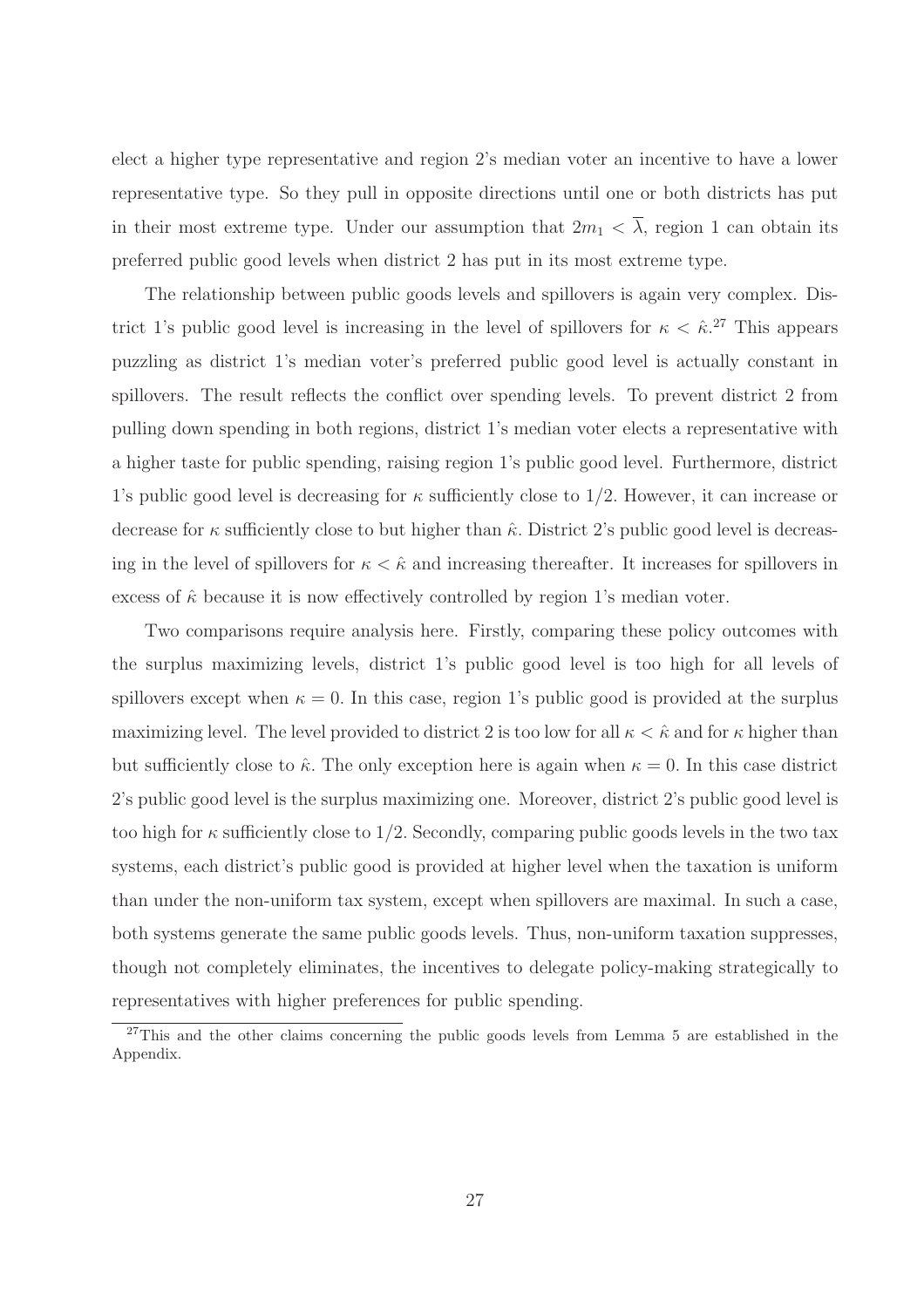#### 5.3 Centralization vs. Decentralization

We already know that decentralization produces the surplus maximizing public goods levels only in the case of zero spillovers. Public goods levels under centralization with uniform taxation are surplus maximizing only when spillovers are complete and the districts are identical. It follows that, in the case of identical regions, decentralization dominates when spillovers are small and centralization is preferred when spillovers are large. Surplus under centralization with uniform taxation increases with increasing  $\kappa$  and a critical value of spillovers exists above which centralization is welfare superior.

When the districts are identical, *centralization with non-uniform taxation* produces the surplus maximizing public goods levels for all spillover levels. This surplus is higher than that under decentralization for all  $\kappa$  except when the spillovers are absent. In such a case, both systems generate the surplus maximizing public goods levels. The next proposition and Figure 4 summarize these results.

Proposition 4. Suppose that the assumptions of the political economy analysis are satisfied, the legislature is cooperative, and the districts are identical. Then

- (i) If the taxation is uniform, there is a critical value of  $\kappa$ , strictly greater than 0 but less than 1/2, such that a centralized system produces a higher level of surplus if and only if  $\kappa$  exceeds this critical level.
- (ii) If the taxation is non-uniform across districts and spillovers are present  $(\kappa > 0)$ , a centralized system produces a higher level of surplus than does decentralization. Absent spillovers  $(\kappa = 0)$ , the two systems generate the same level of surplus.
- (iii) Surplus under centralization with non-uniform taxation is higher than that under centralization with uniform taxation except when the spillovers are maximal  $(\kappa = 1/2)$ . In such a case, both systems produce the same public goods surplus.

There are two important findings which require analysis. First, when the taxation is uniform, decentralization dominates when spillovers are low and centralization is preferred when spillovers are high, whereas a critical level of spillovers exists and is in the range  $(0, 1/2)$ . This is in line with the results obtained in the preceding sections when the legislature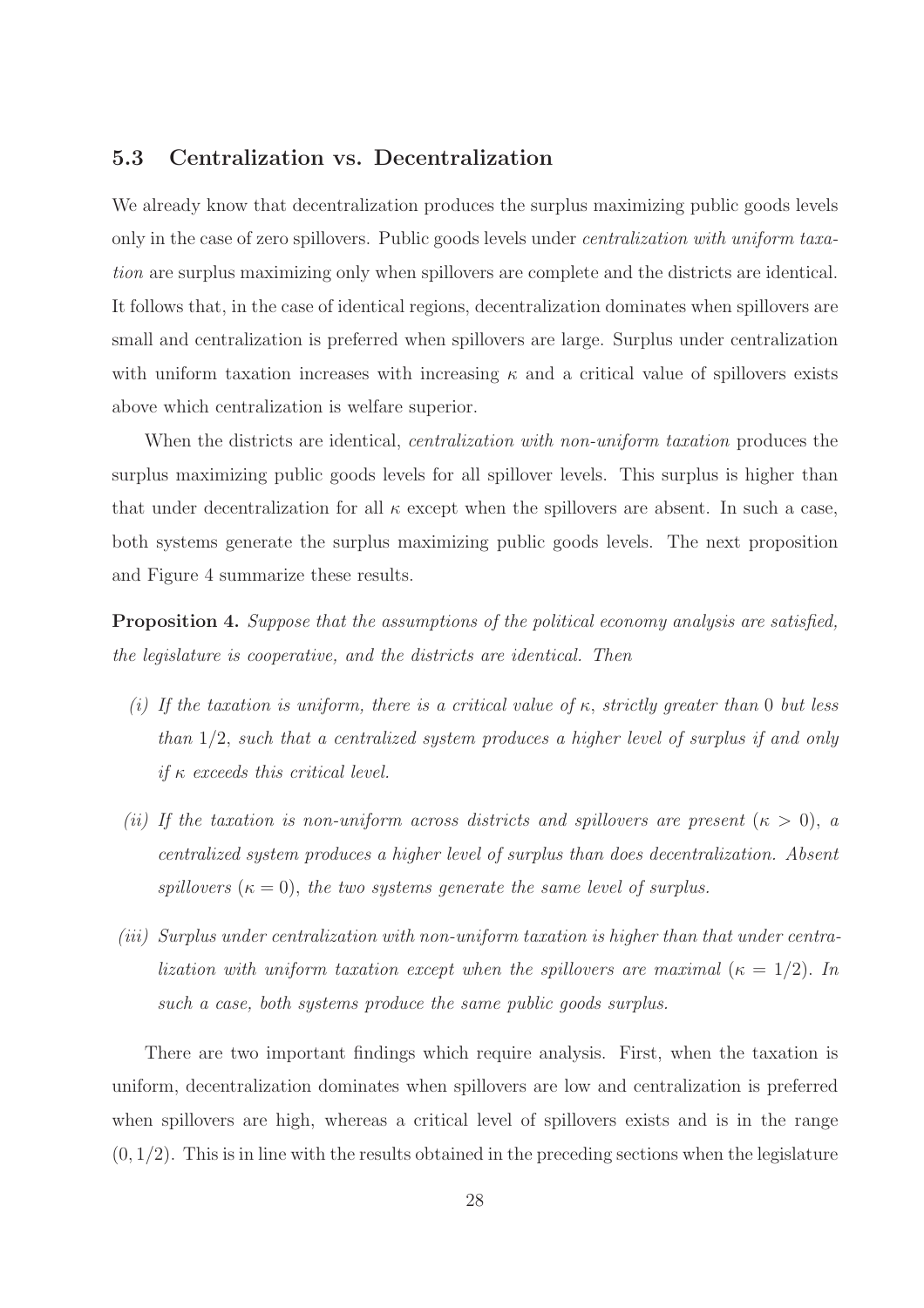

**Figure 4:** Aggregate public goods surpluses under decentralization  $(S^d)$ , centralization with uniform  $(S_u^c)$  and non-uniform  $(S_n^c)$  taxation in the case of *identical districts*.

was based on minimum-winning coalition. Second, this does not hold, however, when the taxation under centralization is non-uniform. Such a system produces surplus maximizing public goods levels regardless of the level of spillovers and dominates decentralization for all  $\kappa > 0$ . Thus, non-uniform taxation is a significant tool for eliminating strategic delegation in the case of identical regions.

When the districts are heterogeneous, decentralization continues to dominate *centra*lization with uniform taxation when spillovers are small and centralization is preferred when spillovers are large.

The case of *centralization with non-uniform taxation* is a bit more complicated when it comes to heterogeneous districts. Centralization still dominates decentralization when spillovers are large, but it dominates decentralization even when spillovers are small. Furthermore, it may be that centralization with non-uniform taxation produces a higher public goods surplus than does decentralization for all  $\kappa > 0$ . However, there is no general presumption that this is always so. Decentralization may dominate centralization when  $\kappa$  is sufficiently close to  $\hat{\kappa}$ . These findings are summarized in the following proposition and Figure 5.

Proposition 5. Suppose that the assumptions of the political economy analysis are satisfied, the legislature is cooperative, and the districts are non-identical. Then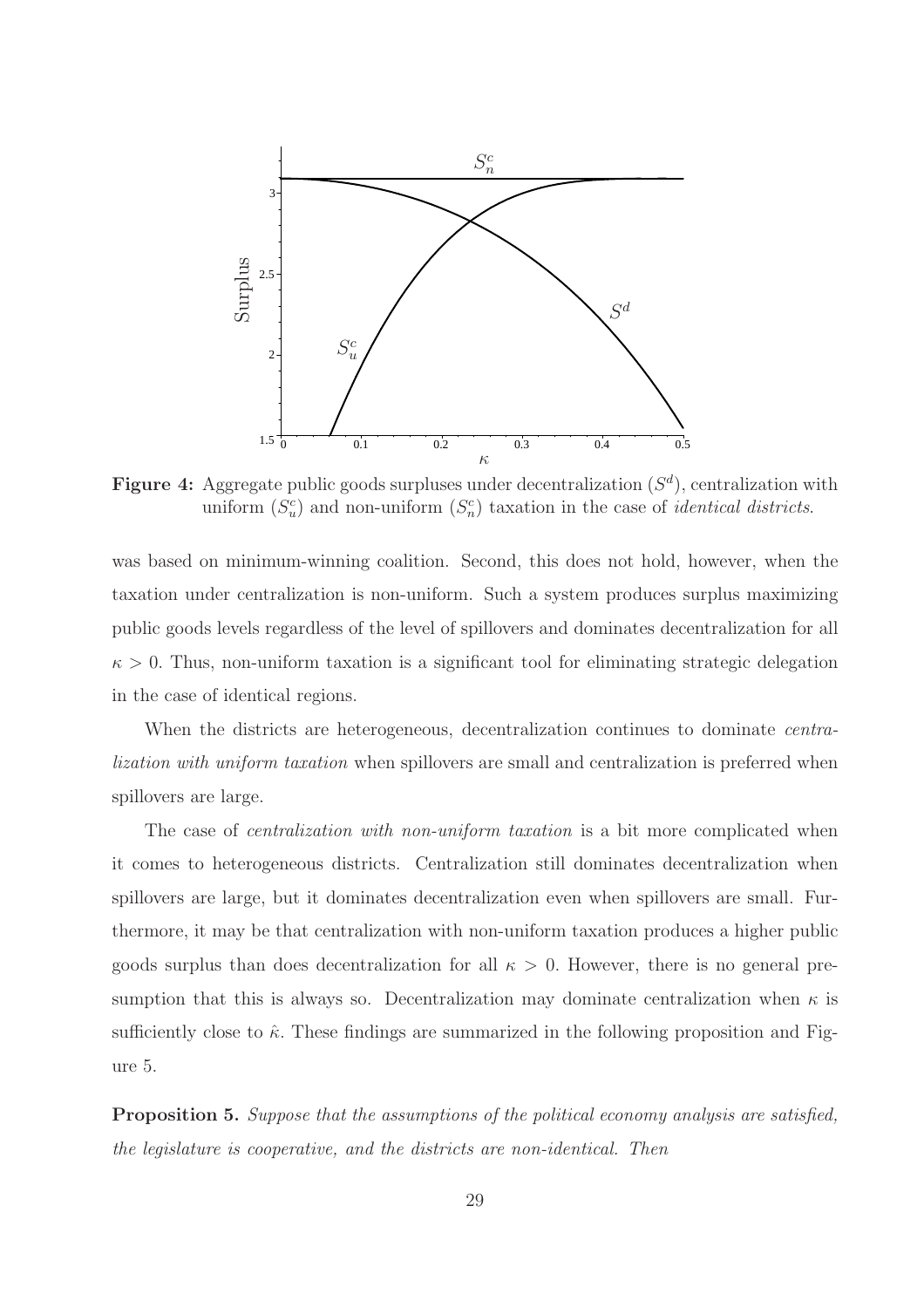- (i) If the taxation is uniform, a decentralized system produces a higher level of surplus when spillovers are sufficiently small, while a centralized system produces a higher level when spillovers are sufficiently large.
- (ii) If the taxation is non-uniform, a centralized system produces a higher level of surplus than does decentralization when spillovers are sufficiently large and when spillovers are sufficiently small but positive. Absent spillovers, the two systems generate the same public goods surplus.
- (iii) Surplus under centralization with non-uniform taxation is higher than that under centralization with uniform tax system except when the spillovers are maximal ( $\kappa = 1/2$ ). In this case, both systems produce the same public goods surplus.



**Figure 5:** Aggregate public goods surpluses under decentralization  $(S<sup>d</sup>)$ , centralization with uniform  $(S_u^c)$  and non-uniform  $(S_n^c)$  taxation in the case of non-identical districts.

Three important lessons can be drawn from these statements. To begin with, the basic conclusions of part (i) of the Proposition 3 generalize to the case of a cooperative legislature. When the centralized system is financed by uniform taxation, decentralization dominates centralization for low spillover levels, while centralization dominates for high levels of spillovers. The only difference here is that we cannot show that there exists a critical level of spillovers. This reflects the fact that there is no general presumption that the relative performance of centralization is always increasing in spillovers. Surplus under centralization is decreasing in  $\kappa$  for  $\kappa$  sufficiently close to but lower than  $\hat{\kappa}$ .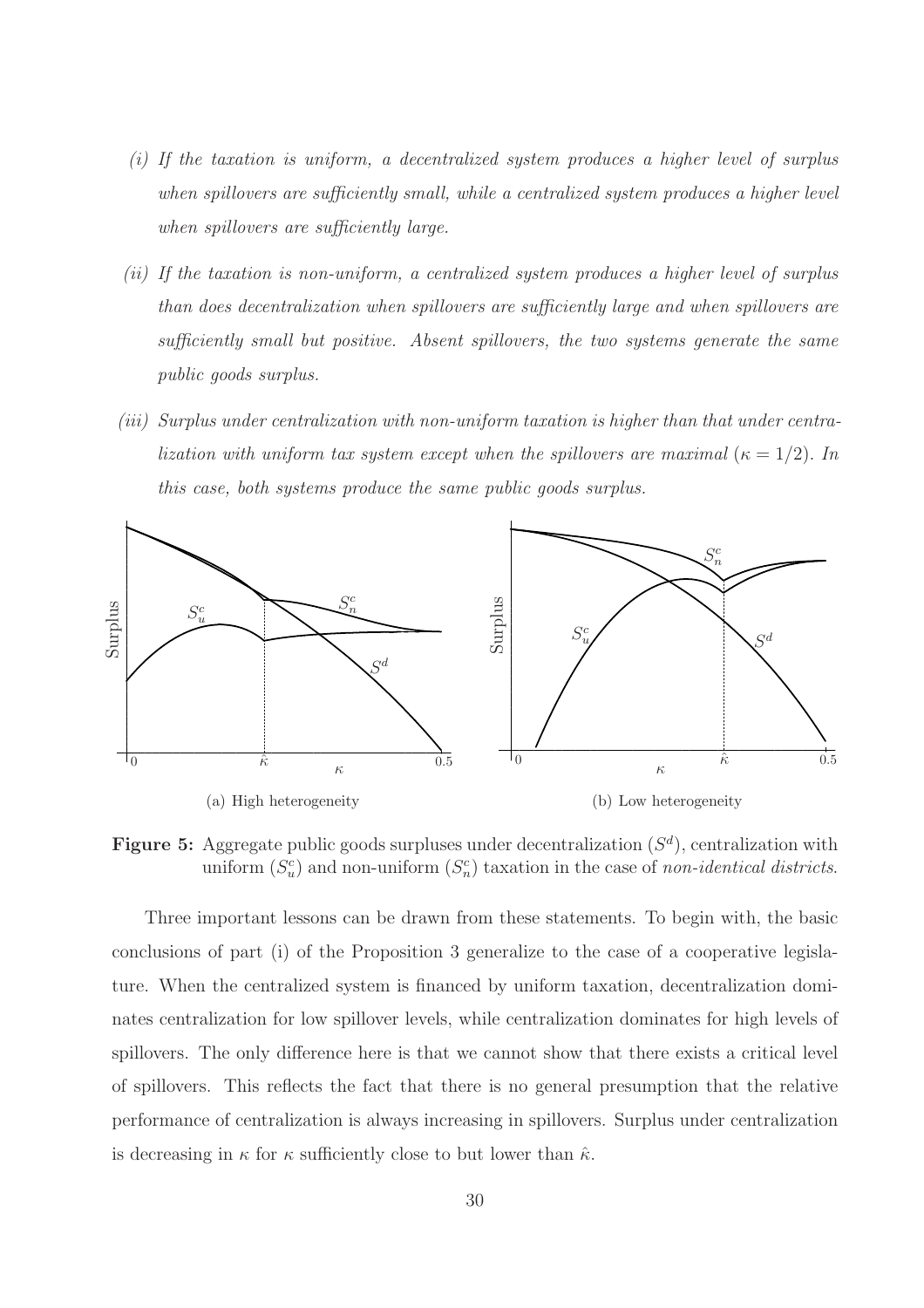Secondly, the just mentioned conclusions do not carry over to centralization with nonuniform tax system. Under this taxation, the centralized system produces higher surplus than does decentralization even for low levels of spillovers. This is due to the nature of a non-uniform tax system which means that the financing of public goods is not shared any more but is proportionally distributed between regions. However, we cannot show that centralization always dominates decentralization for all spillover levels. This reflects the fact that when the districts are sufficiently heterogenous, decentralized system produces higher surplus for  $\kappa$  sufficiently close to  $\hat{\kappa}$  which is demonstrated in Figure 5a. On the other hand, when the regions do not differ very much in their public goods preferences, centralization with non-uniform taxation dominates decentralization for all  $\kappa > 0$  (Figure 5b). Thus, although strategic delegation does arise under this system as well, it does so in a much lesser extent compared to the uniform taxation case. However, the policy outcomes produced under this system can still be improved in the direction towards the surplus maximizing ideal.

Finally, comparing the two tax systems, we must again conclude that centralization with non-uniform taxation dominates centralization with uniform tax system for all  $\kappa$  < 1/2. When the spillovers are maximal, the two systems produce the same public goods surplus. This is in line with the results obtained for centralization based on minimum winning coalition. We have thus generalized the conclusion that non-uniform tax system produces strictly better policy outcomes than does uniform taxation. In the case of cooperative legislature, centralization based on this taxation may even dominate decentralization for all  $\kappa > 0$  which is a stunning result.

### 6 Conclusion

This paper has taken a fresh look at the relative merits of centralized and decentralized provision of local public goods. Allowing for a centralized system to provide non-uniform public goods and to use district-specific taxes has proved to be a significant tool for enhancing the performance of this kind of centralization relative to the one in which taxation is uniform across regions. Eliminating the feature of shared costs has a very positive effect on the performance of a centralized system in all of the studied cases. Specifically, centralized system with non-uniform taxation appears to dominate centralization with uniform tax system for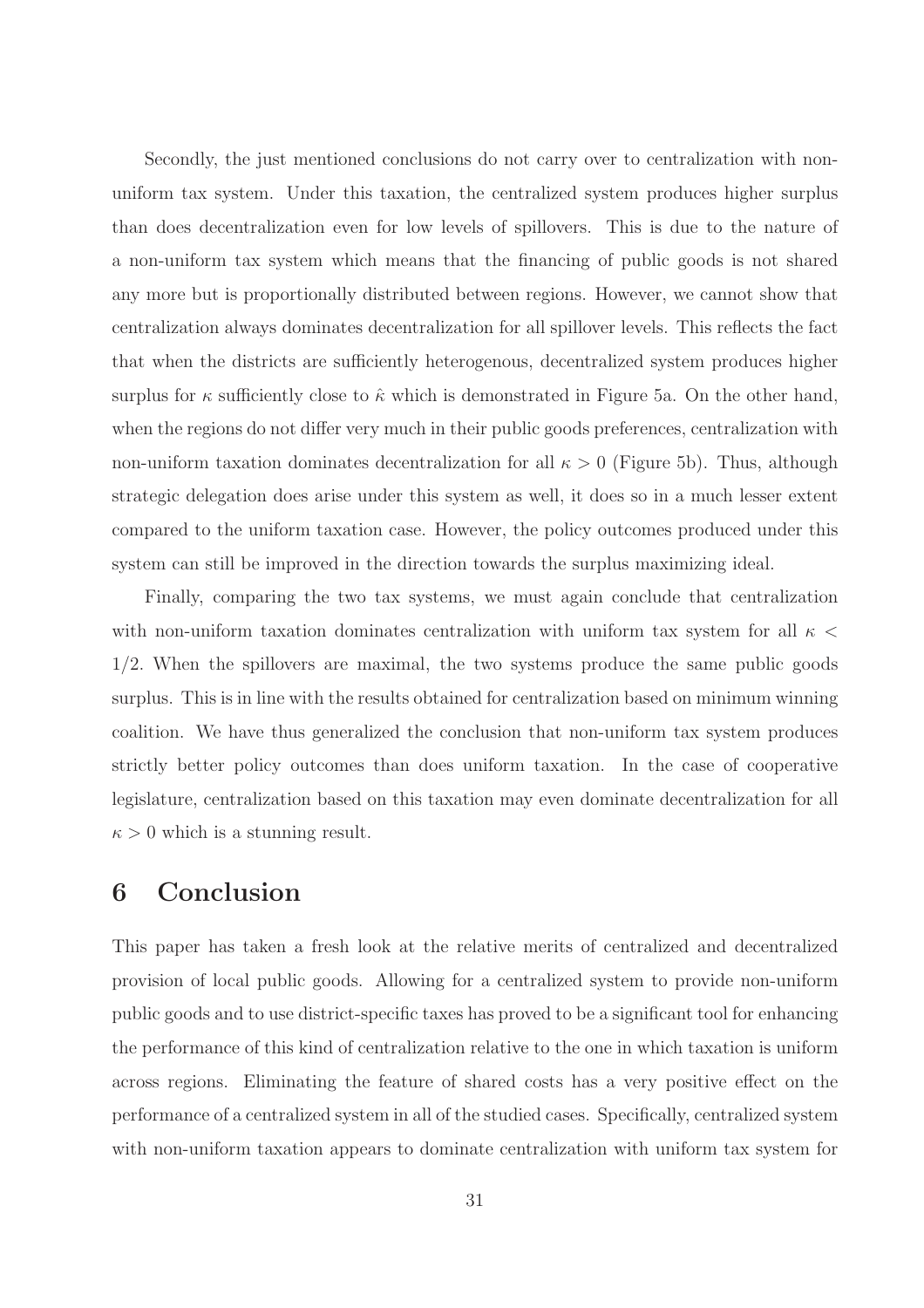all levels of spillovers except when the spillovers are maximal. This result holds regardless of heterogeneity in tastes and the basis on which the legislative behavior functions.

When decisions are made by a legislature of locally elected representatives, non-uniform tax system suppresses or completely eliminates the drawbacks created by a centralized system with uniform financing. If decisions on local public goods are made by a minimum winning coalition of representatives, non-uniform taxation significantly reduces (when the regions are non-identical) or completely eliminates (in the case of identical districts) the misallocation problem. Nevertheless, the uncertainty remains due to the unknown identity of the coalition in either case. If decisions are made on a more cooperative basis, then the strategic delegation is significantly suppressed (when the districts are non-identical) or completely eliminated (in the case of identical regions).

We have assumed throughout that the provision of local public goods is all the representatives are in power of. In reality, though, the representatives decide on numerous issues and shifting responsibility for one area of political decision-making from decentralized to centralized government may have other consequences as well which might entirely change the results. Other weakness is that, in reality, it is difficult to tax the districts according to their consumption of public goods. However, if this were possible, then such a tax system would lead to much more optimistic outcomes than a centralized system with uniform taxation.

### Appendix - Proofs

Proof of Proposition 1. First note that the aggregate public goods surplus under decentralization is

$$
S^{d}(\kappa) = [m_1(1 - \kappa) + m_2 \kappa] \ln \frac{m_1(1 - \kappa)}{p} + [m_2(1 - \kappa) + m_1 \kappa] \ln \frac{m_2(1 - \kappa)}{p} - m_1(1 - \kappa) - m_2(1 - \kappa),
$$

while surplus under centralization in the traditional analysis is

$$
S_t^c(\kappa) = [m_1 + m_2] \ln \frac{m_1 + m_2}{2p} - m_1 - m_2.
$$

For part (i) (using a convention  $m_1 = m_2 = m$ ), we establish three claims from which the proof will clearly follow.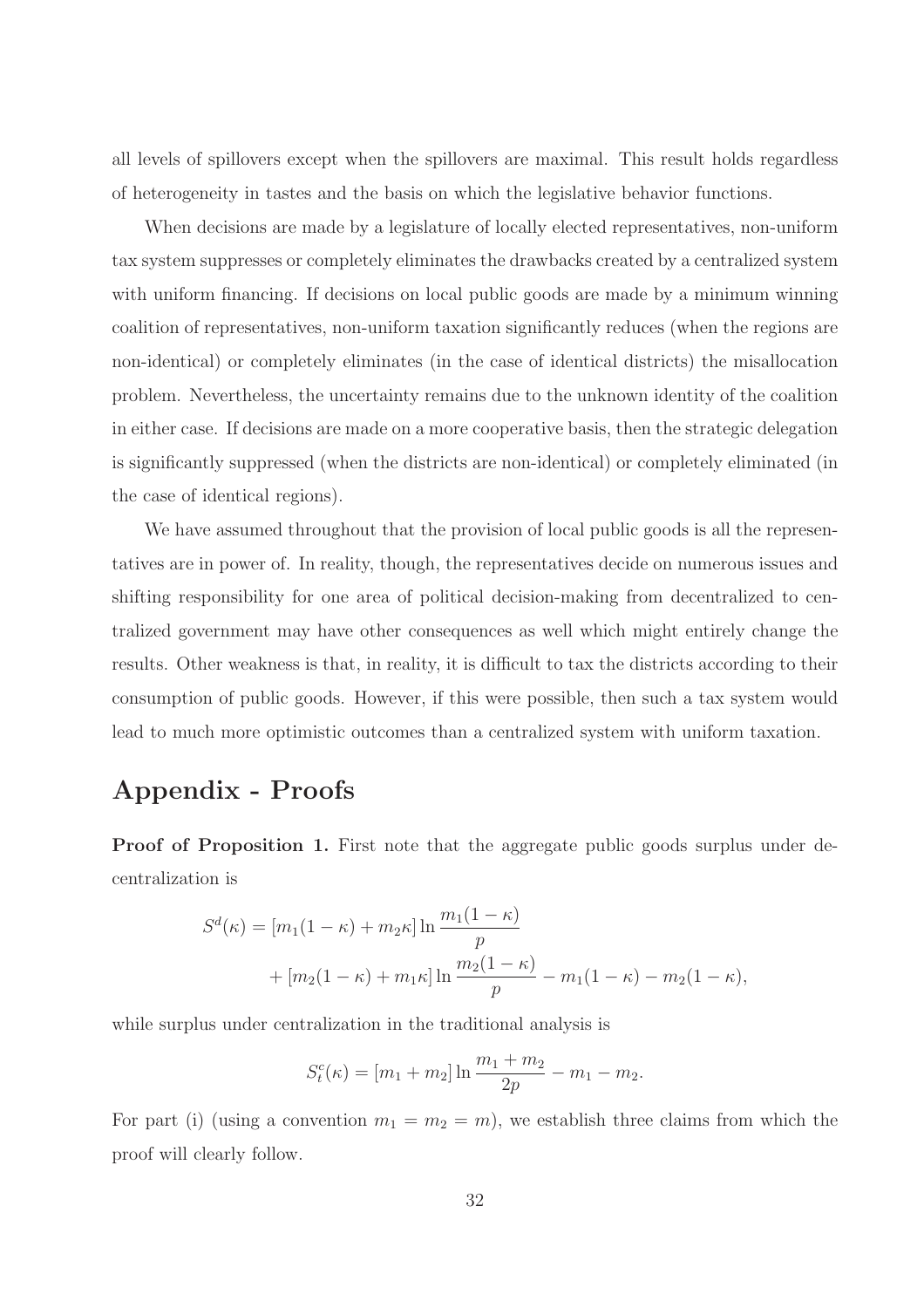CLAIM 1.  $S_t^c(0) = S^d(0)$  and  $S_t^c(1/2) > S^d(1/2)$ .

Both statements are easily proven by inserting all the necessary variables into the functions of surpluses.

CLAIM 2. Surplus under centralization is independent of  $\kappa$ .

This claim is clearly true.

CLAIM 3. Surplus under decentralization is decreasing in  $\kappa$ .

Differentiating, we come to

$$
\frac{\partial S^d}{\partial \kappa}(\kappa) = -\frac{2m\kappa}{1-\kappa} < 0.
$$

Analogically, we prove part (ii) by proving three following claims.

CLAIM 1.  $S_t^c(0) < S^d(0)$  and  $S_t^c(1/2) > S^d(1/2)$ .

Let  $(m_1, m_2)$  be given and suppose that  $m_1 > m_2$ . We can find  $\omega > 0$  and  $\alpha \in \langle 1/2, 1 \rangle$  so that  $(m_1, m_2) = (\alpha \omega, (1 - \alpha)\omega)$ . For the first inequality, this implies that

$$
S_t^c(0, \alpha) = \omega \ln \frac{\omega}{2p} - \omega,
$$

and

$$
S^{d}(0, \alpha) = \alpha \omega \ln \frac{\alpha \omega}{p} + (1 - \alpha) \omega \ln \frac{(1 - \alpha) \omega}{p} - \omega.
$$

Taking difference, we obtain

$$
S^{d}(0, \alpha) - S_{t}^{c}(0, \alpha) = \alpha \omega \ln \frac{\alpha \omega}{p} + (1 - \alpha) \omega \ln \frac{(1 - \alpha) \omega}{p} - \omega - \omega \ln \frac{\omega}{2p} + \omega
$$
  
=  $\alpha \omega \ln \alpha \omega + \omega \ln(1 - \alpha) \omega - \alpha \omega \ln(1 - \alpha) \omega - \omega \ln \omega + \omega \ln 2$   
=  $\alpha \omega \ln \alpha + \omega \ln(1 - \alpha) - \alpha \omega \ln(1 - \alpha) + \omega \ln 2$   
=  $\alpha \omega \ln \frac{\alpha}{1 - \alpha} + \omega \ln(1 - \alpha) + \omega \ln 2$ .

Differentiating the difference with respect to  $\alpha$  yields

$$
\frac{\partial [S^d(0,\alpha) - S^c_t(0,\alpha)]}{\partial \alpha} = \omega \ln \frac{\alpha}{1-\alpha} > 0, \text{ for all } \alpha \in (1/2, 1).
$$

Thus, the difference is increasing in  $\alpha$  and since  $S^d(0, 1/2) = S_t^c(0, 1/2)$ , the inequality holds for all  $\alpha$  in the relevant range.

For the latter inequality, surplus under centralization is independent of heterogeneity and therefore  $S_t^c(0, \alpha) = S_t^c(1/2, \alpha)$ . For the surplus under decentralization we have:

$$
S^{d}\left(\frac{1}{2},\alpha\right) = \frac{\omega}{2}\left[\ln\frac{\alpha\omega}{2p} + \ln\frac{(1-\alpha)\omega}{2p}\right] - \frac{\omega}{2}
$$

.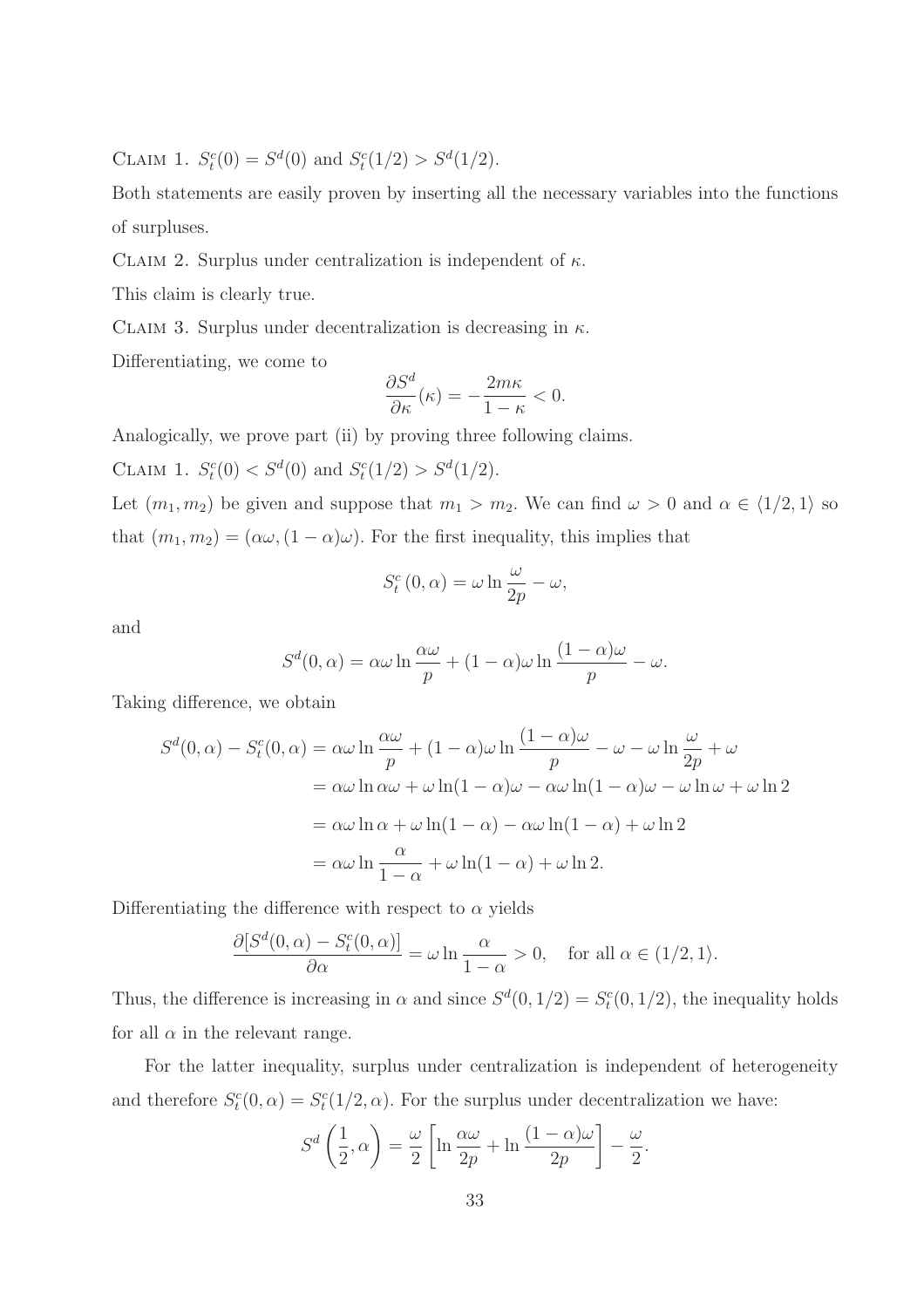Calculating the difference, we have that

$$
S_t^c \left(\frac{1}{2}, \alpha\right) - S^d \left(\frac{1}{2}, \alpha\right) = \omega \ln \frac{\omega}{2p} - \omega - \frac{\omega}{2} \left[ \ln \frac{\alpha \omega}{2p} + \ln \frac{(1 - \alpha)\omega}{2p} \right] + \frac{\omega}{2}
$$

$$
= \omega \ln \omega - \frac{1}{2}\omega \ln \alpha \omega - \frac{1}{2}\omega \ln(1 - \alpha)\omega - \frac{1}{2}\omega
$$

$$
= -\frac{1}{2}\omega \ln \alpha (1 - \alpha) - \frac{1}{2}\omega.
$$

Differentiating the difference with respect to  $\alpha$ , we obtain

$$
\frac{\partial \left[ S_t^c \left( \frac{1}{2}, \alpha \right) - S^d \left( \frac{1}{2}, \alpha \right) \right]}{\partial \alpha} = \frac{\omega(2\alpha - 1)}{2\alpha(1 - \alpha)} \ge 0.
$$

Thus, this difference is non-decreasing in  $\alpha$ . So if  $S_t^c(1/2, 1/2) > S^d(1/2, 1/2)$ , then the inequality holds for all  $\alpha$  in the relevant range. But  $\alpha = 1/2$  corresponds to the identical districts case and we already know that surplus under centralization is higher than under decentralization then.

CLAIM 2. Surplus under centralization is independent of  $\kappa$ .

This claim is clearly true.

CLAIM 3. Surplus under decentralization is decreasing in  $\kappa$ .

Differentiating, we obtain

$$
\frac{\partial S^d}{\partial \kappa}(\kappa) = (m_2 - m_1) \ln \frac{m_1}{m_2} - (m_1 + m_2) \frac{\kappa}{1 - \kappa} < 0. \quad \blacksquare
$$

Proof of Proposition 2. Aggregate public goods surplus under decentralization is as in the traditional analysis, while, in the case of identical districts  $(m_1 = m_2 = m)$ , surplus under centralization

1. with uniform taxation is: 
$$
S_u^c(\kappa) = m \left( \ln \frac{2m(1-\kappa)}{p} + \ln \frac{2m\kappa}{p} \right) - 2m;
$$

2. with non-uniform taxation is:  $S_n^c(\kappa) = 2m \ln \frac{m}{n}$  $\frac{n}{p}-2m.$ 

We will prove the proposition via four following claims.

CLAIM 1.  $S_u^c(0) < S_d(0)$  and  $S_u^c(1/2) > S_d(1/2)$ . Note that  $\lim_{\kappa \to 0^+} S_u^c(\kappa) = -\infty$  and  $S^d(0) = 2m \ln \frac{m}{p}$  $\frac{n}{p} - 2m \in \mathbb{R}$ , which implies the former statement.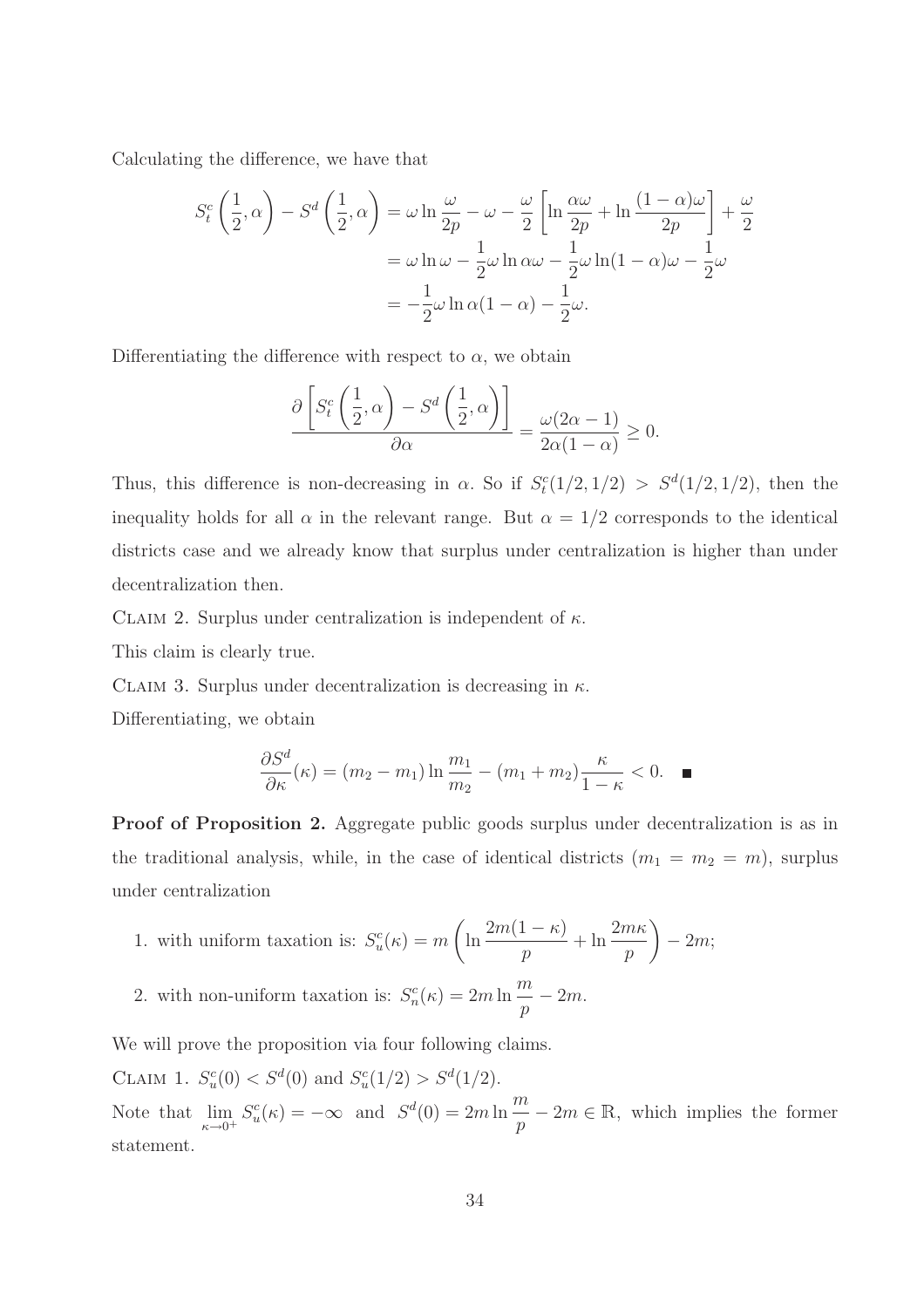For the latter statement, first observe that  $S_u^c(1/2) = 2m \ln \frac{m}{n}$  $\frac{m}{p}$  – 2m and  $S^d(1/2) = 2m \ln \frac{m}{2p}$  $rac{m}{2p} - m.$ Rearranging the inequality, we come to the following one:  $\ln 4 > 1$ , which is clearly true. CLAIM 2.  $S_u^c(\kappa)$  is increasing in  $\kappa$ .

Differentiating, we obtain

$$
\frac{\partial S_u^c}{\partial \kappa}(\kappa) = m \frac{1 - 2\kappa}{\kappa (1 - \kappa)} > 0, \quad \text{for all } \kappa \in (0, 1/2).
$$

CLAIM 3.  $S_n^c(\kappa) = S_t^c(\kappa)$  for all  $\kappa \in \langle 0, 1/2 \rangle$ .

This statement is clear.

CLAIM 4.  $S_u^c(1/2) = S_n^c(1/2)$ .

This claim is clear as well.

It is straightforward to show that Claims 1 and 2 prove part (i). Due to the fact proved in Claim 3, part (ii) can be proven similarly as has been performed in Proposition 1. Finally, Claims 2, 3 and 4 imply part (iii) of the Proposition.

**Proof of Proposition 3.** When the districts are non-identical  $(m_1 > m_2)$ , surplus under centralization

1. with uniform taxation is:

$$
S_u^c(\kappa) = \frac{1}{2} [m_1(1 - \kappa) + m_2 \kappa] \left( \ln \frac{2m_1(1 - \kappa)}{p} + \ln \frac{2m_2 \kappa}{p} \right) + \frac{1}{2} [m_2(1 - \kappa) + m_1 \kappa] \left( \ln \frac{2m_2(1 - \kappa)}{p} + \ln \frac{2m_1 \kappa}{p} \right) - m_1 - m_2;
$$

2. with non-uniform taxation is:  $S_n^c(\kappa) = \frac{1}{2}$  $\frac{1}{2}(m_1 + m_2)$  $\left(\ln \frac{m_1}{m_1}\right)$ p  $+\ln\frac{m_2}{m}$ p  $\setminus$  $- m_1 - m_2.$ 

Again, we prove the proposition by establishing 7 claims from which the proof of the Proposition 3 will follow.

CLAIM1.  $S_u^c(0) < S^d(0)$  and  $S_u^c(1/2) > S^d(1/2)$ .

 $S_u^c(\kappa)$  tends to negative infinity as  $\kappa$  approaches zero from the right and  $S^d(0)$  is a real number, which implies the former statement. Rearranging the latter one, we again come to the inequality  $\ln 4 > 1$ , which clearly holds.

CLAIM 2.  $S_u^c(\kappa)$  is increasing in  $\kappa$ .

Differentiating, we come to

$$
\frac{\partial S_u^c}{\partial \kappa}(\kappa) = (m_1 + m_2) \frac{1 - 2\kappa}{2\kappa (1 - \kappa)} > 0, \quad \text{for all } \kappa \in (0, 1/2).
$$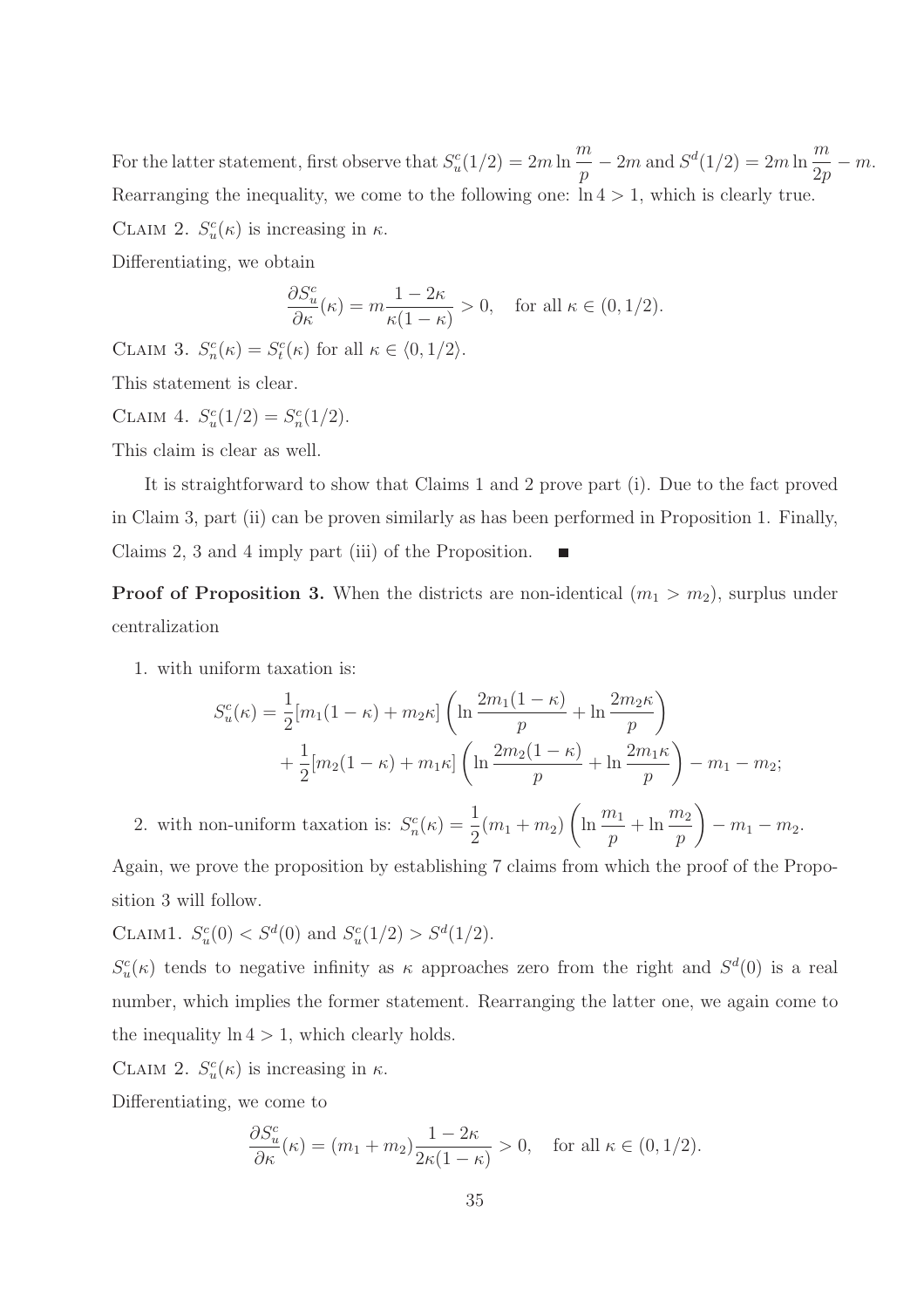CLAIM 3.  $S_u^c(\kappa) < S_t^c(\kappa)$ .

We first prove that  $S_u^c(1/2) < S_t^c(1/2)$ . Let us compute:

$$
\frac{1}{2}(m_1 + m_2) \left( \ln \frac{m_1}{p} + \ln \frac{m_2}{p} \right) - m_1 - m_2 < (m_1 + m_2) \ln \frac{m_1 + m_2}{2p} - m_1 - m_2
$$
\n
$$
0 < \underbrace{(m_1 + m_2)}_{>0} \ln \frac{m_1 + m_2}{2(m_1 m_2)^{1/2}}
$$
\n
$$
1 < \frac{m_1 + m_2}{2(m_1 m_2)^{1/2}}
$$
\n
$$
4m_1 m_2 < m_1^2 + 2m_1 m_2 + m_2^2
$$
\n
$$
0 < (m_1 - m_2)^2.
$$

The last inequality holds due to the fact that  $m_1 \neq m_2$  and since all the ?adjustments/modifications? were equivalent, the inequality  $S_u^c(1/2) < S_t^c(1/2)$  is proven. Since Claim 2 proves that  $S_u^c(\kappa)$ is increasing in  $\kappa$  and  $S_t^c(\kappa)$  is constant in  $\kappa$ , it follows that  $S_u^c(\kappa) < S_t^c(\kappa)$  for all  $\kappa \in \langle 0, 1/2 \rangle$ . CLAIM 4.  $S_n^c(0) < S^d(0)$  and  $S_n^c(1/2) > S^d(1/2)$ .

For the former inequality, we may write  $S_n^c(0) = \xi(1/2)$  and  $S^d(0) = \xi(0)$ , where

$$
\xi(\phi) = \left[ (1 - \phi)m_1 + \phi m_2 \right] \ln \frac{m_1}{p} + \left[ (1 - \phi)m_2 + \phi m_1 \right] \ln \frac{m_2}{p} - m_1 - m_2.
$$

Observe that

$$
\xi'(\phi) = (\underbrace{m_2 - m_1}_{< 0}) \ln \underbrace{m_1}_{> 0}.
$$

Since the function  $\xi(\phi)$  is decreasing for all  $\phi \in \langle 0, 1/2 \rangle$ , it holds that

$$
S_n^c(0) = \xi(1/2) < \xi(0) = S^d(0).
$$

For the latter statement, we may write  $S_n^c(1/2) = \xi(1)$  and  $S^d(1/2) = \xi(1/2)$ , where

$$
\xi(\phi) = \frac{1}{2}(m_1 + m_2) \left( \ln \frac{\phi m_1}{p} + \ln \frac{\phi m_2}{p} \right) - \phi(m_1 + m_2).
$$

Differentiating, we obtain

$$
\xi'(\phi) = (m_1 + m_2) \left( \frac{1}{\phi} - 1 \right).
$$

Since the function  $\xi(\phi)$  is increasing for all  $\phi \in \langle 1/2, 1 \rangle$ , it follows that

$$
S_n^c(1/2) = \xi(1) > \xi(1/2) = S^d(1/2).
$$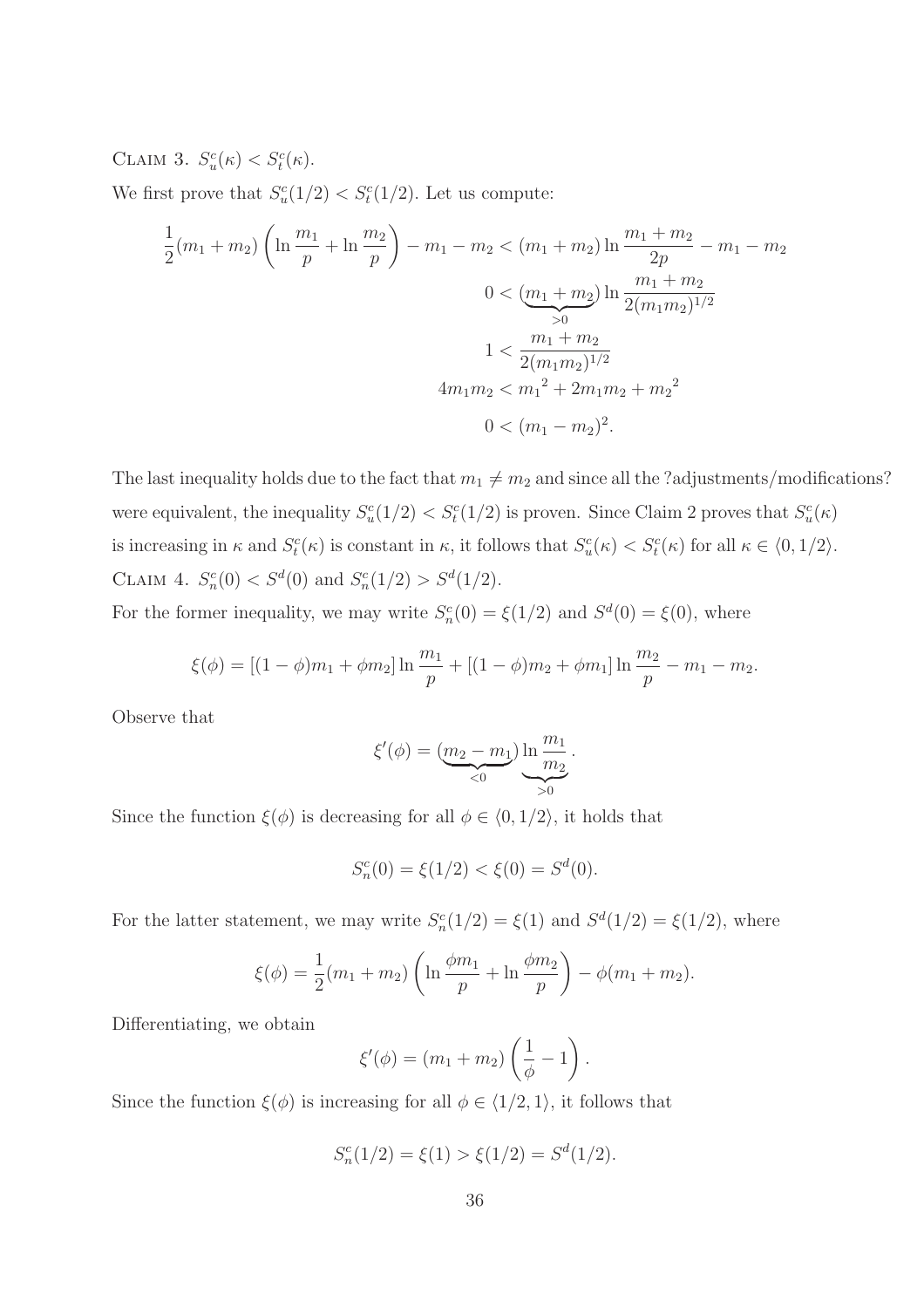CLAIM 5.  $S_n^c(\kappa)$  is independent of  $\kappa$ .

This claim is clearly true.

CLAIM 6.  $S_n^c(\kappa) < S_t^c(\kappa)$ .

This inequality follows from concavity of function  $\ln(\cdot)$ :

$$
S_n^c(\kappa) = (m_1 + m_2) \left( \frac{1}{2} \ln \frac{m_1}{p} + \frac{1}{2} \ln \frac{m_2}{p} \right) < (m_1 + m_2) \ln \frac{m_1 + m_2}{2p} = S_t^c(\kappa).
$$

CLAIM 7.  $S_u^c(\kappa) < S_n^c(\kappa)$  for all  $\kappa < 1/2$  and  $S_u^c(1/2) = S_n^c(1/2)$ .

The equality clearly holds. The facts that  $S_u^c(\cdot)$  is increasing in  $\kappa$  and  $S_n^c(\cdot)$  is constant in  $\kappa$ imply the inequality for all  $\kappa < 1/2$ .

For part (i) of the Proposition, the first two Claims imply the existence of a critical value of  $\kappa$ , strictly greater than 0 but less than 1/2, such that a centralized system with uniform taxation produces a higher level of surplus than does decentralization if and only if  $\kappa$  exceeds this critical level. The fact that surplus under decentralization is the same as in the standard analysis combined with Claim 3 imply that the critical level of  $\kappa$  is higher for centralization with uniform taxation than that implied by the traditional analysis.

As for the part (ii), Claims 4 and 5 imply the existence of a critical value of  $\kappa$ , strictly greater than 0 but less than  $1/2$ , such that a centralized system with non-uniform taxation produces a higher level of surplus than does decentralization if and only if  $\kappa$  exceeds this critical level. Claim 6 and the fact that surplus under decentralization is the same as in the traditional analysis imply that the critical level of spillovers is higher in the centralized system with non-uniform taxation than under centralization in the standard analysis. Claim 7 further implies that the critical level of  $\kappa$  under a centralized system with non-uniform taxation is lower than that under centralization with uniform taxation.

Finally, part (iii) follows from Claims 3, 6 and 7.

Proof of Lemma 4. Due to close similarity between the proof of this Lemma and Lemma 5 and the fact that in this paper we focus more on non-uniform tax system, we refer to Besley and Coate (2003) for a thorough proof of this Lemma.

**Proof of Lemma 5.** As mentioned in the text,  $(\lambda_1^*)$  $_{1}^{*},\lambda_{2}^{*}$ 2 ) is majority preferred if and only if  $(\lambda_1^*)$  $_{1}^{*},\lambda_{2}^{*}$ 2 ) is a Nash equilibrium of the two player game in which each player has strategy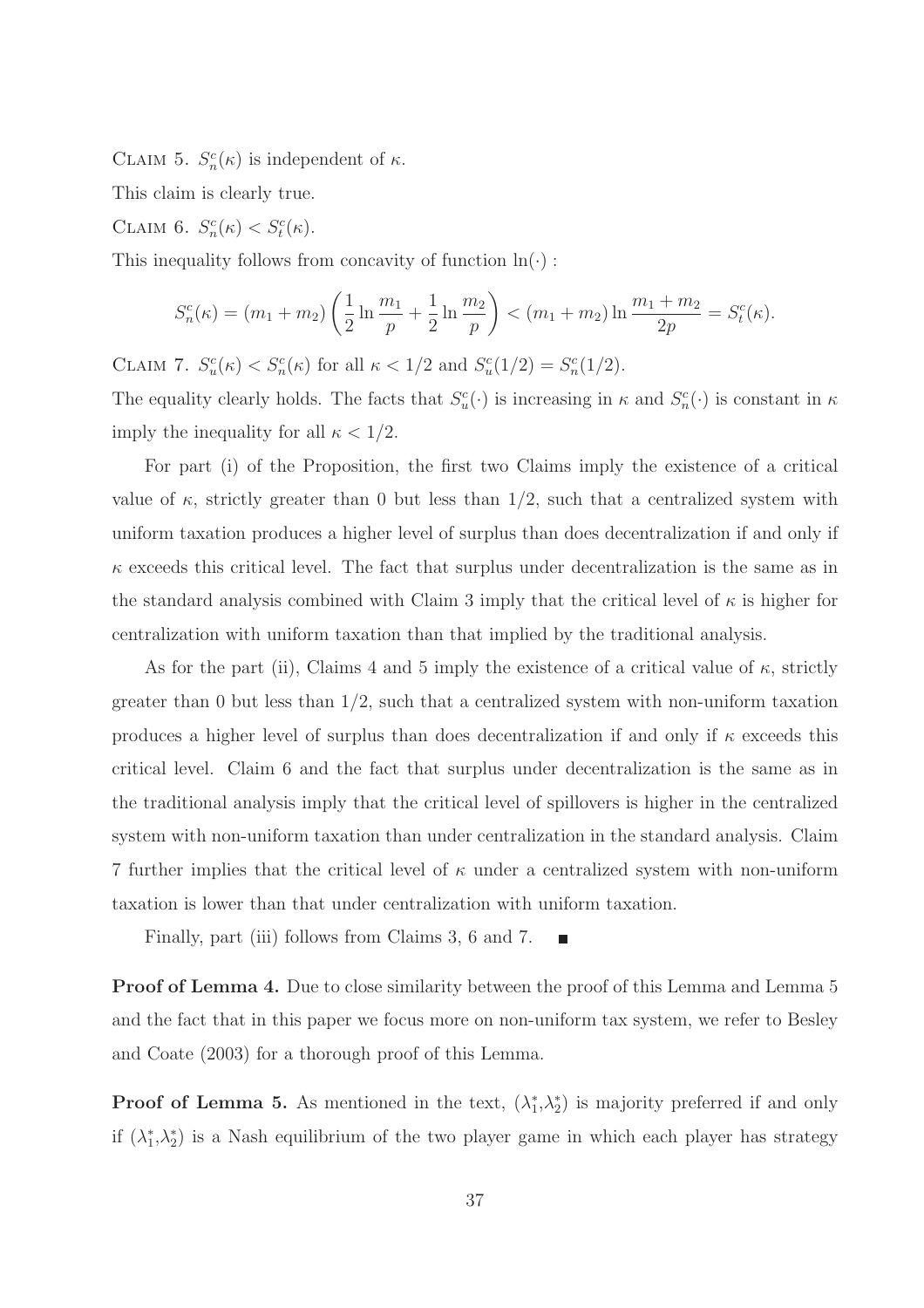set  $\langle 0, \overline{\lambda} \rangle$  and player  $i \in \{1,2\}$  has payoff function  $U_i(\lambda_1, \lambda_2)$ . We prove the Lemma by calculating the set of equilibria of this game and computing the associated policy outcomes.

Note first that each player's payoff function is a twice continuously differentiable and strictly concave function of his strategy and each player's strategy set is compact and convex. Thus, the set of equilibria is non-empty. Moreover,  $\frac{\partial^2 U_1}{\partial \lambda_1 \partial \lambda_2}$  < 0 and  $\frac{\partial^2 U_2}{\partial \lambda_2 \partial \lambda_1}$  < 0, implying that types are strategic substitutes.

For  $i = 1, 2$ , let  $r_i : (0, \lambda) \to (0, \lambda)$  denote the region i median voter's reaction function. By definition, for all  $\lambda_2 \in \langle 0, \overline{\lambda} \rangle$ ,

$$
r_1(\lambda_2) = \arg \max \{ U_1(r_1, \lambda_2) : r_1 \in \langle 0, \overline{\lambda} \rangle \},
$$

and for all  $\lambda_1 \in \langle 0, \overline{\lambda} \rangle$ ,

$$
r_2(\lambda_1) = \arg \max \{ U_2(\lambda_1, r_2) : r_2 \in \langle 0, \overline{\lambda} \rangle \}.
$$

Then,  $(\lambda_1^*)$  $_{1}^{*},\lambda_{2}^{*}$  $\binom{1}{2}$  is an equilibrium of the game if and only if  $(\lambda_1^*$  $(r_1(\lambda_2^*)=(r_1(\lambda_2^*))$ <sup>\*</sup><sub>2</sub> $,r_2(\lambda_1^*)$  $i)$ ).

Some general features of the reaction functions follow from the properties of the payoff functions. The fact that each player's payoff is a strictly concave and differentiable function of his strategy implies (i) that  $r_1(\lambda_2) = 0$  if  $\partial U_1(0,\lambda_2)/\partial \lambda_1 < 0$ ; (ii) that  $r_1(\lambda_2) = \overline{\lambda}$ if  $\partial U_1(\overline{\lambda},\lambda_2) > 0$ ; and (iii) that otherwise  $r_1(\lambda_2)$  is implicitly defined by the first-order condition  $\partial U_1(r_1(\lambda_2),\lambda_2)/\partial \lambda_1 = 0$ . In addition, the fact that types are strategic substitutes implies that  $r_1(\lambda_2)$  is non-increasing. Analogical remarks apply to the district 2 median voter's reaction function.

It remains therefore to determine the details of each player's reaction function. Let  $\overline{\lambda}_2(\overline{\lambda}_1)$  denote the level of  $\lambda_2(\lambda_1)$  beyond which district 1's median voter (district 2's median voter) would like a type 0 representative. These levels are implicitly defined by the equalities

$$
\partial U_1(0, \overline{\lambda}_2)/\partial \lambda_1 = 0,
$$

and

$$
\partial U_2(\overline{\lambda}_1,0)/\partial \lambda_2=0.
$$

Using the facts that

$$
\frac{\partial U_1}{\partial \lambda_1} = m_1 \left[ \frac{(1 - \kappa)^2}{\lambda_1 (1 - \kappa) + \lambda_2 \kappa} + \frac{\kappa^2}{\lambda_2 (1 - \kappa) + \lambda_1 \kappa} \right] - (1 - 2\kappa + 2\kappa^2),
$$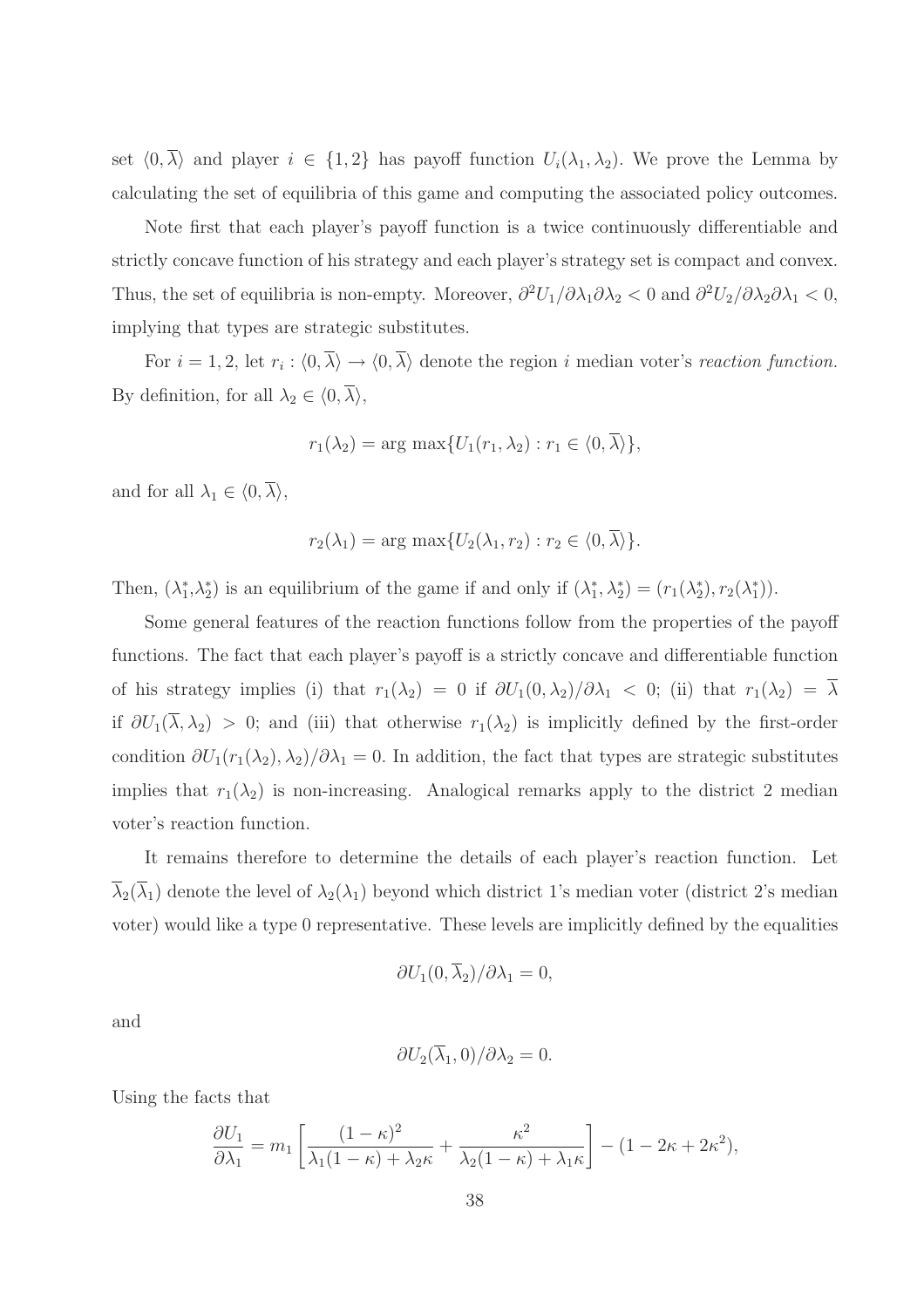and

$$
\frac{\partial U_2}{\partial \lambda_2} = m_2 \left[ \frac{(1 - \kappa)^2}{\lambda_2 (1 - \kappa) + \lambda_1 \kappa} + \frac{\kappa^2}{\lambda_1 (1 - \kappa) + \lambda_2 \kappa} \right] - (1 - 2\kappa + 2\kappa^2),
$$

we obtain

$$
\overline{\lambda}_2 = m_1 \left\{ \frac{(1 - \kappa)^3 + \kappa^3}{\kappa (1 - \kappa)(1 - 2\kappa + 2\kappa^2)} \right\},\,
$$

and

$$
\overline{\lambda}_1 = m_2 \left\{ \frac{(1 - \kappa)^3 + \kappa^3}{\kappa (1 - \kappa)(1 - 2\kappa + 2\kappa^2)} \right\}.
$$

Observe that  $\frac{(1 - \kappa)^3 + \kappa^3}{(1 - \kappa)^3}$  $\kappa(1-\kappa)(1-2\kappa+2\kappa^2)$ is decreasing in  $\kappa$ , takes on the value 2 when  $\kappa = 1/2$ and tends to infinity as  $\kappa$  goes to zero. This implies that  $\overline{\lambda}_1 \geq 2m_2$  and  $\overline{\lambda}_2 \geq 2m_1$ .

Next, let  $\lambda_1^{\times}$  $_{1}^{\times}(\lambda_{2}^{\times}% )=\frac{1}{2}(\lambda_{1}^{\times}-\lambda_{2}^{\times})$ 2 ) denote the highest type representative region 1's (region 2's) median voter would want. These levels are implicitly defined by the equalities

> $\partial U_1(\lambda_1^{\times})$  $_{1}^{\times},0)/\partial\lambda_{1}=0$

and

$$
\partial U_2(0, \lambda_2^{\times})/\partial \lambda_2 = 0,
$$

which imply

$$
\lambda_1^{\times} = \frac{m_1}{1 - 2\kappa + 2\kappa^2}
$$

and

$$
\lambda_2^{\times} = \frac{m_2}{1 - 2\kappa + 2\kappa^2}.
$$

Note that  $1/(1 - 2\kappa + 2\kappa^2)$  is increasing in  $\kappa$ , takes on the value 1 when  $\kappa = 0$  and value 2 when  $\kappa = 1/2$ . This implies that  $\lambda_1^{\times} \leq 2m_1$  and  $\lambda_2^{\times} \leq 2m_2$ . By assumption,  $2m_i < \overline{\lambda}$ , so that the upper bound constraint on type choice is not binding here.

We may conclude from the above that for all  $\lambda_2 \in \langle 0, \min\{\overline{\lambda}_2, \overline{\lambda}\}\rangle$ ,  $r_1(\lambda_2)$  is implicitly defined by the first-order condition

$$
\frac{\partial U_1(r_1(\lambda_2), \lambda_2)}{\partial \lambda_1} = 0
$$

and for all  $\lambda_2 \in (\min\{\overline{\lambda}_2, \overline{\lambda}\}, \overline{\lambda}\rangle,$ 

$$
r_1(\lambda_2)=0.
$$

Further, we know that  $r_1(0) = \lambda_1^{\times}$  $\frac{\lambda}{1}$  and that  $r_1(\lambda_2)$  is downward sloping on  $\langle 0, \min\{\lambda_2, \lambda\}\rangle$ .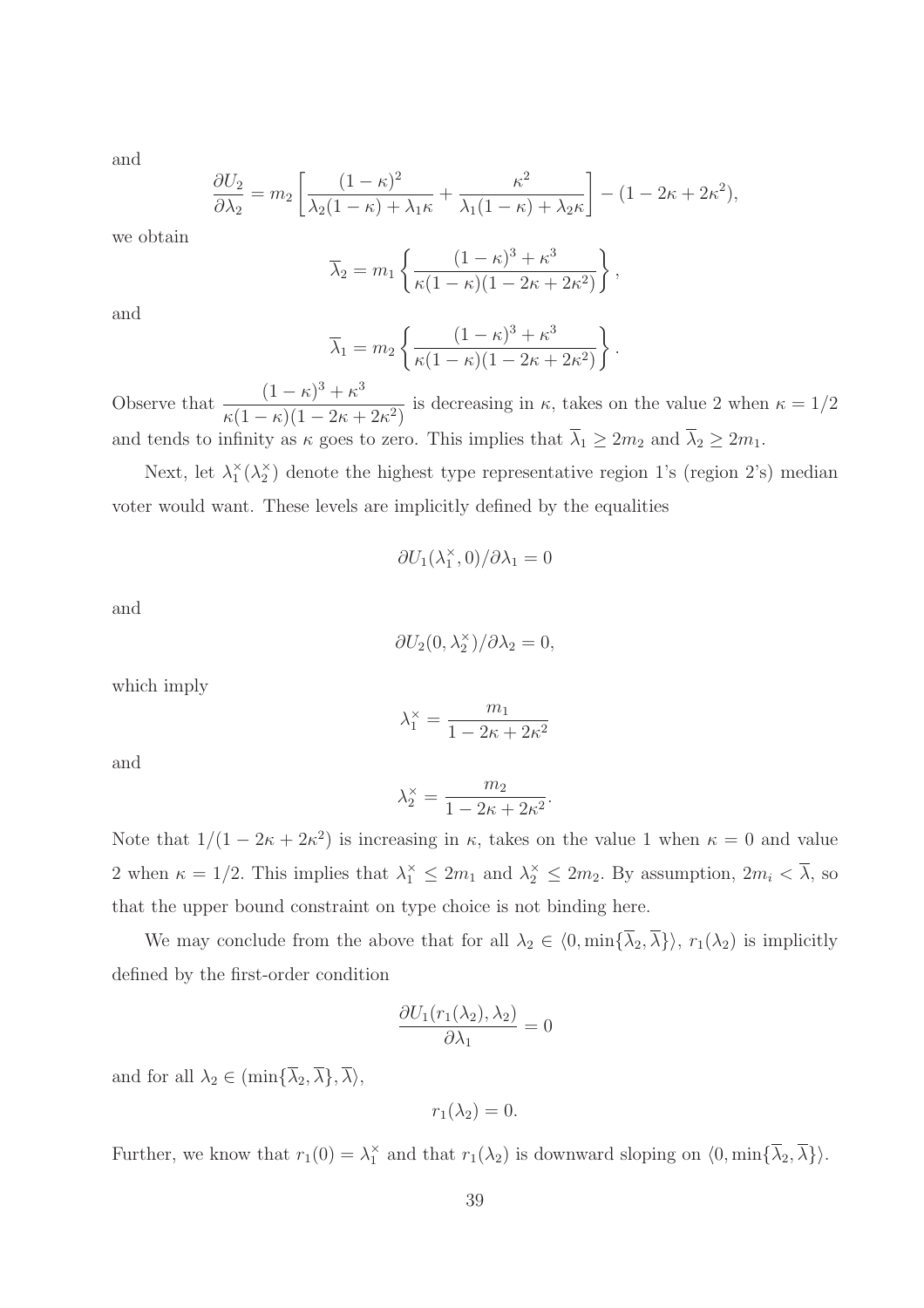Analogically, for all  $\lambda_1 \in \langle 0, \min\{\overline{\lambda}_1, \overline{\lambda}\}\rangle$ ,  $r_2(\lambda_1)$  is implicitly defined by the first-order condition

$$
\frac{\partial U_2(\lambda_1, r_2(\lambda_1))}{\partial \lambda_2} = 0
$$

and for all  $\lambda_1 \in (\min\{\overline{\lambda}_1, \overline{\lambda}\}, \overline{\lambda}),$ 

$$
r_2(\lambda_1)=0.
$$

Further, we know that  $r_2(0) = \lambda_2^{\times}$  and that  $r_2(\lambda_1)$  is downward sloping on  $\langle 0, \min\{\overline{\lambda}_1, \overline{\lambda}\}\rangle$ .

We can now prove the lemma. If  $\kappa < \hat{\kappa}$ , it follows from the definition of  $\hat{\kappa}$  in the text that  $(\kappa^3 + (1 - \kappa)^3)/\kappa(1 - \kappa) > m_1/m_2$ . This in turn implies that

$$
\overline{\lambda}_1 = m_2 \left\{ \frac{(1-\kappa)^3 + \kappa^3}{\kappa (1-\kappa)(1-2\kappa+2\kappa^2)} \right\} > \frac{m_1}{(1-2\kappa+2\kappa^2)} = \lambda_1^{\times}.
$$

Observe further that

$$
\overline{\lambda}_2 = m_1 \left\{ \frac{(1 - \kappa)^3 + \kappa^3}{\kappa (1 - \kappa)(1 - 2\kappa + 2\kappa^2)} \right\} > 2m_2 \ge \lambda_2^{\times}.
$$

These inequalities imply that there exists no boundary equilibria in which  $\lambda_i^* = 0$  for one or more districts. If  $\lambda_2^* = 0$ , then  $\lambda_1^* = r_1(0) = \lambda_1^*$  $\lambda_1^{\times}$ , but since  $\lambda_1^{\times} < \overline{\lambda}_1$  we know that  $r_2(\lambda_1^{\times})$  $_{1}^{x})>0$ which contradicts the fact that  $\lambda_2^* = 0$ . If  $\lambda_1^* = 0$ , then  $\lambda_2^* = r_2(0) = \lambda_2^*$  $\frac{\times}{2}$ , but since  $\lambda_2^{\times} < \overline{\lambda}_2$ we know that  $r_1(\lambda_2^{\times})$  $\lambda_2^{\times}$ ) > 0 which contradicts the fact that  $\lambda_1^* = 0$ . Since  $\max_{i} (\lambda_{-i}) < \overline{\lambda}$ , it is apparent that there can be no boundary equilibria in which  $\lambda_i^* = \overline{\lambda}$  for one or more districts.

It follows that there must exist an interior equilibrium. Any such equilibrium  $(\lambda_1^*$  $_{1}^{*}, \lambda_{2}^{*}$  $_{2}^{*}$ must satisfy the first-order conditions  $\partial U_i(\lambda_1^*)$  $\langle i, \lambda_2^* \rangle / \partial \lambda_i = 0$  for  $i \in \{1, 2\}$ . Using the expressions for  $\partial U_i/\partial \lambda_i$ ,  $i \in \{1,2\}$  from above, we may write these conditions as

$$
m_1 \left[ \frac{(1 - \kappa)^2}{\lambda_1^*(1 - \kappa) + \lambda_2^* \kappa} + \frac{\kappa^2}{\lambda_2^*(1 - \kappa) + \lambda_1^* \kappa} \right] = (1 - 2\kappa + 2\kappa^2),
$$

and

$$
m_2\left[\frac{(1-\kappa)^2}{\lambda_2^*(1-\kappa)+\lambda_1^*\kappa}+\frac{\kappa^2}{\lambda_1^*(1-\kappa)+\lambda_2^*\kappa}\right]=(1-2\kappa+2\kappa^2).
$$

Combining the two first-order conditions, we obtain

$$
\frac{\lambda_1^*(1-\kappa) + \lambda_2^*\kappa}{\lambda_2^*(1-\kappa) + \lambda_1^*\kappa} = \frac{m_1(1-\kappa)^2 - m_2\kappa^2}{m_2(1-\kappa)^2 - m_1\kappa^2}.
$$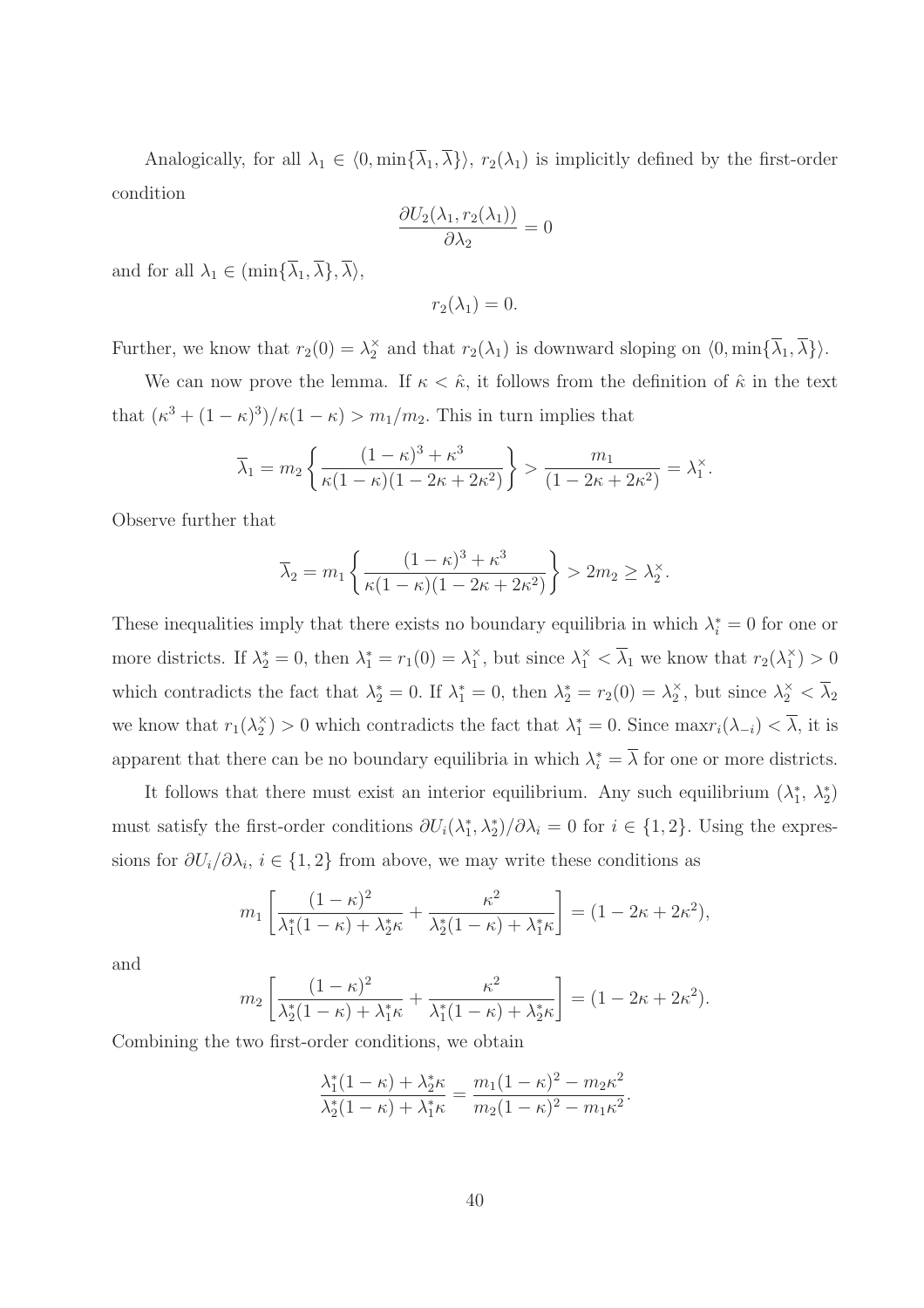Using this and the two first-order conditions for  $\lambda_1^*$  $_{1}^{*}$  and  $\lambda_{2}^{*}$  yields

$$
\lambda_1^*(1 - \kappa) + \lambda_2^* \kappa = \frac{m_1 m_2 [(1 - \kappa)^4 - \kappa^4]}{[m_2 (1 - \kappa)^2 - m_1 \kappa^2] (1 - 2\kappa + 2\kappa^2)} = \frac{m_1 [(1 - \kappa)^2 - \kappa^2] [(1 - \kappa)^2 + \kappa^2]}{[(1 - \kappa)^2 - \frac{m_1}{m_2} \kappa^2] [(1 - \kappa)^2 + \kappa^2]}
$$

$$
= \frac{m_1 [(1 - \kappa)^2 - k^2]}{[(1 - \kappa)^2 - \frac{m_1}{m_2} \kappa^2]}
$$

and

$$
\lambda_2^*(1-\kappa) + \lambda_1^*\kappa = \frac{m_1m_2[(1-\kappa)^4 - \kappa^4]}{[m_1(1-\kappa)^2 - m_2\kappa^2](1-2\kappa+2\kappa^2)} = \frac{m_1[(1-\kappa)^2 - \kappa^2][(1-\kappa)^2 + \kappa^2]}{\left[\frac{m_1}{m_2}(1-\kappa)^2 - \kappa^2\right][(1-\kappa)^2 + \kappa^2]}
$$

$$
= \frac{m_1[(1-\kappa)^2 - k^2]}{\left[\frac{m_1}{m_2}(1-\kappa)^2 - \kappa^2\right]}.
$$

Thus, as claimed, the policy outcome is

$$
(g_1, g_2) = \left( \frac{m_1[(1-\kappa)^2 - k^2]}{\left[ (1-\kappa)^2 - \frac{m_1}{m_2} \kappa^2 \right] p}, \frac{m_1[(1-\kappa)^2 - k^2]}{\left[ \frac{m_1}{m_2}(1-\kappa)^2 - \kappa^2 \right] p} \right).
$$

If  $\kappa \geq \hat{\kappa}$ , it follows that  $(\kappa^3 + (1 - \kappa)^3)/\kappa(1 - \kappa) \leq m_1/m_2$ , which in turn implies that

$$
\overline{\lambda}_1 = m_2 \left\{ \frac{(1 - \kappa)^3 + \kappa^3}{\kappa (1 - \kappa)(1 - 2\kappa + 2\kappa^2)} \right\} \le \frac{m_1}{(1 - 2\kappa + 2\kappa^2)} = \lambda_1^{\times}.
$$

This inequality implies that there exists a boundary equilibrium in which  $(\lambda_1^*$  $\lambda_1^*, \lambda_2^* = (\lambda_1^*$  $_1^{\times}$ , 0). This is because  $r_2(\lambda_1^{\times})$  $t_1^{\times}$  = 0 and  $r_1(0) = \lambda_1^{\times}$  $\frac{\lambda}{1}$ . The same arguments from above imply that there exist no other boundary equilibria. We also claim that there are no interior equilibria. Any such equilibrium  $(\lambda_1^*)$  $_{1}^{*},\lambda_{2}^{*}$ <sup>\*</sup><sub>2</sub>) must satisfy the first-order conditions  $\partial U_i(\lambda_1^*)$ <sup>\*</sup><sub>1</sub></sub>,  $\lambda_2^*$  $/\partial \lambda_i = 0$  for  $i \in \{1, 2\}$ . These first-order conditions imply that

$$
m_1[\lambda_2^*(1-\kappa)^3 + \lambda_1^*\kappa(1-\kappa)^2 + \lambda_1^*(1-\kappa)\kappa^2 + \lambda_2^*\kappa^3]
$$
  
= 
$$
m_2[\lambda_1^*(1-\kappa)^3 + \lambda_2^*\kappa(1-\kappa)^2 + \lambda_2^*(1-\kappa)\kappa^2 + \lambda_1^*\kappa^3].
$$

This means that

$$
\lambda_2^* = \frac{[m_2((1 - \kappa)^3 + \kappa^3) - m_1\kappa(1 - \kappa)]}{[m_1((1 - \kappa)^3 + \kappa^3) - m_2\kappa(1 - \kappa)]}\lambda_1^*.
$$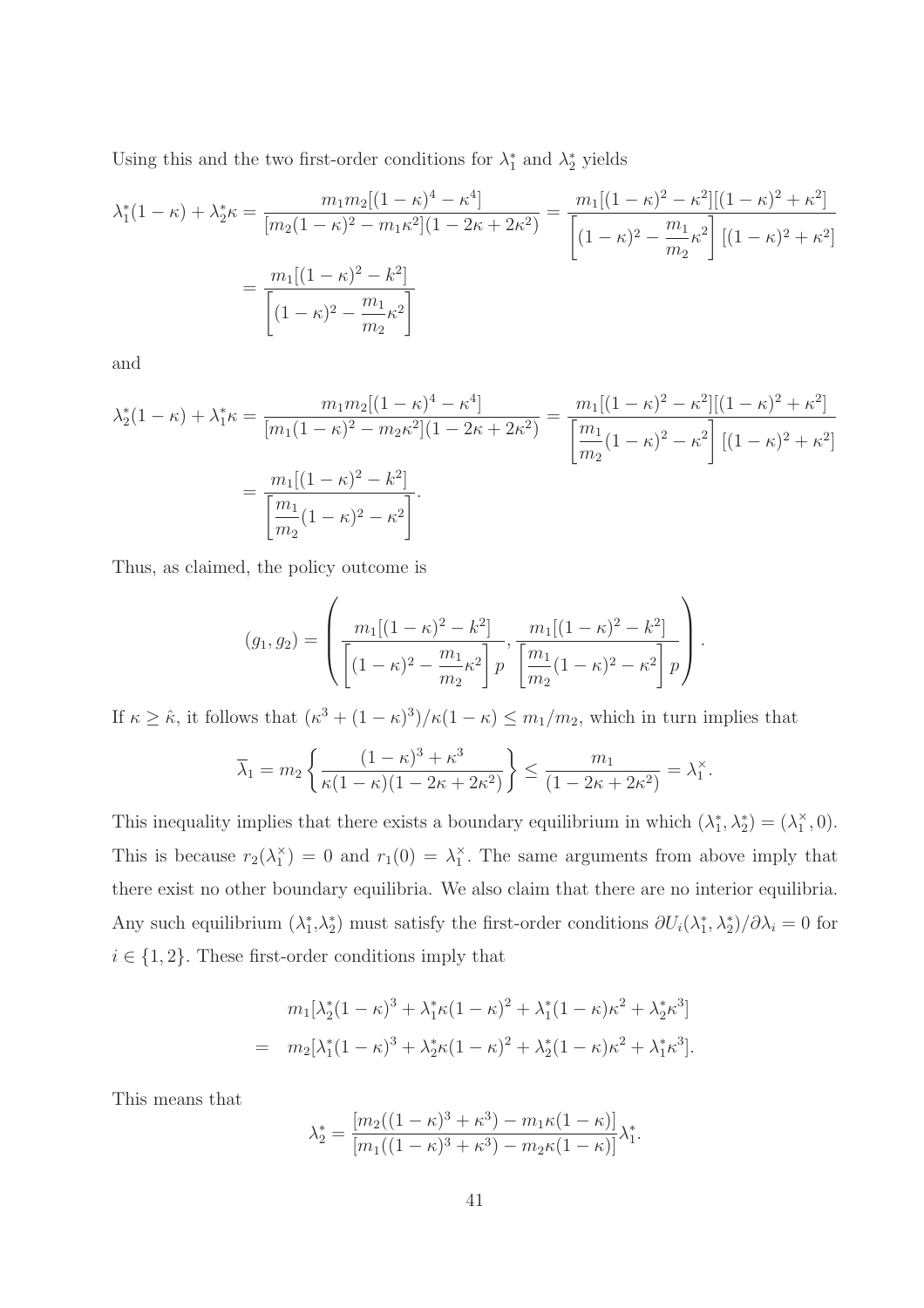But the assumption that  $\kappa \geq \hat{\kappa}$  implies that  $\lambda_2^* \leq 0$  if  $\lambda_1^* > 0$ , which, in turn, is inconsistent with the hypothesis that  $(\lambda_1^*)$  $\lambda_1^*, \lambda_2^*$  > (0,0). Thus, the only equilibrium is that  $(\lambda_1^*)$  $_{1}^{*},\lambda_{2}^{*})$  =  $(\lambda_1^{\times})$  $\binom{x}{1},0 = \left(\frac{m_1}{1-2\kappa}\right)$  $\frac{n_1}{1 - 2\kappa + 2\kappa^2}, 0$  $\setminus$ =  $\begin{pmatrix} m_1 \end{pmatrix}$  $\frac{m_1}{(1-\kappa)^2 + \kappa^2}$ , 0  $\setminus$ . The required policy outcomes follow from this equilibrium:

$$
(g_1, g_2) = \left(\frac{m_1(1-\kappa)}{[(1-\kappa)^2 + \kappa^2]p}, \frac{m_1\kappa}{[(1-\kappa)^2 + \kappa^2]p}\right). \quad \blacksquare
$$

Fact Let  $(g_1^{c-n}(\kappa), g_2^{c-n}(\kappa))$  and  $(g_1^{c-u}(\kappa), g_2^{c-u}(\kappa))$  denote public goods levels described in Lemma 5 and 4, respectively, i.e. local public goods levels in district 1 and 2 under centralization with non-uniform and uniform taxation. Assume that  $m_1 > m_2$ . Then

- (i)  $g_1^{c-n}(\kappa)$  is increasing for  $\kappa < \hat{\kappa}$  and decreasing for  $\kappa$  sufficiently close to 1/2, but can be increasing or decreasing for  $\kappa$  sufficiently close to but higher than  $\hat{\kappa}$ .
- (ii)  $g_2^{c-n}(\kappa)$  is decreasing for  $\kappa < \hat{\kappa}$  and increasing thereafter.
- (iii)  $g_1^{c-n}(\kappa)$  is higher than the surplus maximizing level for  $\kappa > 0$  and equals the surplus maximizing level only when  $\kappa = 0$ .
- (iv)  $g_2^{c-n}(\kappa)$  is lower than the surplus maximizing level for  $\kappa \in (0, \hat{\kappa})$  and  $\kappa$  sufficiently close to but higher than  $\hat{\kappa}$ , but it exceeds the surplus maximizing level for  $\kappa$  sufficiently close to 1/2. It equals the surplus maximizing level only when  $\kappa = 0$ .
- (v)  $(g_1^{c-u}(\kappa), g_2^{c-u}(\kappa)) > (g_1^{c-n}(\kappa), g_2^{c-n}(\kappa))$  for all  $\kappa < 1/2$ . When the spillovers are complete,  $(g_1^{c-u}(\kappa), g_2^{c-u}(\kappa)) = (g_1^{c-n}(\kappa), g_2^{c-n}(\kappa)).$

**Proof** (i) For all  $\kappa < \hat{\kappa}$  we have that

$$
g_1^{c-n}(\kappa) = \frac{m_1[(1-\kappa)^2 - k^2]}{\left[(1-\kappa)^2 - \frac{m_1}{m_2}\kappa^2\right]p}.
$$

Letting

$$
\theta(\kappa) = \ln \{ m_1 [(1 - \kappa)^2 - k^2] \} - \ln \left\{ \left[ (1 - \kappa)^2 - \frac{m_1}{m_2} \kappa^2 \right] p \right\},\,
$$

we will show that  $\theta'(\kappa) > 0$  for all  $\kappa \in (0, \hat{\kappa})$ . The derivative is

$$
\theta'(\kappa) = 2\left\{\frac{-1}{1-2\kappa} + \frac{1-\kappa + \kappa \frac{m_1}{m_2}}{(1-\kappa)^2 - \frac{m_1}{m_2}\kappa^2}\right\},\,
$$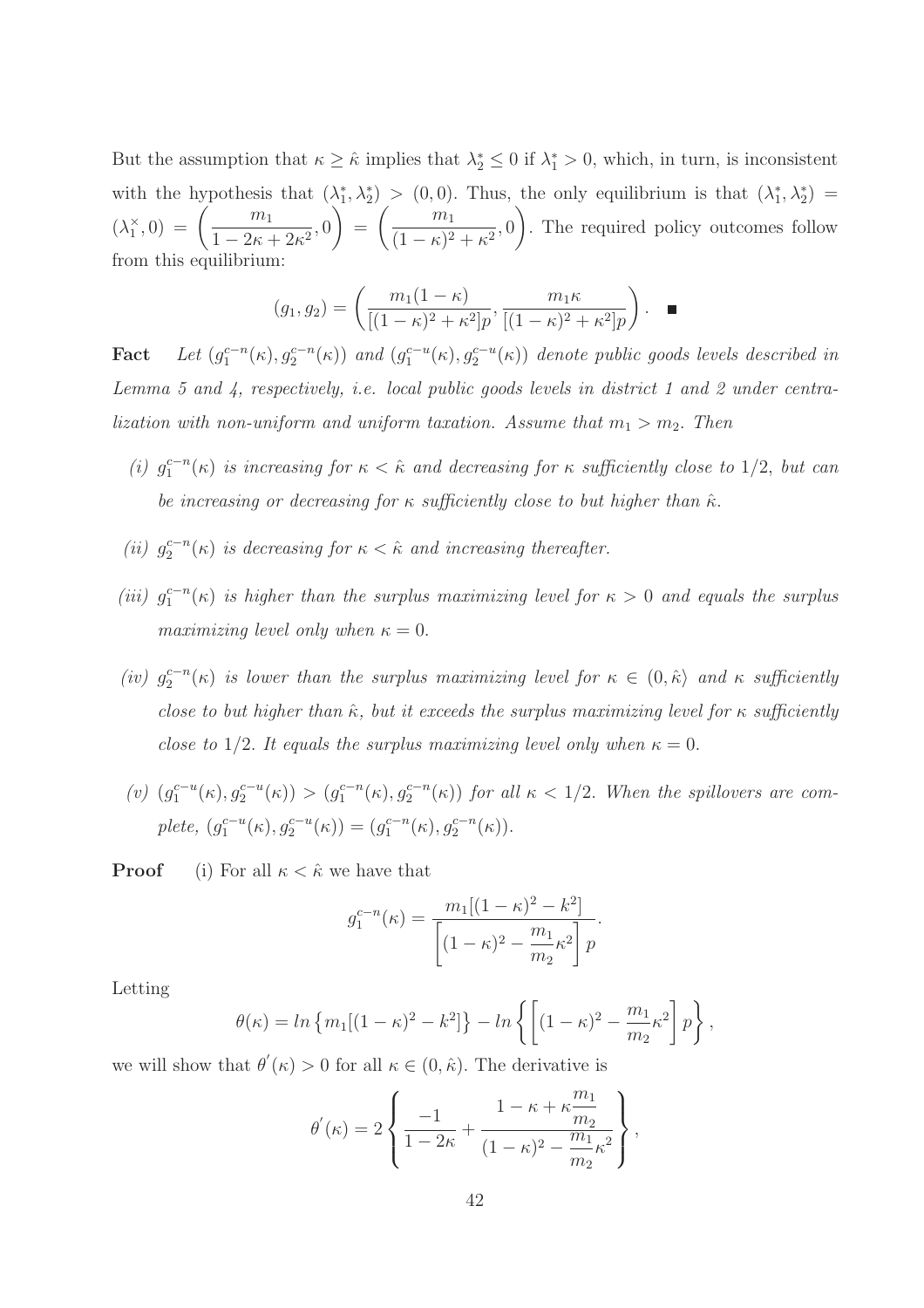and we need to show that for all  $\kappa \in (0, \hat{\kappa})$ 

$$
\frac{1-\kappa+\kappa\frac{m_1}{m_2}}{(1-\kappa)^2-\displaystyle\frac{m_1}{m_2}\kappa^2}>\frac{1}{1-2\kappa}.
$$

Observe that the expression on the left hand side is increasing in  $\frac{m_1}{n_1}$  $\frac{m_1}{m_2} \in (1, +\infty)$  for all  $\kappa \in (0, \hat{\kappa})$ , and that

$$
\frac{1 - \kappa + \kappa}{(1 - \kappa)^2 - \kappa^2} = \frac{1}{1 - 2\kappa},
$$

which clearly holds. Thus, the desired inequality holds for all  $\frac{m_1}{1}$  $\frac{m_1}{m_2} \in (1, +\infty)$  and  $\kappa \in (0, \hat{\kappa}).$ 

For all  $\kappa \geq \hat{\kappa}$ , it follows from the Lemma that

$$
g_1^{c-n}(\kappa) = \frac{m_1(1-\kappa)}{[(1-\kappa)^2 + \kappa^2]p}.
$$

Letting

$$
\theta(\kappa) = \ln \{m_1(1 - \kappa)\} - \ln \{[(1 - \kappa)^2 + \kappa^2]p\},\,
$$

we will show that  $\theta(\kappa)$  is increasing for small  $\kappa$  and decreasing for  $\kappa$  close to 1/2. The derivative of this expression is

$$
\theta'(\kappa) = \frac{2\kappa^2 - 4\kappa + 1}{(1 - 2\kappa + 2\kappa^2)(1 - \kappa)}.
$$

Calculating its value in 0 and 1/2, we come to  $\theta'(0) = 1$  and  $\theta'(1/2) = -2$ . Putting the derivative equal to 0, we find out that  $\theta(\kappa)$  is increasing for all  $\kappa < 1 - \sqrt{2}/2$  and decreasing thereafter. Thus, it depends on the value of  $\hat{\kappa}$  whether  $g_1^{c-n}(\kappa)$  is decreasing for all  $\kappa \geq \hat{\kappa}$ or increasing and then decreasing. If  $\hat{\kappa} \geq 1 - \sqrt{2}/2$ ,  $g_1^{c-n}(\kappa)$  is decreasing for all  $\kappa \geq \hat{\kappa}$ . If, on the other hand,  $\hat{\kappa} < 1 - \sqrt{2}/2$ ,  $g_1^{c-n}(\kappa)$  is increasing for  $\kappa$  sufficiently close to but higher than  $\hat{\kappa}$ , and decreasing thereafter.

(ii) For all  $\kappa < \hat{\kappa}$  it holds that

$$
g_2^{c-n}(\kappa) = \frac{m_1[(1-\kappa)^2 - k^2]}{\left[\frac{m_1}{m_2}(1-\kappa)^2 - \kappa^2\right]p}.
$$

Letting

$$
\theta(\kappa) = \ln \{ m_1 [(1 - \kappa)^2 - k^2] \} - \ln \left\{ \left[ \frac{m_1}{m_2} (1 - \kappa)^2 - \kappa^2 \right] p \right\},\,
$$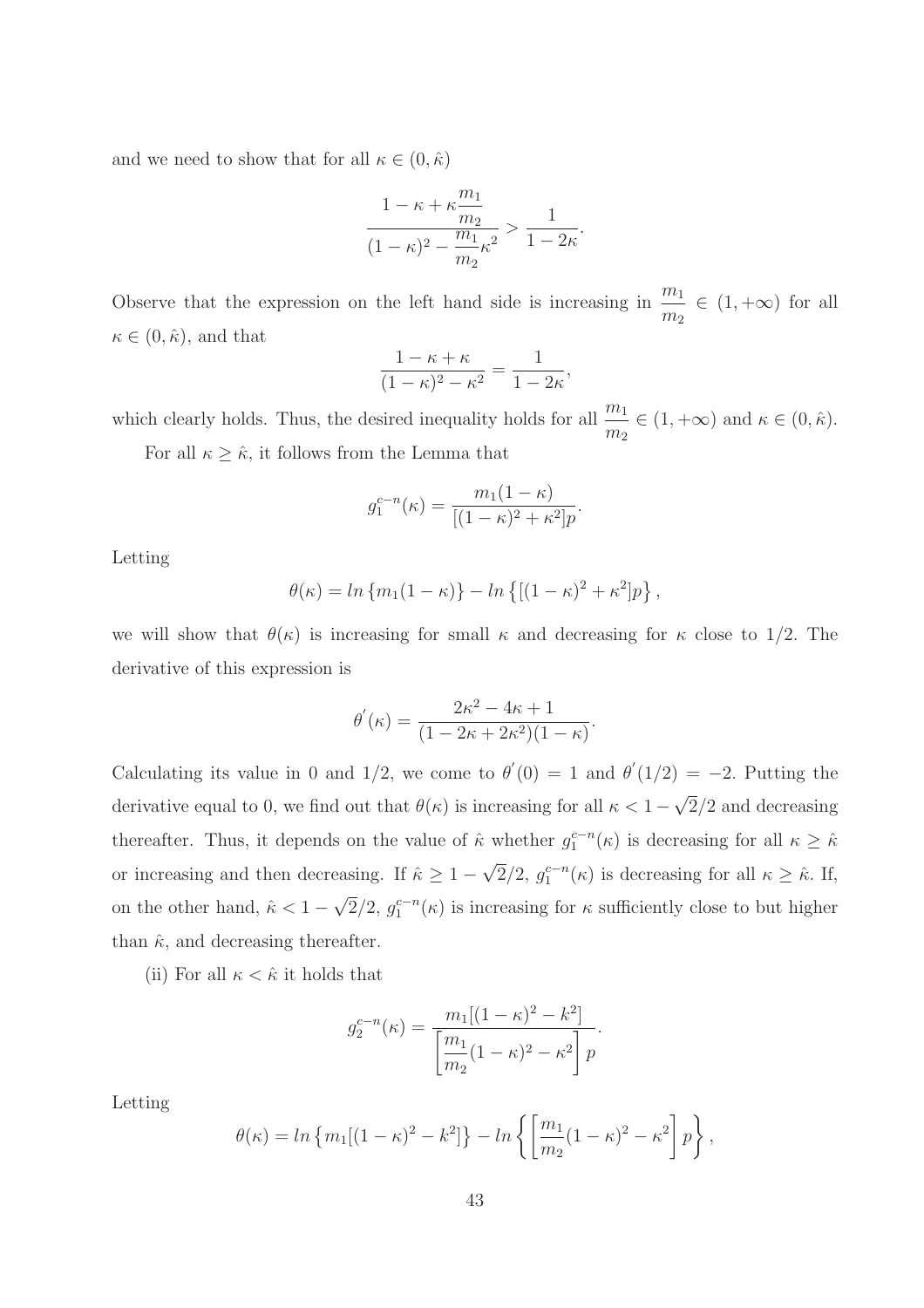we need to show that  $\theta(\kappa)$  is decreasing in  $\kappa$ . Derivative of this expression is

$$
2\left\{-\frac{1}{1-2\kappa} + \frac{\frac{m_1}{m_2}(1-\kappa) + k}{\frac{m_1}{m_2}(1-\kappa)^2 - \kappa^2}\right\},\,
$$

and we will show that for all  $\kappa \in (0, \hat{\kappa})$ 

$$
\frac{\frac{m_1}{m_2}(1-\kappa)+k}{\frac{m_1}{m_2}(1-\kappa)^2-\kappa^2} < \frac{1}{1-2\kappa}.
$$

Observe that the expression on the left hand side is decreasing in  $\frac{m_1}{n_1}$  $\frac{m_1}{m_2}$  for all  $\kappa \in (0, \hat{\kappa})$ , and that

$$
\frac{1 - \kappa + \kappa}{(1 - \kappa)^2 - \kappa^2} = \frac{1}{1 - 2\kappa}.
$$

Thus, the inequality holds for all  $\frac{m_1}{1}$  $\frac{m_1}{m_2} \in (1, +\infty)$  and  $\kappa \in (0, \hat{\kappa}).$ 

For all  $\kappa \geq \hat{\kappa}$ , we have that

$$
g_2^{c-n}(\kappa) = \frac{m_1 \kappa}{[(1-\kappa)^2 + \kappa^2]p}.
$$

Letting

$$
\theta(\kappa) = \ln\{m_1\kappa\} - \ln\{[(1-\kappa)^2 + \kappa^2]p\},\
$$

differentiating this expression we obtain

$$
\theta'(\kappa) = \frac{1}{\kappa} - \frac{1}{1 - 2\kappa + 2\kappa^2} = \frac{1 - 3\kappa + 2\kappa^2}{\kappa(1 - 2\kappa + 2\kappa^2)}.
$$

Numerator of the last expression is positive for all  $\kappa \in (0, 1/2)$  and denominator is positive for all  $\kappa \in (0, 1/2)$ . Thus,  $g_2^{c-n}(\kappa)$  is increasing for all  $\kappa \in (\hat{\kappa}, 1/2)$ .

(iii) Suppose first that  $\kappa \in (0, \hat{\kappa})$ . Then, since the surplus maximizing public good level for district 1 is  $[m_1(1 - \kappa) + m_2\kappa]/p$ , we must show that

$$
g_1^{c-n}(\kappa) = \frac{m_1[(1-\kappa)^2 - k^2]}{\left[(1-\kappa)^2 - \frac{m_1}{m_2}\kappa^2\right]p} > \frac{m_1(1-\kappa) + m_2\kappa}{p} = g_1^*(\kappa).
$$

We have already proven in Fact (i) that  $g_1^{c-n}(\kappa)$  is increasing in  $\kappa < \hat{\kappa}$ . Next observe that the surplus maximizing public good level for region 1 is decreasing in  $\kappa$ . Differentiating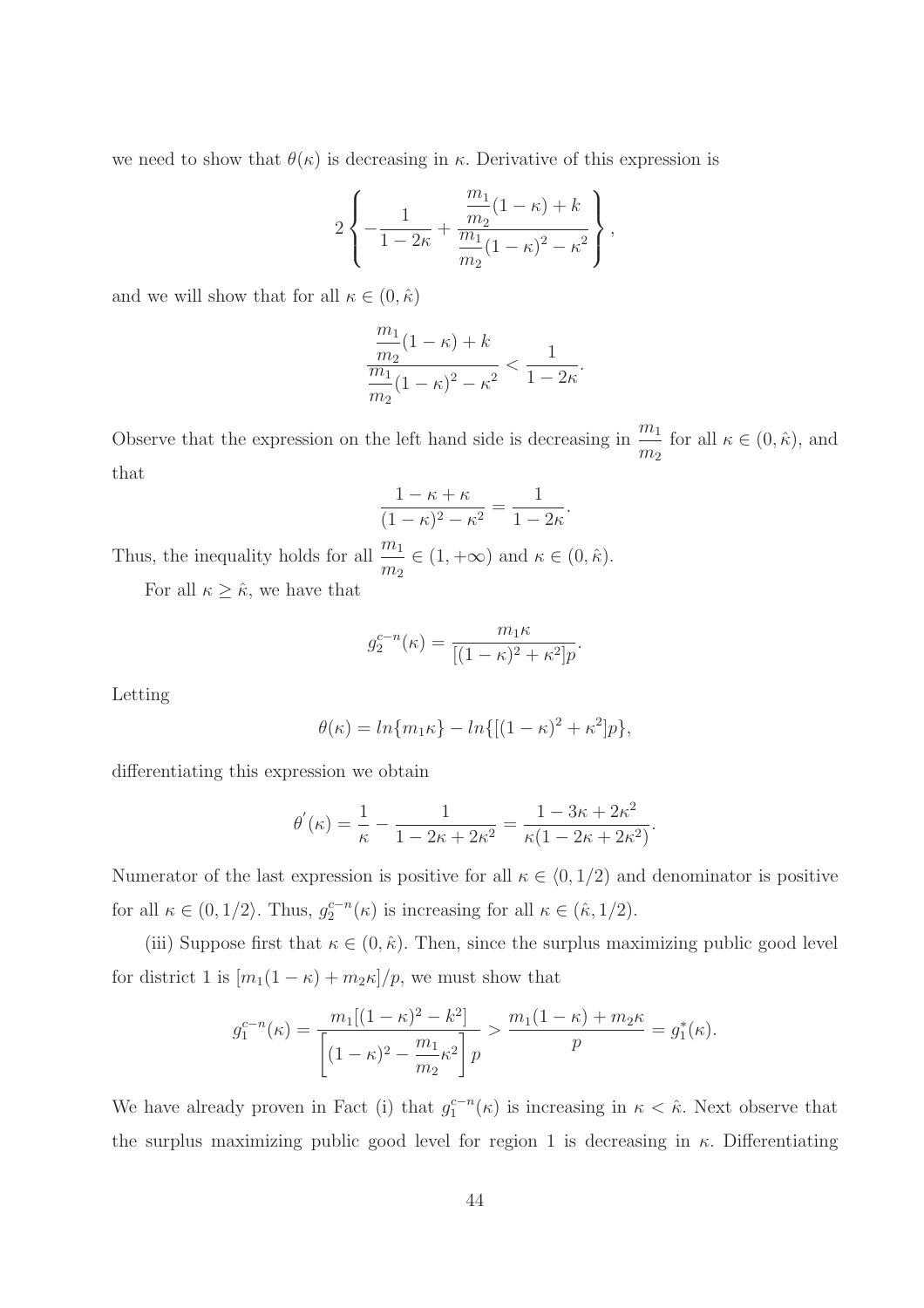the expression we obtain  $m_2 - m_1 < 0$ , which clearly holds. Since  $g_1^{c-n}(0) = g_1^*$  $_{1}^{*}(0),^{28}$  the inequality is proven for all  $\kappa$  in the desired range.

Now suppose that  $\kappa \geq \hat{\kappa}$ . We must show that

$$
g_1^{c-n}(\kappa) = \frac{m_1(1-\kappa)}{[(1-\kappa)^2 + \kappa^2]p} > \frac{m_1(1-\kappa) + m_2\kappa}{p} = g_1^*(\kappa).
$$

First notice that  $g_1^{c-n}(0) = g_1^*$  $_1^{*}(0)$  and  $g_1^{c-n}(1/2) > g_1^{*}(1/2)$ . Secondly, we have shown in Fact (i) that  $g_1^{c-n}(\kappa)$  is first increasing and then decreasing and that  $g_1^*$  $j_1^*(\kappa)$  is decreasing in spillovers. Thus, the inequality is proven for all  $\kappa$  in the relevant range  $\langle \hat{\kappa}, 1/2 \rangle$ .

(iv) The surplus maximizing public good level for district 2 is  $g_1^*$  $j_1^*(\kappa) = [m_2(1-\kappa)+m_1\kappa]/p.$ Suppose that  $\kappa \leq \hat{\kappa}$ . First observe that  $g_2^{c-n}(0) = g_2^*$  $_{2}^{*}(0)$ .<sup>29</sup> Furthermore, it has already been shown that  $g_2^{c-n}(\kappa)$  is decreasing for all  $\kappa < \hat{\kappa}$  and it is clear that  $g_2^*$  $2^*(\kappa)$  is increasing for all  $\kappa$ . If follows that  $g_2^{c-n}(\kappa) < g_2^*(\kappa)$  for all  $\kappa \in (0, \hat{\kappa})$ .

If  $\kappa > \hat{\kappa}$ , then

$$
g_2^{c-n}(\kappa) = \frac{m_1 \kappa}{[(1-\kappa)^2 + \kappa^2]p}
$$

.

It is obvious that  $g_2^{c-n}(1/2)$  exceeds the surplus maximizing level for  $\kappa$  sufficiently close to 1/2. Since  $g_2^{c-n}(\kappa)$  is lower than the surplus maximizing level for all  $\kappa \leq \hat{\kappa}$ , it must still be lower for  $\kappa$  sufficiently close to but higher than  $\hat{\kappa}$ .

(v) If  $\kappa < \hat{\kappa}$ , we must show that

$$
\frac{2m_1[(1-\kappa)^4 - k^4]}{\left[(1-\kappa)^2 - \frac{m_1}{m_2}\kappa^2\right]p} > \frac{m_1[(1-\kappa)^2 - k^2]}{\left[(1-\kappa)^2 - \frac{m_1}{m_2}\kappa^2\right]p},
$$

and

$$
\frac{2m_1[(1-\kappa)^4 - k^4]}{m_2(1-\kappa)^2 - \kappa^2} > \frac{m_1[(1-\kappa)^2 - k^2]}{m_2(1-\kappa)^2 - \kappa^2}.
$$

To cancel out the denominators in the first inequality, we need to know whether they are positive of negative. Since the denominators are decreasing in  $\frac{m_1}{m_2}$  $m<sub>2</sub>$ , it is sufficient to prove that they are positive in  $\hat{\kappa}$ :

$$
(1 - \hat{\kappa})^2 - \frac{(1 - \hat{\kappa})^3 + \hat{\kappa}^3}{\hat{\kappa}(1 - \hat{\kappa})} \hat{\kappa}^2 = \frac{(1 - \hat{\kappa})^4 - \hat{\kappa}^4}{1 - \hat{\kappa}} > 0,
$$

<sup>28</sup>We obtain this result by simply calculating both public good levels in the point  $\kappa = 0$ .

<sup>&</sup>lt;sup>29</sup>This can be again easily obtained by calculating the public good levels in  $\kappa = 0$ .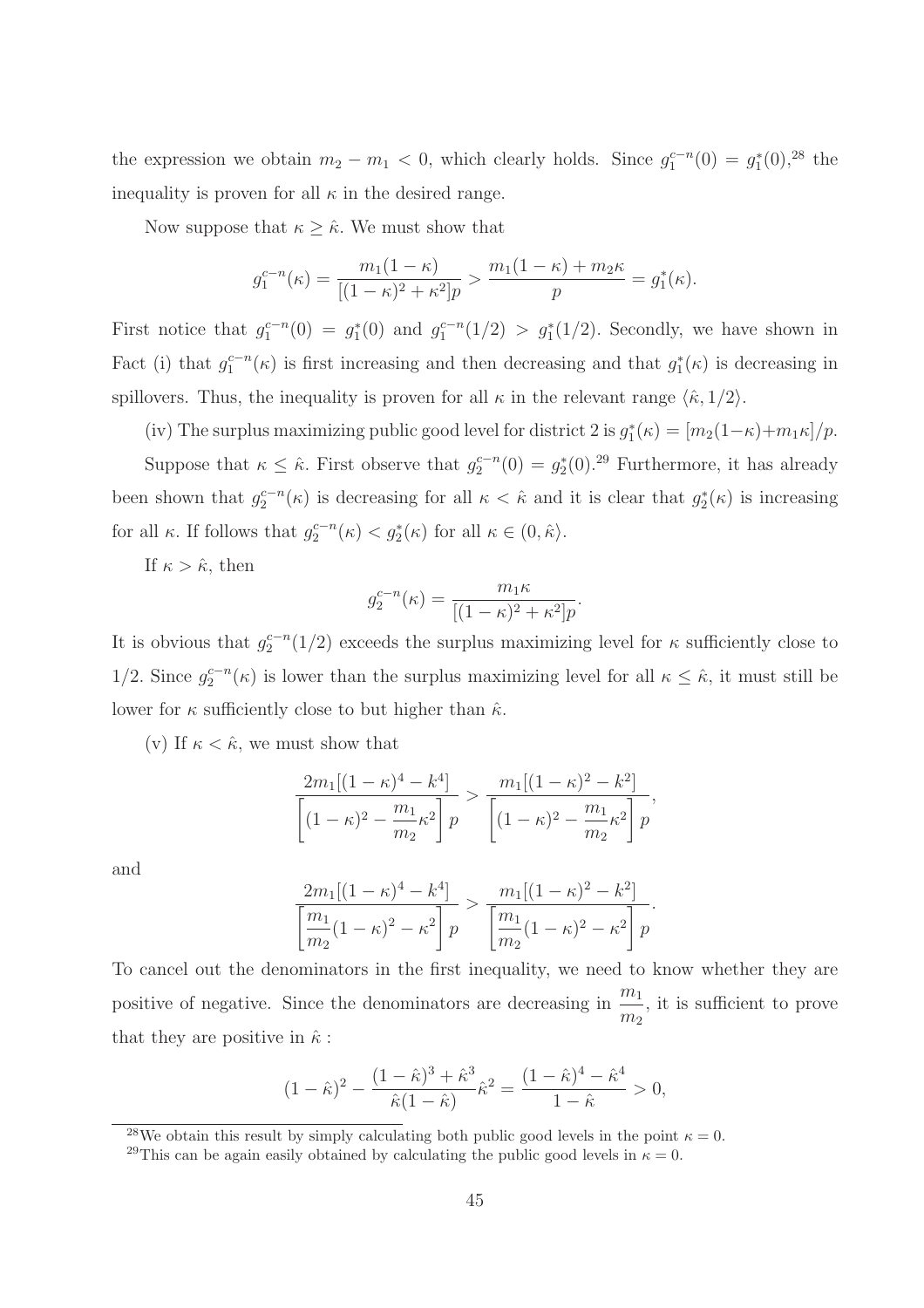which is true. Thus, the first inequality is equivalent to

$$
(1 - \kappa)^2 + \kappa^2 > 1/2,
$$

which is true for all  $\kappa$  in the relevant range. The second inequality is equivalent to  $(1 - \kappa)^2$  +  $\kappa^2 > 1/2$  for all  $\kappa$ , which holds.

If  $\kappa \geq \hat{\kappa}$ , we need to show that for all  $\kappa \in \langle \hat{\kappa}, 1/2 \rangle$ 

$$
\frac{2m_1(1-\kappa)}{p} > \frac{m_1(1-\kappa)}{[(1-\kappa)^2 + \kappa^2]p}
$$

and

$$
\frac{2m_1\kappa}{p} > \frac{m_1\kappa}{[(1-\kappa)^2 + \kappa^2]p}.
$$

Both inequalities are equivalent to

$$
(1 - \kappa)^2 + \kappa^2 > 1/2,
$$

which is true for all  $\kappa$  in the relevant range. If  $\kappa = 1/2$ , it is evident that the inequalities become equalities. г

**Proof of Proposition 4.** When the regions are identical  $(m_1 = m_2 = m)$ , surplus under centralization with cooperative legislature and

- 1. uniform taxation is:  $S_u^c(\kappa) = 2m \ln \frac{2m(1 2\kappa + 2\kappa^2)}{n}$  $\frac{2\kappa + 2\kappa}{p}$  –  $4m(1 - 2\kappa + 2\kappa^2);$
- 2. non-uniform taxation is:  $S_n^c(\kappa) = 2m \ln \frac{m}{n}$  $\frac{n}{p}-2m.$

We establish 6 claims from which the proposition will follow.

CLAIM 1.  $S_u^c(0) < S^d(0)$  and  $S_u^c(1/2) > S^d(1/2)$ .

Calculating the first inequality, we obtain

$$
S_u^c(0) = 2m \ln \frac{2m}{p} - 4m < 2m \ln \frac{m}{p} - 2m = S^d(0)
$$
\n
$$
\ln \frac{2m}{p} - 2 < \ln \frac{m}{p} - 1
$$
\n
$$
\ln 2 < 1,
$$

which holds. Computing the second inequality, we come to

$$
\ln 2 > 1/2,
$$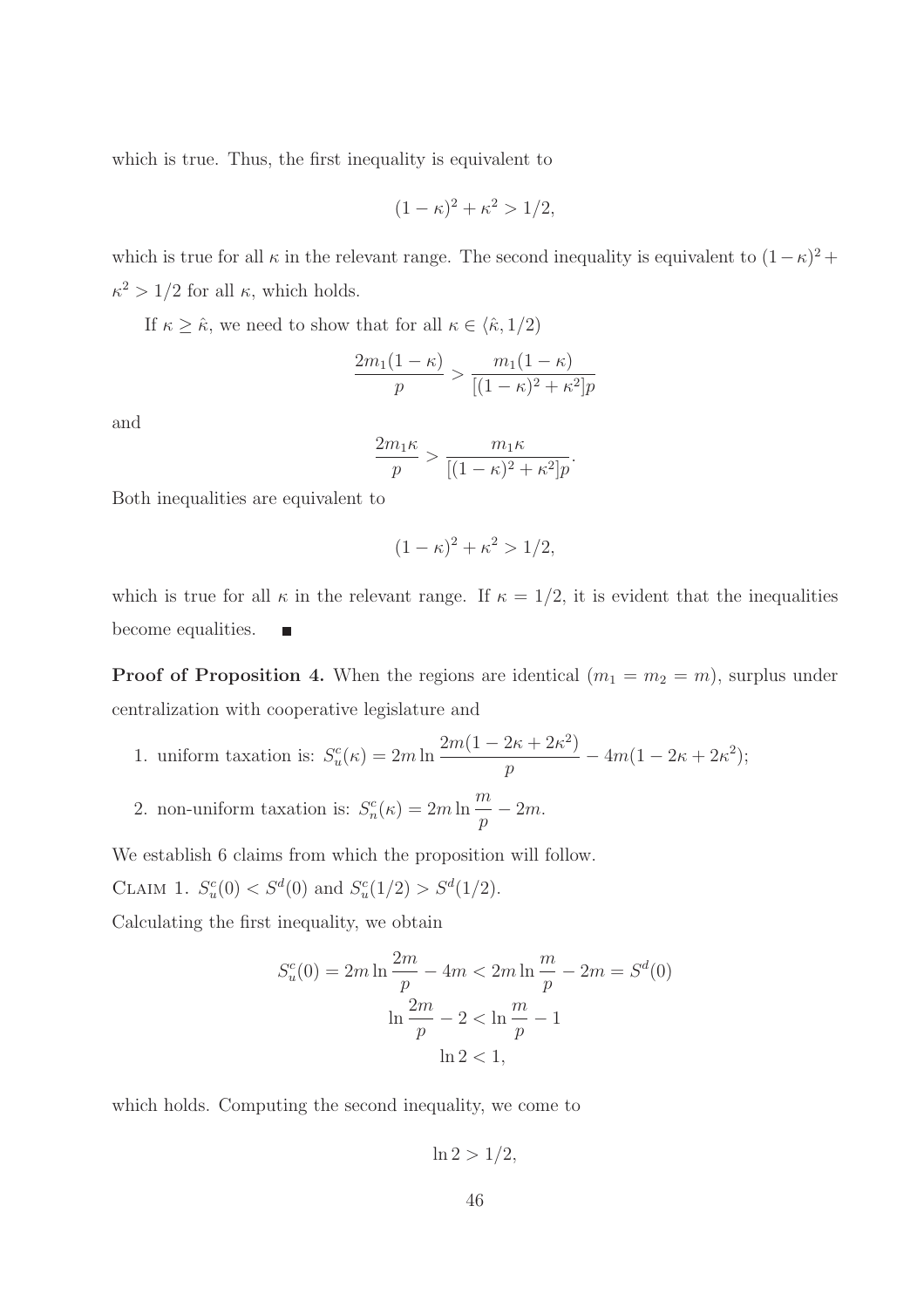which is true.

CLAIM 2.  $S_u^c(\kappa)$  is increasing in spillovers.

Differentiating  $S_u^c(\kappa)$ , we obtain

$$
\frac{\partial S_u^c}{\partial \kappa}(\kappa) = 4m(1 - 2\kappa) \left[ \frac{(1 - 2\kappa)^2}{(1 - \kappa)^2 + \kappa^2} \right] > 0 \quad \text{for all } \kappa \in (0, 1/2).
$$

CLAIM 3.  $S^d(\kappa)$  is decreasing in  $\kappa$ .

This claim has already been proven in the Proof of Proposition 1.

CLAIM 4.  $S_n^c(0) = S^d(0)$ .

This statement clearly holds.

CLAIM 5.  $S_n^c(\kappa)$  is constant in spillovers.

This claim is clearly true.

CLAIM 6.  $S_u^c(1/2) = S_n^c(1/2)$ .

This can be easily proven by inserting  $1/2$  into the functions of surpluses.

Part (i) of the proposition follows from Claims 1, 2 and 3. Claims 3, 4 and 5 imply part (ii) of the proposition. Finally, Claim 6, combined with Claims 2 and 5, imply part (iii) of the proposition.  $\blacksquare$ 

**Proof of Proposition 5.** Considering non-identical districts  $(m_1 > m_2)$ , let  $(g_1^{c-u}(\kappa), g_2^{c-u}(\kappa))$ and  $(g_1^{c-n}(\kappa), g_2^{c-n}(\kappa))$  be the policy outcomes under centralization with a cooperative legislature and a uniform and non-uniform tax system, respectively. Then the surplus

1. with uniform taxation is:

$$
S_u^c(\kappa) = [m_1(1 - \kappa) + m_2 \kappa] \ln g_1^{c-u}(\kappa) + [m_2(1 - \kappa) + m_1 \kappa] \ln g_2^{c-u}(\kappa)
$$
  
-  $p(g_1^{c-u}(\kappa) + g_2^{c-u}(\kappa));$ 

2. with non-uniform taxation is:

$$
S_n^c(\kappa) = [m_1(1 - \kappa) + m_2 \kappa] \ln g_1^{c-n}(\kappa) + [m_2(1 - \kappa) + m_1 \kappa] \ln g_2^{c-n}(\kappa)
$$
  
-  $p(g_1^{c-n}(\kappa) + g_2^{c-n}(\kappa)).$ 

We prove the proposition via 5 claims. CLAIM 1.  $S_u^c(0) < S^d(0)$ .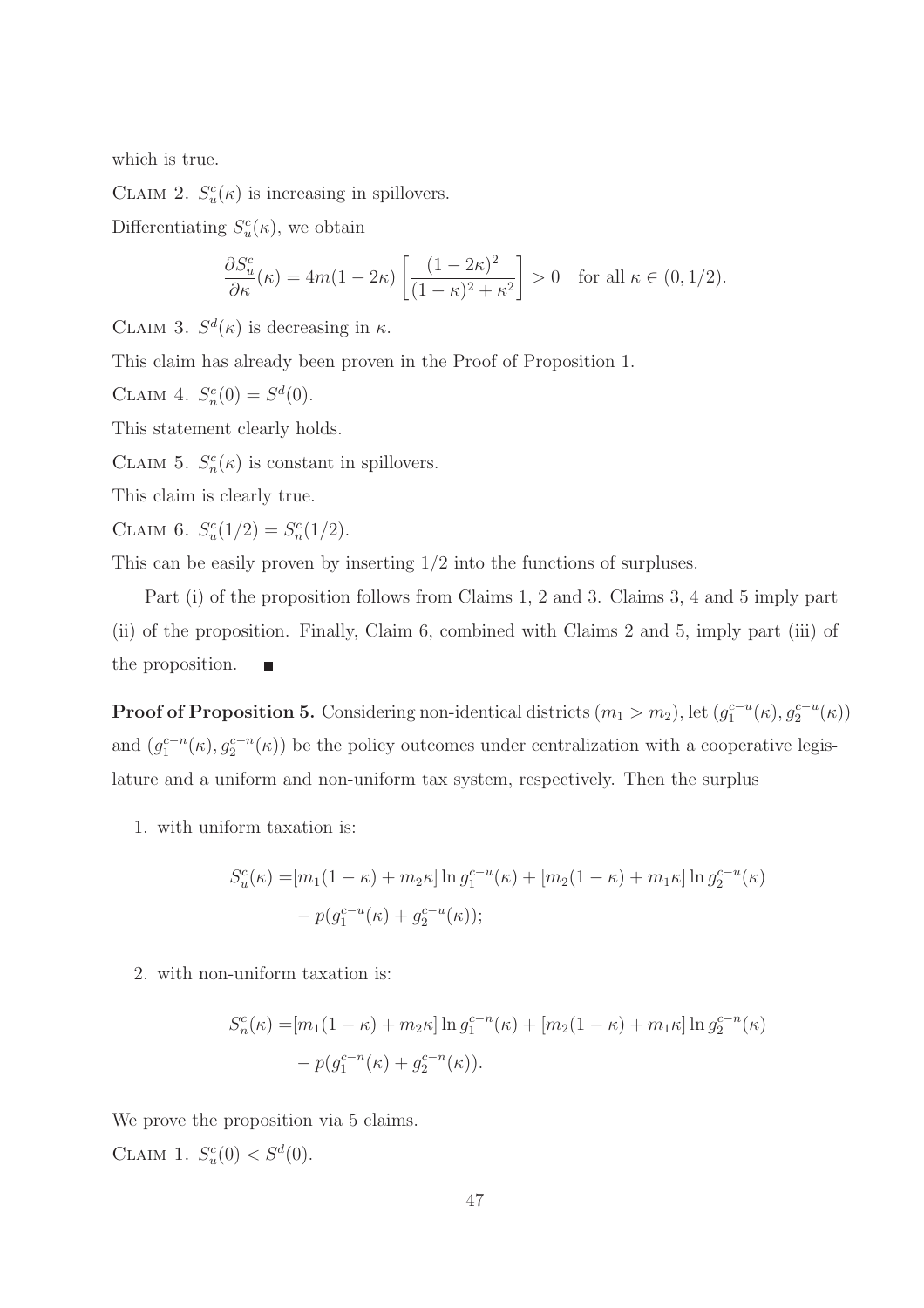Computing this inequality we come to the following one:  $\ln 2 < 1$ , which clearly holds. CLAIM 2.  $S_u^c(1/2) > S_d^d(1/2)$ .

Let  $(m_1, m_2)$  be given. We can find  $\omega > 0$  and  $\alpha \in (1/2, 1)$  such that  $(m_1, m_2) = (\alpha \omega, (1 \alpha(\omega)$ . In addition, since  $\hat{\kappa} < 1/2$ , we have that

$$
g_1^{c-u}\left(\frac{1}{2}\right) = g_2^{c-u}\left(\frac{1}{2}\right) = \frac{\alpha\omega}{p}.
$$

It follows that

$$
S_u^c\left(\frac{1}{2},\alpha\right) = \omega \ln \frac{\alpha\omega}{p} - 2\alpha\omega.
$$

Under decentralization, surplus is given by

$$
S^{d}\left(\frac{1}{2},\alpha\right) = \frac{\omega}{2}\left[\ln\frac{\alpha\omega}{2p} + \ln\frac{(1-\alpha)\omega}{2p}\right] - \frac{\omega}{2}.
$$

Calculating the difference, we obtain

$$
S_u^c \left(\frac{1}{2}, \alpha\right) - S^d \left(\frac{1}{2}, \alpha\right) = \omega \ln \frac{\alpha \omega}{p} - 2\alpha \omega - \frac{\omega}{2} \left[ \ln \frac{\alpha \omega}{2p} + \ln \frac{(1 - \alpha)\omega}{2p} \right] + \frac{\omega}{2}
$$

$$
= \frac{\omega}{2} \left[ \ln \frac{\alpha}{1 - \alpha} \right] - 2\alpha \omega + \omega \ln 2 + \frac{\omega}{2}.
$$

Differentiating the difference with respect to  $\alpha$ , we obtain

$$
\frac{\partial \left[ S_u^c \left( \frac{1}{2}, \alpha \right) - S^d \left( \frac{1}{2}, \alpha \right) \right]}{\partial \alpha} = \omega \frac{(1 - 2\alpha)^2}{2\alpha(1 - \alpha)} \ge 0.
$$

Thus, this difference is non-decreasing in  $\alpha$ . So if  $S_u^c(1/2, 1/2) > S_d^d(1/2, 1/2)$ , then the inequality holds for all  $\alpha$  in the relevant range. But  $\alpha = 1/2$  corresponds to the identical districts case and we already know that surplus under centralization is higher than under decentralization then.

CLAIM 3. 
$$
S_n^c(0) = S^d(0)
$$
.  
This is easily verified by inserting 0 into the corresponding functions of surpluses.  
CLAIM 4.  $\frac{\partial [S_n^c(0) - S^d(0)]}{\partial \kappa} > 0$  for all  $\kappa \in (0, \varepsilon)$ , where  $\varepsilon > 0$ .  
This claim holds but due to its algebraic difficulty we will not perform the proof here.  
CLAIM 5.  $S_n^c\left(\frac{1}{2}, \alpha\right) = S_u^c\left(\frac{1}{2}, \alpha\right)$ .  
This statement is easily checked. We leave this to the reader.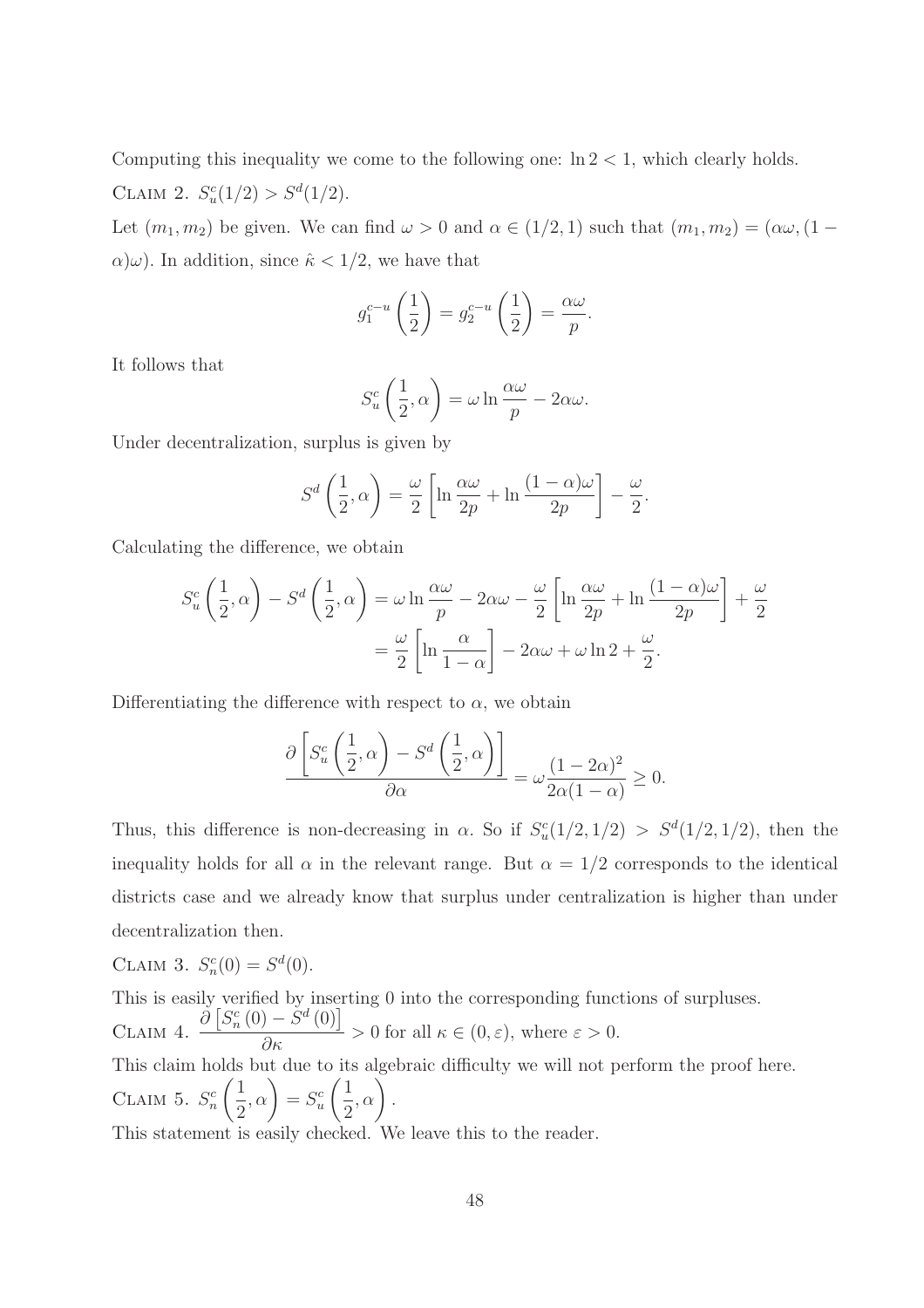For the first half of part (i) of the Proposition 5, we employ Claim 1 and the fact that both surplus functions are continuous functions of  $\kappa$ . Then for each  $(m_1, m_2)$  there exists  $\delta > 0$  such that  $S_u^c(\kappa) < S^d(\kappa)$  for all  $\kappa < \delta$ . Similar logic with Claim 2 establish the second half of (i).

For part (ii), by utilizing Claims 5 and 2 we can prove that  $S_n^c(1/2) > S^d(1/2)$ . Since the surplus function for the non-uniform taxation case is a continuous function of  $\kappa$ , for each  $(m_1, m_2)$  we can find  $\delta > 0$  such that  $S_n^c(1/2 - \kappa) > S^d(1/2 - \kappa)$  for all  $\kappa < \delta$ . The latter half of (ii) is proven by employing Claims 3 and 4 and using the fact that both surplus functions are continuous functions of  $\kappa$ .

Part (iii) is algebraically very difficult to prove. We, therefore, leave this to the reader.

п